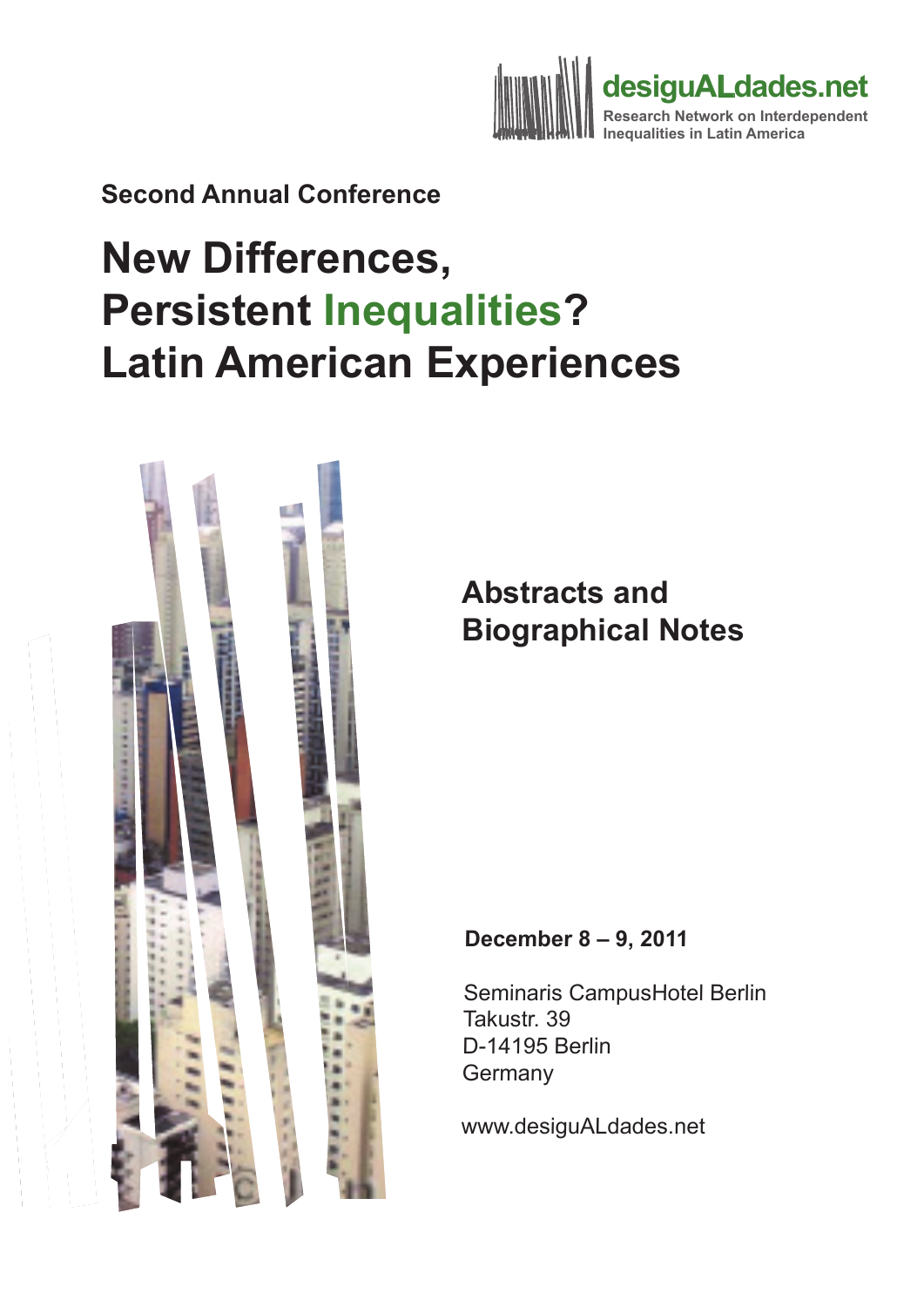### **Biographical Information about Chairs, Discussants, Speakers and Poster Presenters and Abstracts of Papers and Posters**

### CHAIRS, DISCUSSANTS AND SPEAKERS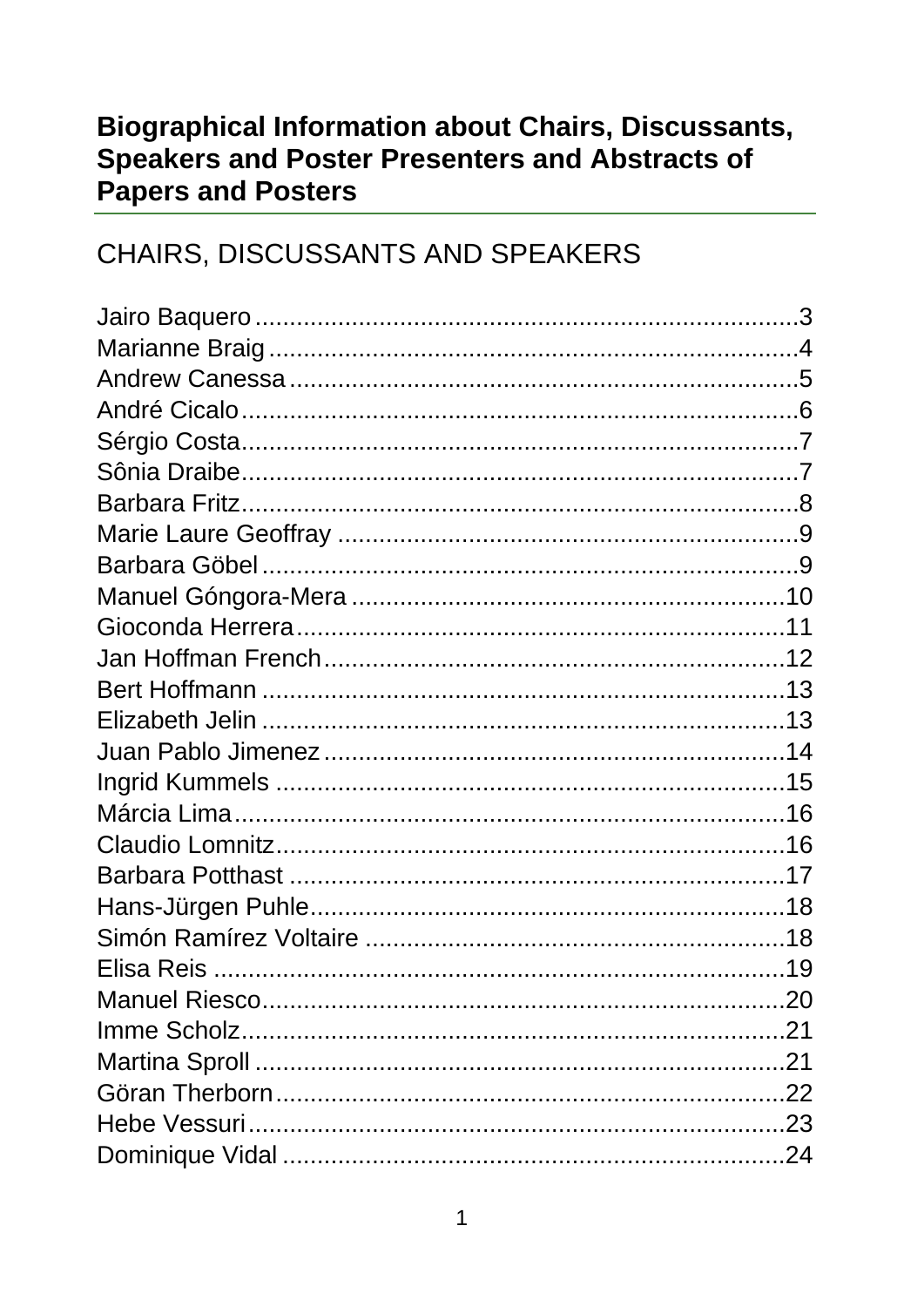## POSTER PRESENTERS

| .25 |
|-----|
|     |
|     |
|     |
|     |
|     |
|     |
|     |
|     |
|     |
|     |
|     |
|     |
|     |
|     |
|     |
|     |
|     |
|     |
|     |
|     |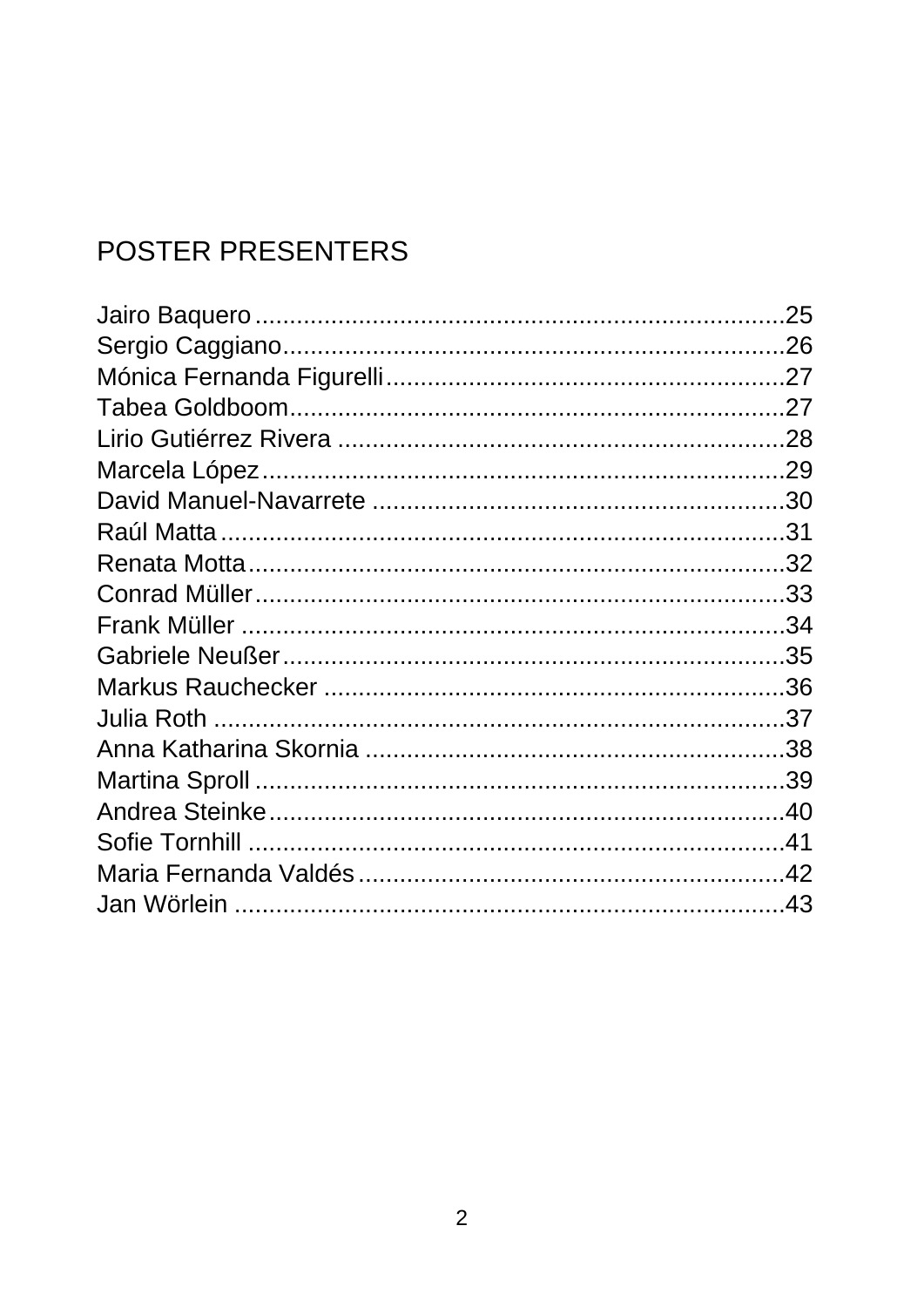#### **Jairo Baquero**

#### **Afrodescendants, Territorialization Processes and Social Mobilization in the Pacific Region of Colombia: The Case of the Atrato**

Colombia has one of the highest levels of inequality in Latin America in both income distribution (UNDP, 2010) and land concentration (Gutiérrez, 2010). However, there is a relation between national inequality and the situation of specific groups of population. Inequalities have rural, ethnic and territorial dimensions and have been the outcome of entangled historical processes and persistent modalities of exclusion. They also have been affected by recent development policies, including those related with the country's insertion into the global economy. The situation of afrodescendants (almost 25% of the population) demonstrates several modalities of inequalities. Historically, they have been affected by slavery, stigmatization, invisibilization, exclusion, poverty and discrimination. They have had unequal access to resources and opportunities, being "subalterned and geo-located as losers and defeated" (Montoya and García, 2010). However, various processes have interacted to overcome those negative situations. In different regions and periods, afrodescendants have adopted individual and collective strategies to fight for freedom, inclusion, recognition and equality (Arocha, 2009). On the other hand, institutional reforms adopted by the state since the 1990s (mainly Law 70 of 1993) aimed to recognize the afrodescendants' rights. One of the most remarkable components of both processes has been related with their access to the territory (Hoffmann, 2000; Ng´weno, 2007; Escobar, 2008), which has determined or produced changes in their living conditions. This research aims at analyzing the co-existence and articulation of processes of "territorialization from above and from below". The former concerns the design of laws and policies to give access to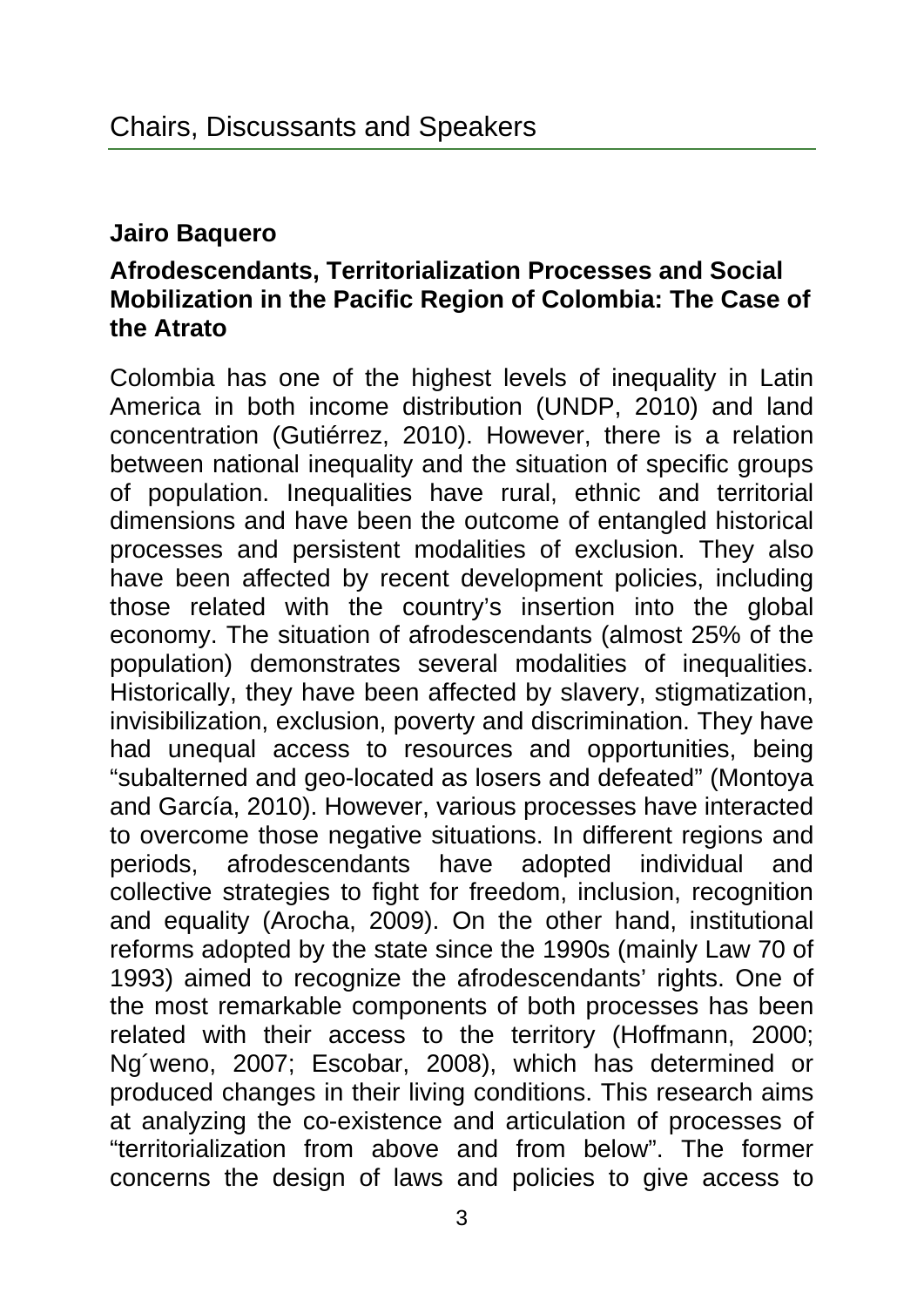collective territories and titling, while the latter addresses processes and strategies through which afrodescendants, historically, have accessed territories to improve their living conditions, acting spontaneously and/or using windows of opportunity. I will study the cases of populations and social organizations in Chocó (mainly Cocomopoca, Cocomacia and Ascoba), the articulation of their ethnic and territorial demands, and conflicts between their visions on territory and those of external actors (government, agro-industries, multinationals and armed actors). This aims to study the dialectic or contradiction between policies "pro-equality" and the development policies (e.g. the promotion of agroindustry and mining). This research is part of my doctoral thesis on "Afrodescendants, territory and inequalities in the Chocó region". The work is based also on field work information gathered in visits to the region in 2011.

Jairo Baquero is a long-term doctoral researcher at *desiguALdades.net* at the Freie Universität Berlin. He has an M.A. in international relations from the Universidad Autónoma de Madrid, and a B.A. in economics and an M.A. in political studies from the Universidad Nacional de Colombia. He was a research assistant at IEPRI-Universidad Nacional de Colombia in the Project "Economic Liberalization, Politics and War", funded by IDRC-Canada.

#### **Marianne Braig**

She is Professor of Political Science at the Lateinamerika-Institut of the Freie Universität Berlin, Germany. Her research interests are political culture, gender and labor market, social policy in Latin America as well as the impact of transnational security governance in Mexico and Central America. Her current research is focused on processes of globalization from below and their effects on social mobilization in Latin America.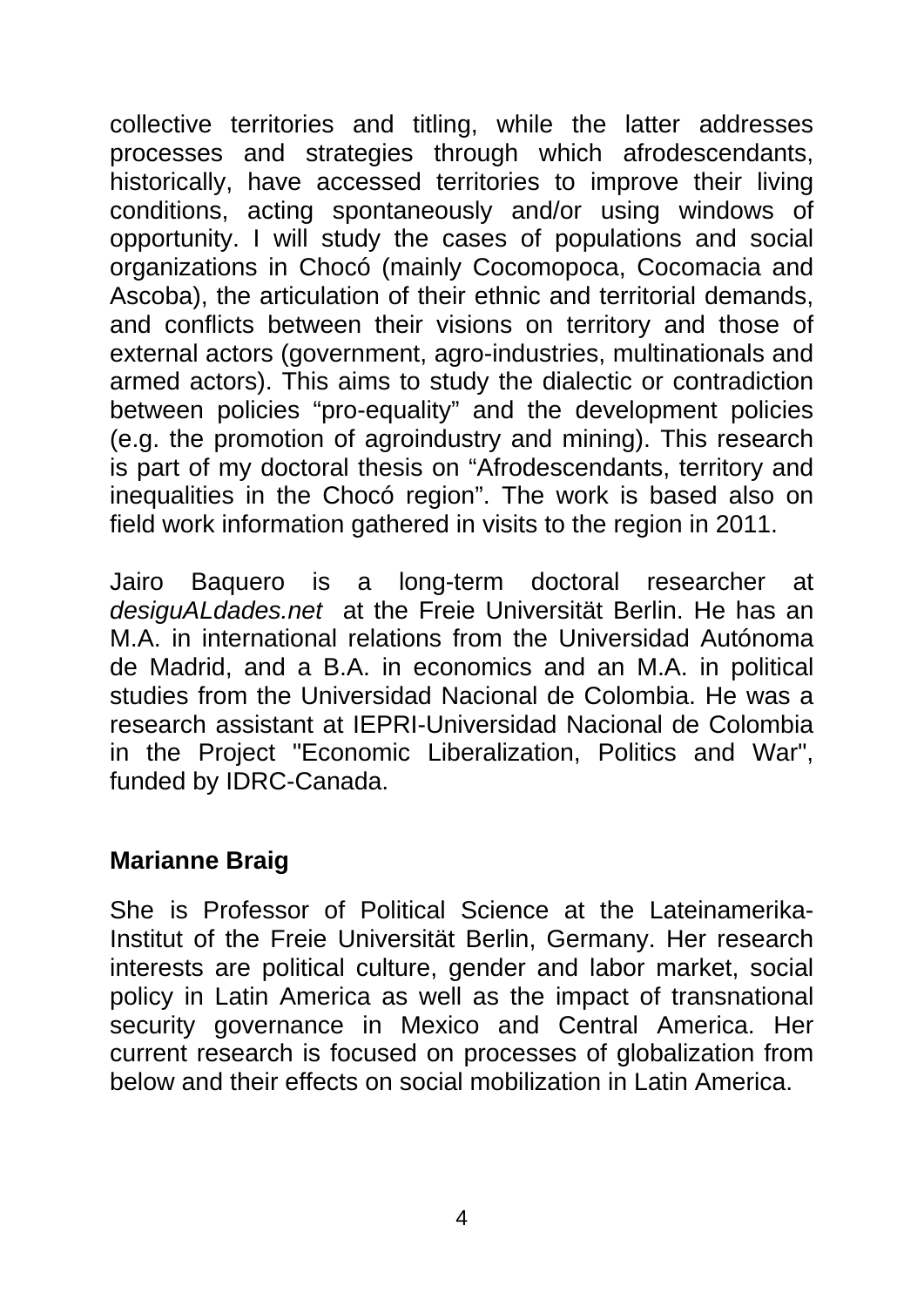#### **Andrew Canessa**

#### **Conflict, Claim, and Contradiction in the New 'Indigenous State' of Bolivia**

The advent of the 'indigenous state' in Bolivia has opened up new spaces for many groups; it also exacerbates the conflict between indigenous people even as it obscures these areas of contention. Groups such as the landless peasant movement have not hitherto strongly identified themselves as indigenous but are now increasingly doing so in making claims against the state. Highland Aymaras increasingly colonize lowland areas through articulating an indigenous identity as a basis for occupying land claimed by other indigenous groups such as the Tacana. The Tacana, in turn, some of whose leaders not so many years ago would identify as mestizo, are better placed to make claims against the state and secure land titles, compared to groups such as the Ese Ejja. And on a different scale the government will override concerns of small indigenous groups and their opposition to oil extraction on the grounds that the entire state is indigenous and cannot be held to ransom by particularistic claims. Most recently the government is overriding lowland indigenous concerns in insisting on a road building program in the Territorio Indígena y Parque Nacional Isiboro Sécure. This paper explores the various conflicts, claims and contradictions within Bolivia's 'indigenous state' and explores the ways new forms of citizenship can help some groups such as landless peasants to make claims against the state while others such as the Ese Ejja continue to be marginalized. In an indigenous state the iconic citizen is indigenous and no longer mestizo but this is open to competing claims and the situation requires a theorization of an indigenous state and the ways in which citizenship is articulated within it.

Andrew Canessa is an anthropologist at the University of Essex. He has worked extensively among Aymara speaking communities in highland Bolivia since 1989 and has published numerous articles on diverse themes of gender, identities, race, history and mobilisation. He is the author of Natives Making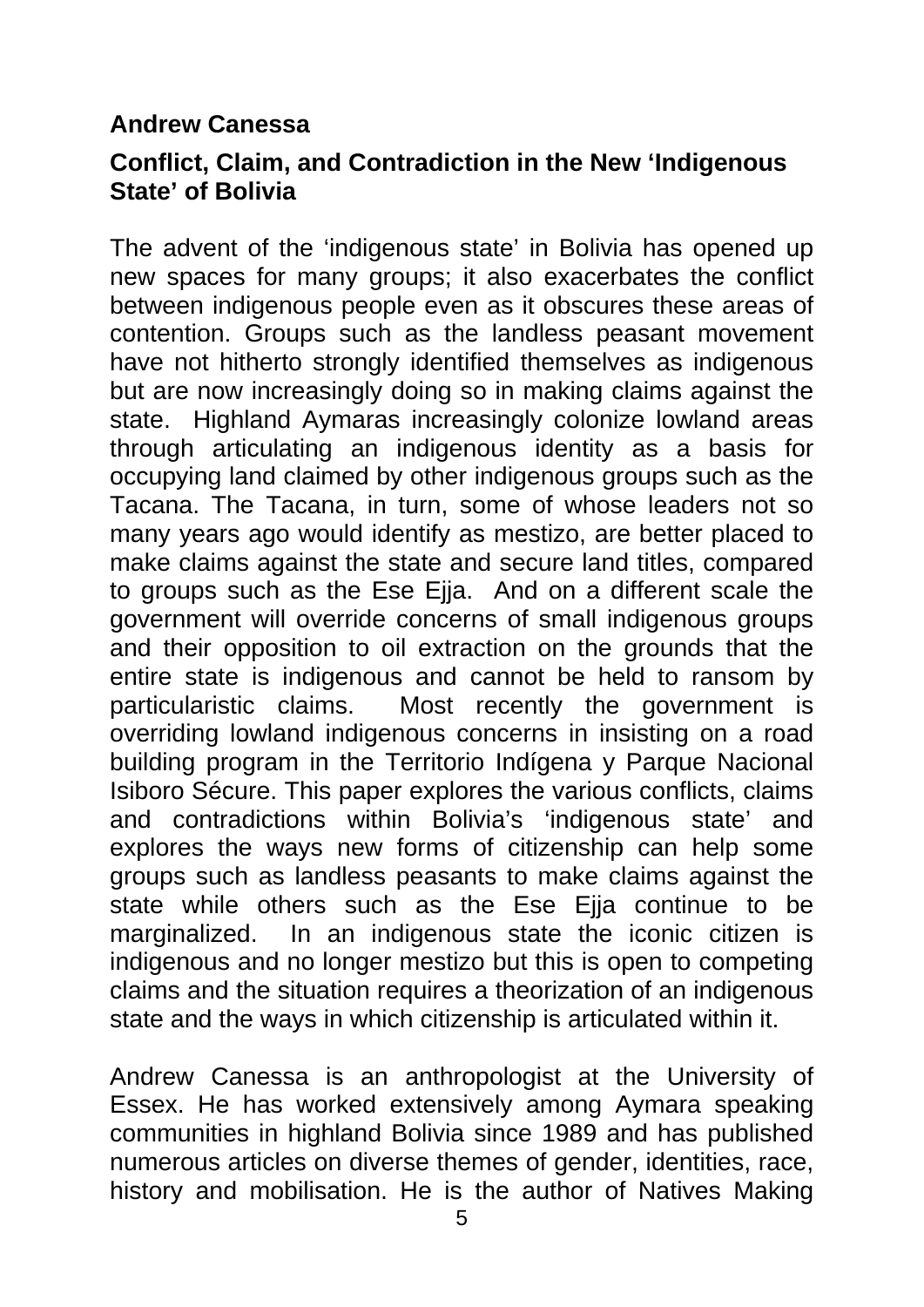Nation: Gender, Indigeneity and the State in the Andes (Arizona 2005). In 2012 he is publishing two books: Intimate Indigeneities: Race, Sex, and History in the Small Spaces of Life (Duke University Press) and, with Aida Hernández, Hacia un Futuro Indígena en Mesoamérica y los Andes: Género, Complementariedades y Exclusiones (IWGIA and Abya Yala Press).

#### **André Cicalo**

#### **Affirmative Action Between Class and Race: The Social Impact of Student 'Black' Quotas in the University of the State of Rio de Janeiro (UERJ)**

My presentation discusses the introduction of racial affirmative action in Brazilian public universities. These policies reserve a number of openings (or quotas) in undergraduate courses for students self-identified as "black" (negros). The objective is counteracting processes of inequalities that have traditionally cut out most poor and black people from public higher education. Brazilian public higher education, in fact, has for long time represented a paradox: only middle class (and prevalently "white") students coming from expensive private colleges manage to pass the difficult entrance exam. Even though quotas aim to redress historically-rooted social inequalities in Brazil, these measure have been widely criticized for reinforcing racial categories in a country like Brazil, which has been traditionally proud of been mixed-race (read also as non-racist). The main critique against racial affirmative action is that this kind of policy will split the country into black and white, undermining Brazilian mixed-race identity, affecting the white poor and privileging only the black elite. Skeptics also foresee the impossibility for low-class students to follow the courses, with consequently high drop-out rates and a decrease in the social prestige of public universities. Looking specifically to the case of UERJ (University of the State of Rio de Janeiro) I will address some of these critiques, relying on some first-hand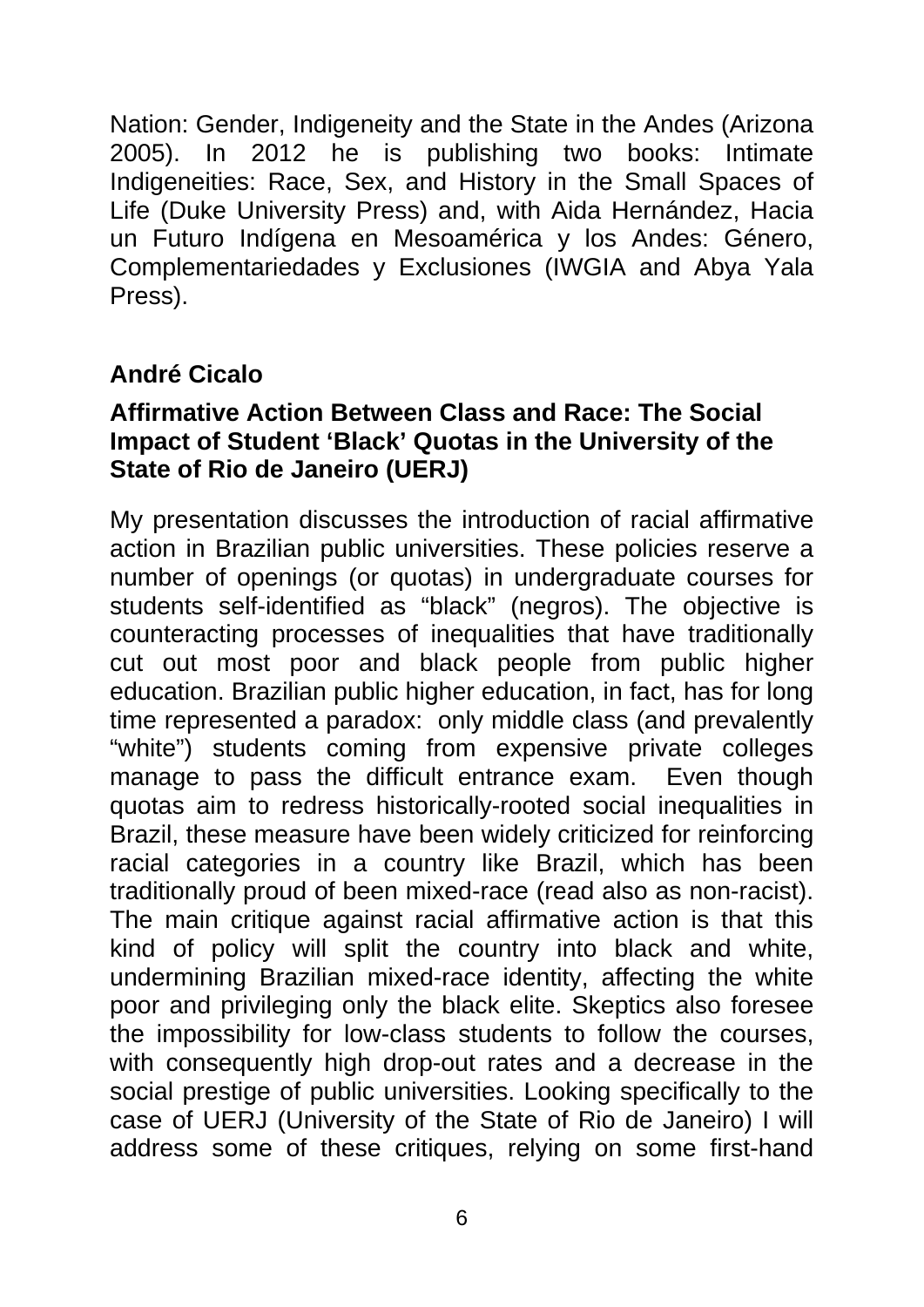statistical data and ethnographic research I carried out at UERJ between 2007 and 2008.

André Cicalo obtained a Ph.D. in social anthropology with visual media at the University of Manchester, after working for several years in the international cooperation field in Colombia. He is presently a post-doctoral researcher at *desiguALdades.net* at Freie Universität Berlin, and the author of the book "Urban Encounters: Affirmative Action and Black Identities in Brazil" (Palgrave, forthcoming 2012). He is also the author of the ethnographic documentary "Memories on the Edge of Oblivion", where he critically explores the nearly absent representation of slave memory in the urban landscape of Rio de Janeiro.

### **Sérgio Costa**

He is Professor of Sociology and the Director of the Lateinamerika-Institut at the Freie Universität Berlin, Germany, and an Associate Investigator at the CEBRAP (Brazilian Center for Analysis and Planning, São Paulo). Trained in economics and sociology, his disciplinary interests are political sociology, comparative sociology and contemporary social theory. He specializes in the study of democracy and cultural difference, racism and anti-racism, social movements and transnational politics.

#### **Sônia Draibe**

#### **Latin America: A New Developmental Welfare State Model in the Making?**

Latin America is emerging from a century of transformation– from a traditional agrarian to an urban industrial economy – where countries have taken diverse historical paths. Some have almost completed this transformation, others are taking early steps, and most are living through it. State-led transition has followed two successive development strategies. From the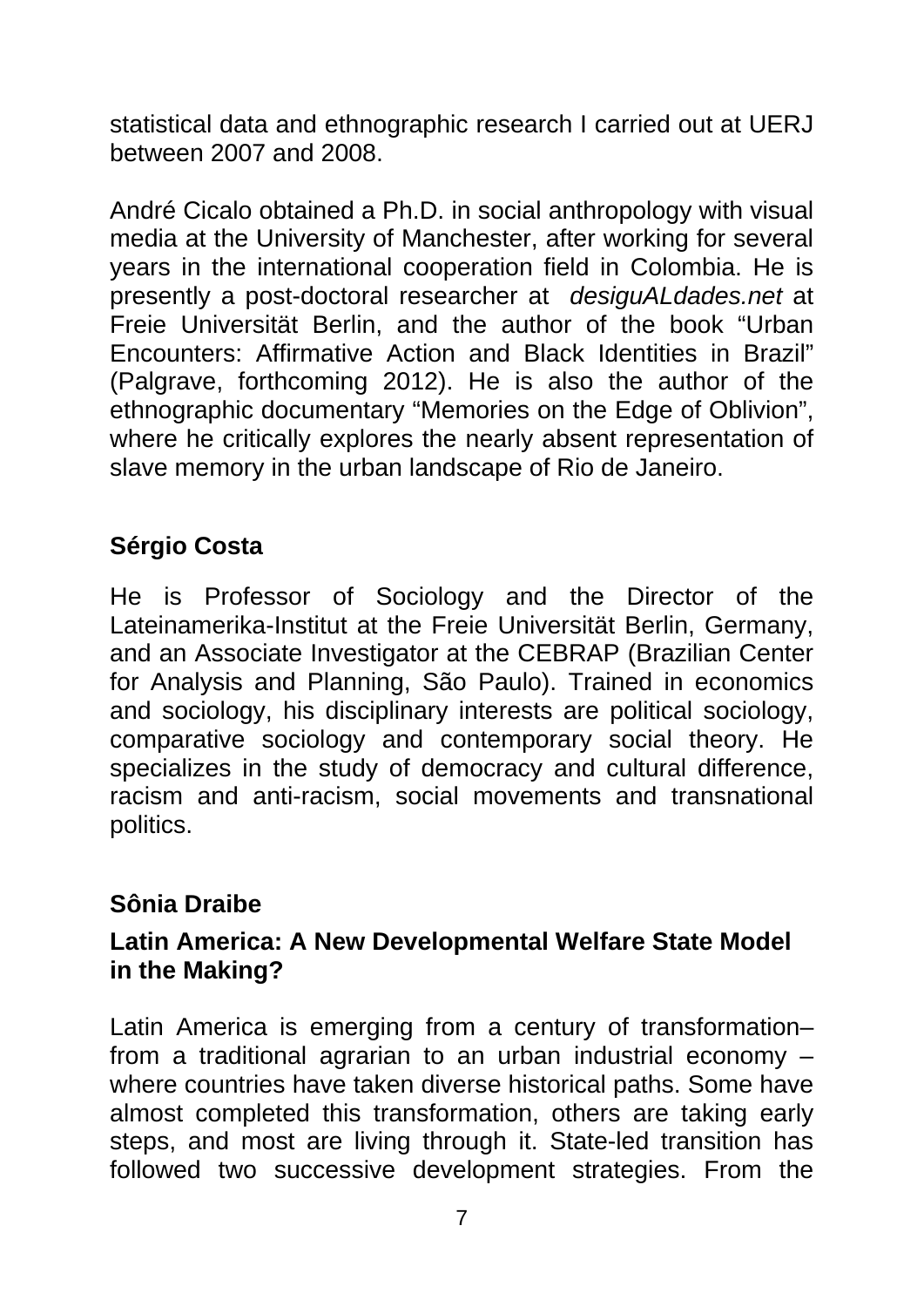1920s to the 1980s, state developmentalism, for the most part, successfully assumed the twin challenges of economic and social progress. In the final decades of the century, Latin American states adopted the policies of the Washington Consensus, which emphasized the importance of business in the framework of globalization, benefiting the affluent few. However, an unambiguous shift in direction has been taking place in Latin America since the 1997 economic crisis. This article suggests that a new developmental welfare state model is in the making. How will it evolve over the wider space of an increasingly integrated Latin America?

Sônia Draibe is Associate Professor at the Institute of Economics at UNICAMP (*Universidade Estadual de Campinas*). She graduated at the *Facultad Latinoamericana de Ciencias Sociales* (FLACSO), Buenos Aires, Argentina, and has a PH.D. in political science from the University of São Paulo, Brasil. She has worked as a consultant for various international research projects, such as the UNDP (United Nations Development Program) Project *Avaliação e Aprimoramento da Política Social no Estado de São Paulo* and the UNRISD (*United Nations Research Institute for Social Development*) Project *Poverty Reduction and Policy Regimes*. Her special interests lie in comparative public policy, evaluation of social policy system, social policy programs, and welfare and poverty programs.

#### **Barbara Fritz**

She is Professor of Economics at the Lateinamerika-Institut of the Freie Universität Berlin, Germany. Her research foci are development, migration, remittances and macroeconomics in Latin America.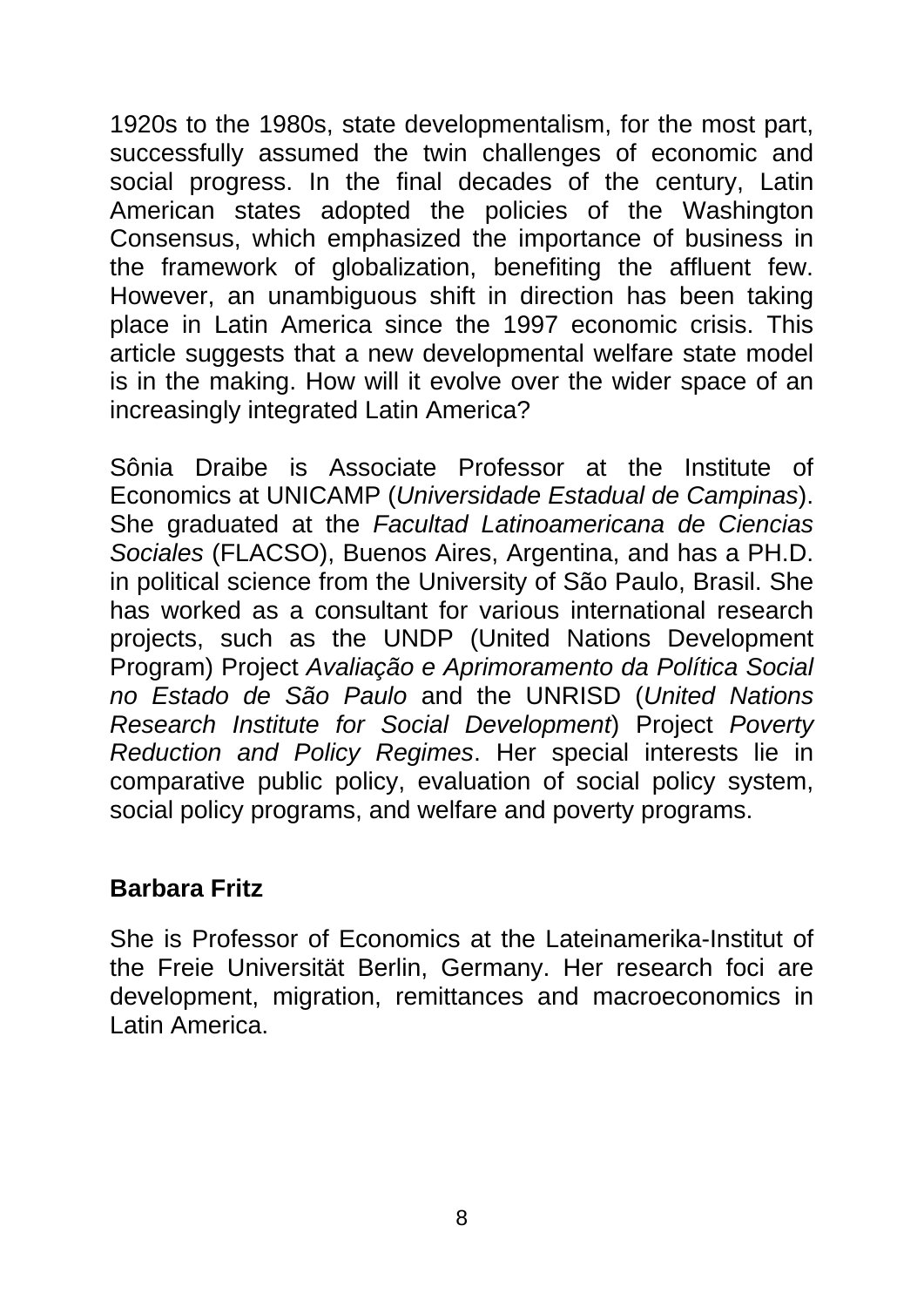#### **Marie Laure Geoffray**

She has a Ph.D. in political science from the Institute of Political Science in Paris (2010). She is now a long-term post-doctoral researcher at *desiguALdades.net* at the Freie Universität in Berlin. Her research focuses on contentious politics (resistances, collective action, social movements, arts and politics) in authoritarian contexts, especially in Cuba, with a specific interest in the transnational contentious uses of new technologies of information and communication.

#### **Barbara Göbel**

#### **Socio-Ecological Conflicts and Mining**

The increasing global demand for minerals and energy in the last couple of years has consolidated Latin America's role as the provider of natural resources for the world economy. The aggressive expansion of extractive industries in many areas of the Andes and Amazonia implies not only new economic opportunities. It also brings new threats to environments, human well-being and the quality of democracy. Yet many mining projects also triggered the development of social movements. They articulate these worries as well as demanding broader consultation and greater participation. Indigenous people play a key role in these social movements. They often are supported by national and international organizations. In the presentation some of the particularities of socio-ecological conflicts related to mining will be addressed. Particular emphasis will be placed on recent conflicts related to lithium mining in Northwestern Argentina.

Barbara Göbel studied social anthropology, prehistory as well as economic and social history at the Universities of Munich and Göttingen (Germany), holding a Ph.D. (1990) from the latter. She has been a Lecturer and Senior Researcher at the Universities of Göttingen, Tübingen, Stuttgart-Hohenheim, Cologne, and Bonn (Germany) and Visiting Professor at several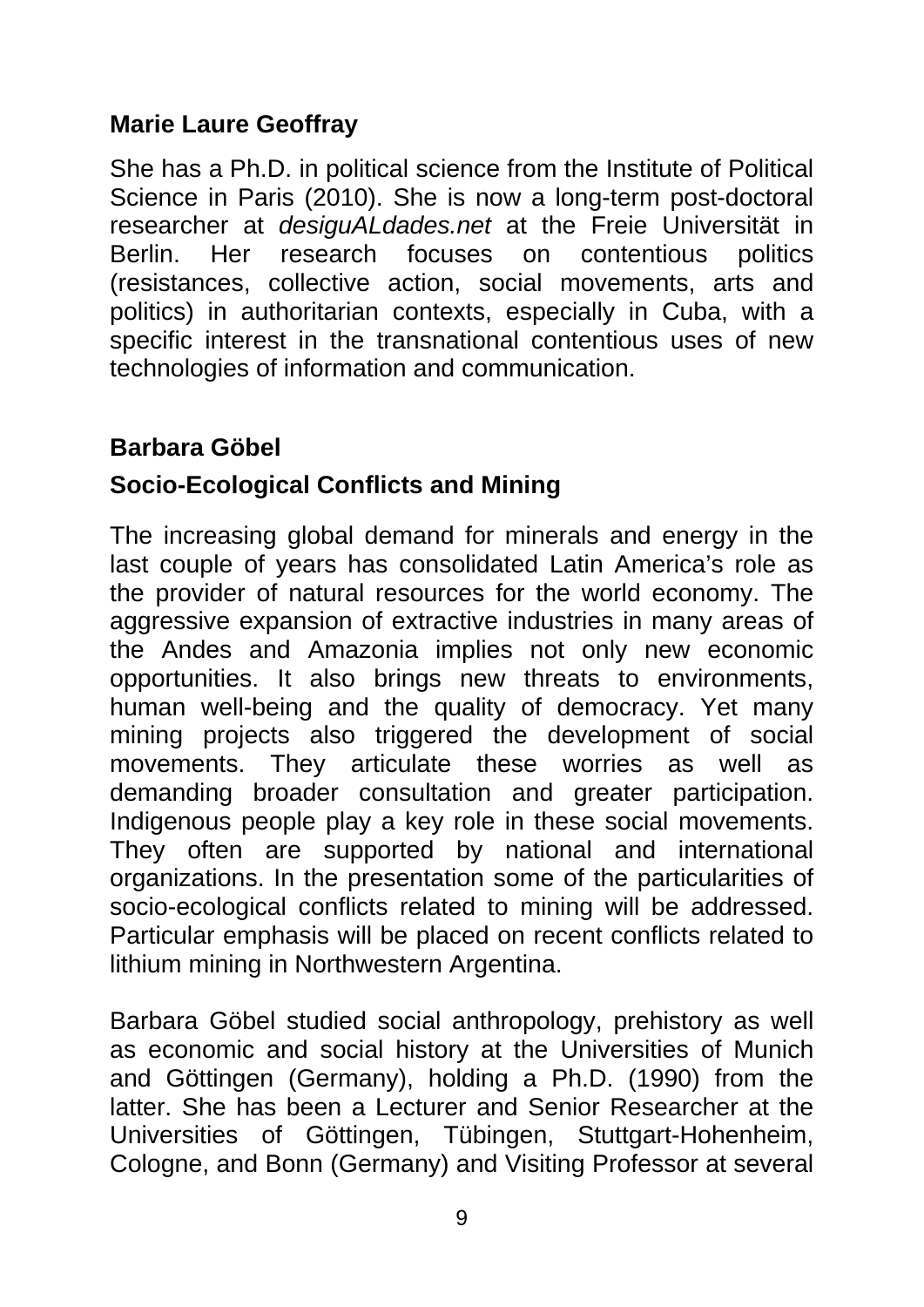universities in Argentina (Universities of Buenos Aires, Córdoba, Jujuy, San Martín), Bolivia (University of La Paz) and Chile (Universities of Antofagasta and Arica). She has also worked at the Laboratoire d' Anthropologie Sociale (Collège de France) in Paris (France). Between 2002 and 2005 Barbara Göbel was the Executive Director of the International Human Dimensions Programme on Global Environmental Change (IHDP), co-sponsored by ICSU and ISSC. In June 2005 she was appointed to become the Director of the Ibero-American Institute Berlin (Prussian Cultural Heritage Foundation). Between 2006 and 2010 she was Ordinary Member of the Executive Committee of the International Social Science Council (ISSC). Her main areas of interest are: cultural dimensions of environmental risks; global environmental change, and the circulation of knowledge.

#### **Manuel Góngora-Mera**

#### **Race-Based Affirmative Action in Latin America: Bad Policy or Panacea?**

Throughout the world, the debate on affirmative action usually poses two conflicting scenarios for the formulation of social policies. One scenario envisages the introduction of conceptions of 'race' and ethnicity for the definition of the target group, the elaboration of statistics with racial and ethnic distinctions, and the establishment of preferential mechanisms in the access and enjoyment of social services for those racial and ethnic groups that, according to such statistics, are disadvantaged. The second scenario favors the indirect equalization of ethnic and racial groups through economic growth and color-blind social policies; racial conceptions in norms and social policies must be reduced, if not eliminated. The controversy has been structured in a pro-and-con argumentation on a theoretical level, but lesser attention has received the empirical question: what are the observed outcomes of implementing race-based affirmative action. The presentation attempts to provide a more constructive approach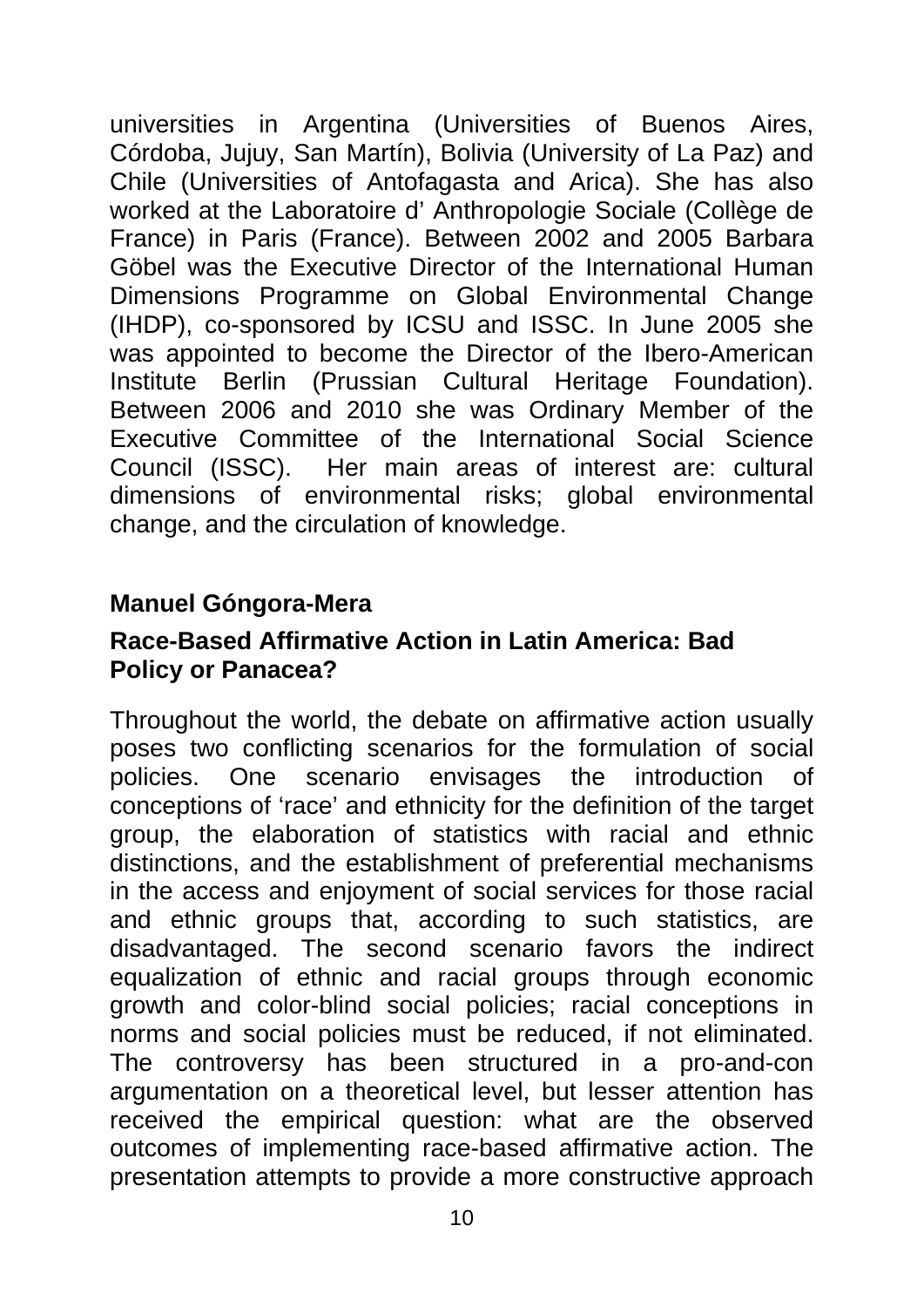on affirmative action that is based on the experiences and empirical evidence from some selected countries, which moderates the strong dichotomy of the theoretical debate.

Manuel Eduardo Góngora is a post-doctoral researcher at the Institute for Latin American Studies of the Free University of Berlin as member of *desiguALdades.net*. Furthermore he is a lawyer and magister in Economic Law by the Pontificia Universidad Javeriana in Bogota; as well as Master (magister) of iInternational Economic and Development Policy by the Friedrich-Alexander Universität Erlangen-Nürnberg. He wrote his Ph.D. thesis on Public Law at the Humboldt-Universität in Berlin. His current research interests lie in the links between transnational/international law and social inequalities both on a global scale and with a focus on Latin America. His topics of interest include issues such as the legal construction of ethnic/race-based inequalities, the implementation of affirmative action in Latin America and ethnic activism through international law.

#### **Gioconda Herrera**

#### **Migration, Gender and Local Development in Ecuador: Reinforcing Social Inequality or Democratizing Social Hierarchies?**

This paper presents some of the findings of on-going research about the impact of migration on the local development of a rural indigenous region of Ecuador with migration tradition since 1980. It addresses the way in which the migration experience has brought about transformations in mechanisms of social classification, interethnic relations and gender inequalities and whether or not those changes are affecting the configurations of power that have grown historically in this local space. This case offers a reflection about the articulation between local, national and global scales in analyzing the reproduction of inequality in localities of high migratory experience.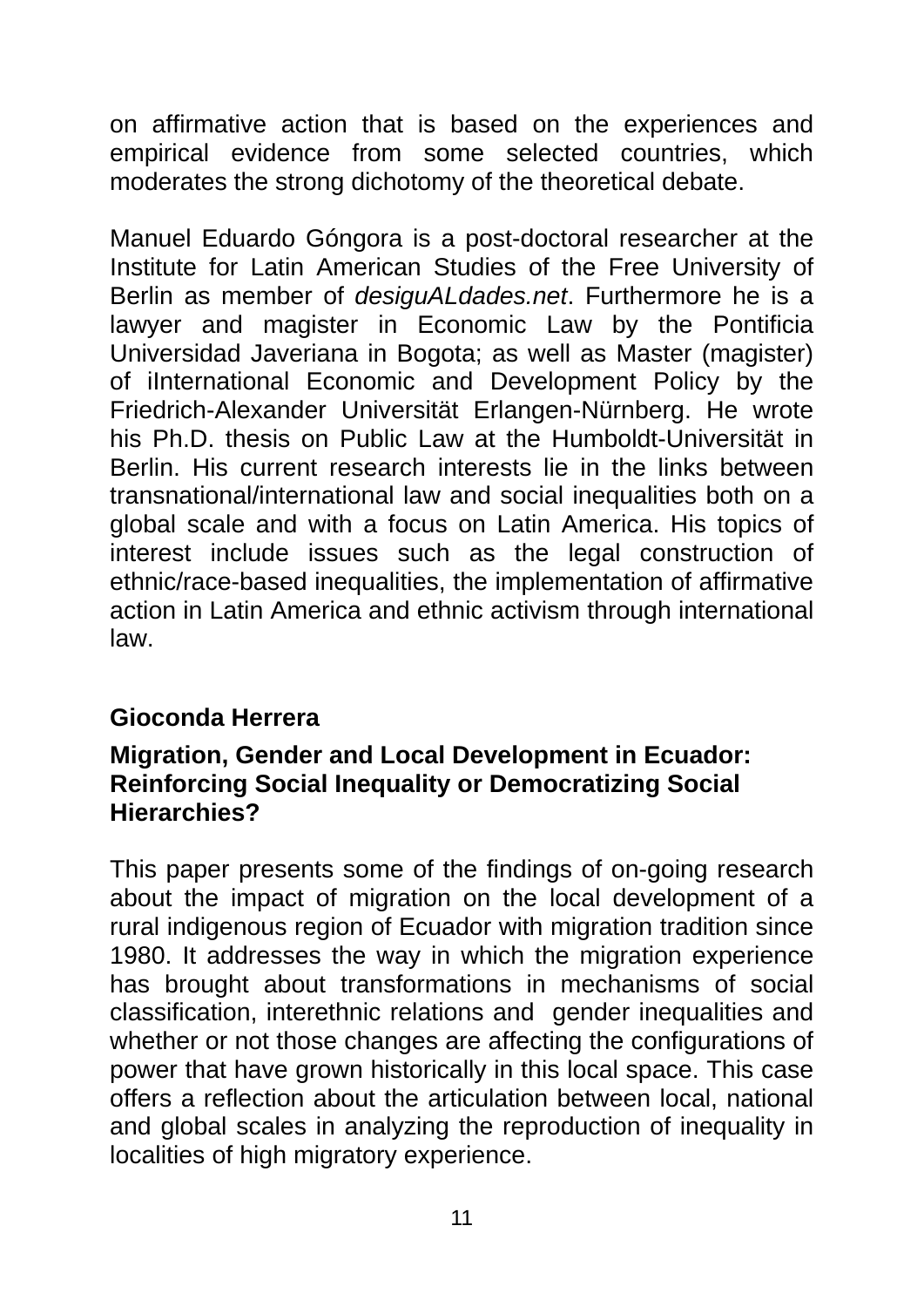Gioconda Herrera is Professor of Sociology and Gender Studies at the Latin American Faculty of Social Sciences in Quito Ecuador (FLACSO-Ecuador). Her main areas of research and publications are Gender and Migration and Gender, State and Women's Movements in Ecuador and the Andean Region. Her last publication deals with transnational families, care and social inequality in Ecuador.

### **Jan Hoffman French**

#### **Legalizing Identities: Becoming Black or Indian in Brazil's Northeast**

This paper is drawn from my recent book, which shows how law can successfully serve as the impetus for the transformation of cultural practices and collective identity. Through ethnographic, historical, and legal analysis of successful claims to land by two neighboring black communities in the *sertão*, I demonstrate how these two communities have come to distinguish themselves from each other while revising and retelling their histories and present-day stories. I argue that the invocation of laws by these related communities led to the emergence of two different identities: one indigenous and the other *quilombo*. With the help of the Catholic Church, government officials, lawyers, anthropologists, and activists, each community won government recognition and land rights, and displaced elite landowners. This was accomplished even though anthropologists called upon to assess the validity of their claims recognized that their identities were "constructed." Based on my findings, I reach the conclusion that, far from being evidence of inauthenticity, processes of construction form the basis of all identities and have important consequences for social justice.

Jan Hoffman French is Assistant Professor of Anthropology at the University of Richmond. Her research focuses on Latin America, Legal and Political Anthropology, Human Rights, and Anthropological Theory. She is most recently a recipient of a National Endowment for the Humanities Summer Stipend. Her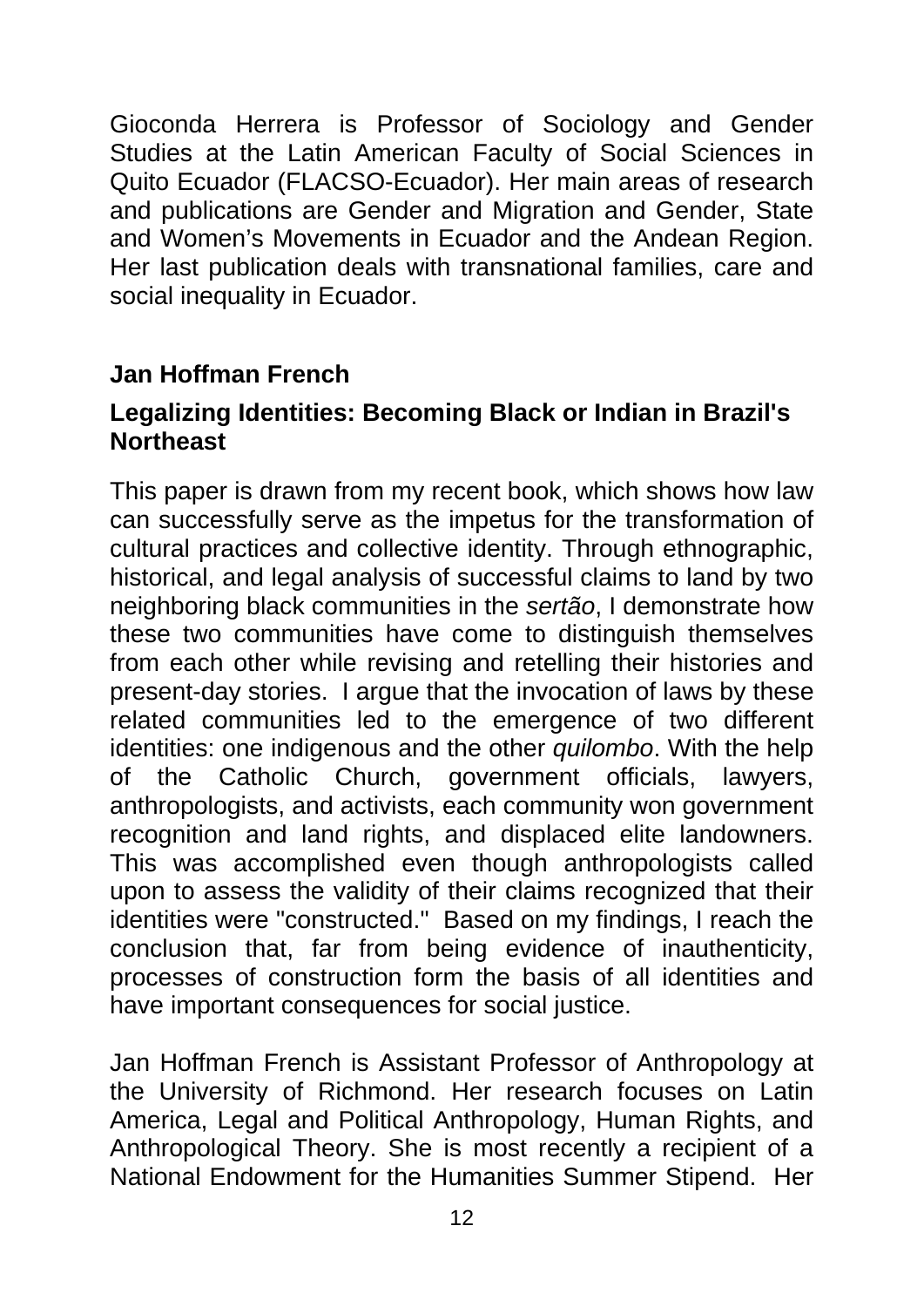publications include: Legalizing Identities: Becoming Black or Indian in Brazil's Northeast (UNC Press 2009); "The Power of Definition: Brazil's Contribution to Universal Concepts of Indigeneity" in Indiana Journal of Global Legal Studies (2011); "Ethnoracial Land Restitution: Finding Indians and Fugitive Slave Descendants in the Brazilian Northeast" in Restoring What Was Ours: The Rights And Wrongs Of Land Restitution, eds. Derick Fay and Deborah James (2008); "Ethnoracial Identity in a Neoliberal Age: Government Recognition of Difference in Northeast Brazil," in Beyond Neoliberalism in Latin America, eds. John Burdick, Philip Oxhorn and Kenneth Roberts (2008); and "A Tale of Two Priests and Two Struggles: Liberation Theology from Dictatorship to Democracy in Brazilian Northeast," The Americas, v. 63, no. 3, 409-443 (2007). French is currently Vice President of the Brazilian Studies Association. Before becoming an anthropologist, she practiced law.

#### **Bert Hoffmann**

He is Senior Research Fellow at the GIGA German Institute of Global and Area Studies and Deputy Director of the GIGA Institute of Latin American Studies, Hamburg, Germany. His research is mainly focused on the crisis and transformation of Cuba, the political implications of transnational migration and the socio-political utilization and effects of the new information and communication technologies.

#### **Elizabeth Jelin**

#### **The (Re)organization of Care: Reinforcing Gender Inequalities or Restructuring Social Bonds?**

Caring for the everyday needs of people is the core of welfare practices everywhere. Caring activities may be paid and unpaid, domestic and institutional. Domestic and market care giving are linked to, and reinforce, existing social inequalities and polarization -between regions of the world, between social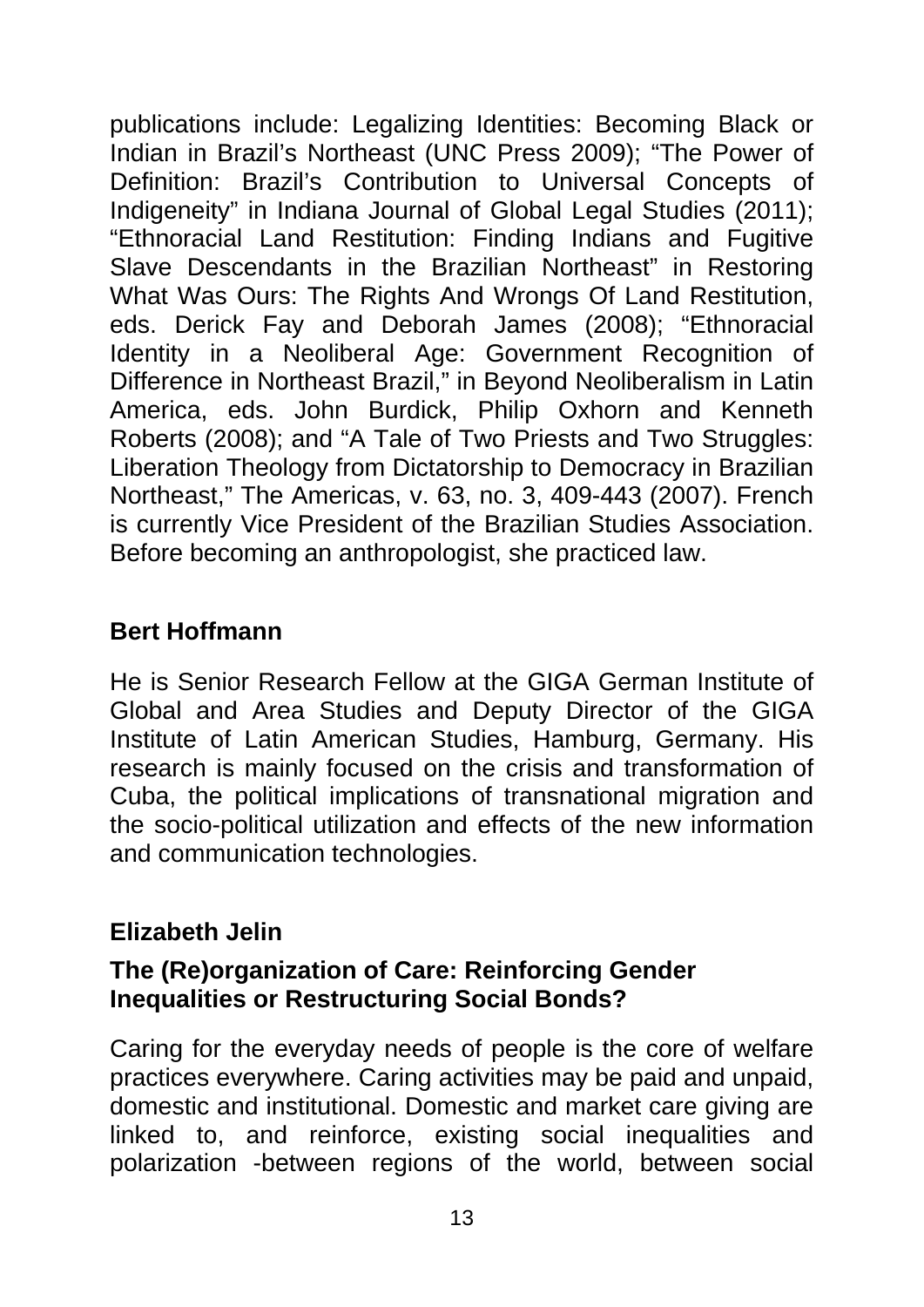classes and ethnic groups, between men and women, and among women. In contrast, the recognition of care as the core of wellbeing implies considering it as a public good and as part of collective societal responsibilities. This is a true paradigmatic shift in public policy perspectives, insofar as care cannot be taken for granted as the invisible work of women in households nor as market based transactions.

The paper presents an analytical framework to understand these issues from the perspective of the interaction of various dimensions of inequality and advances towards the formulation of a renewed research agenda.

Elizabeth Jelin is a Senior Researcher at the CONICET (Consejo Nacional de Investigación Científica) and Academic Director of the Núcleo de Estudios sobre Memoria at the IDES (Instituto de Desarrollo Económico y Social) in Buenos Aires, Argentina. Her research interests and publications encompass issues of human rights, citizenship, social movements, gender, family and memories of repression.

#### **Juan Pablo Jimenez**

#### **Reduction of Inequality in Latin America? The Role of Fiscal Policy**

Latin America registered a period of unprecedented steady growth and reduction of inequality. The economic boom, through an increase of fiscal revenues, helped to increase the fiscal space available. Social spending and investment rose and, through instruments like the conditional cash transfer programs, an unprecedented reduction of inequality was achieved. In this sense, one can ask what the role would be for a fiscal policy which would sustain the momentum of declining inequality in the countries of the region. The characteristics of inequality in Latin America, with its patterns of high concentration of income and a significant regional disparity, call for efforts not only on the side of expenditure but also concerning the means of funding, in order to achieve an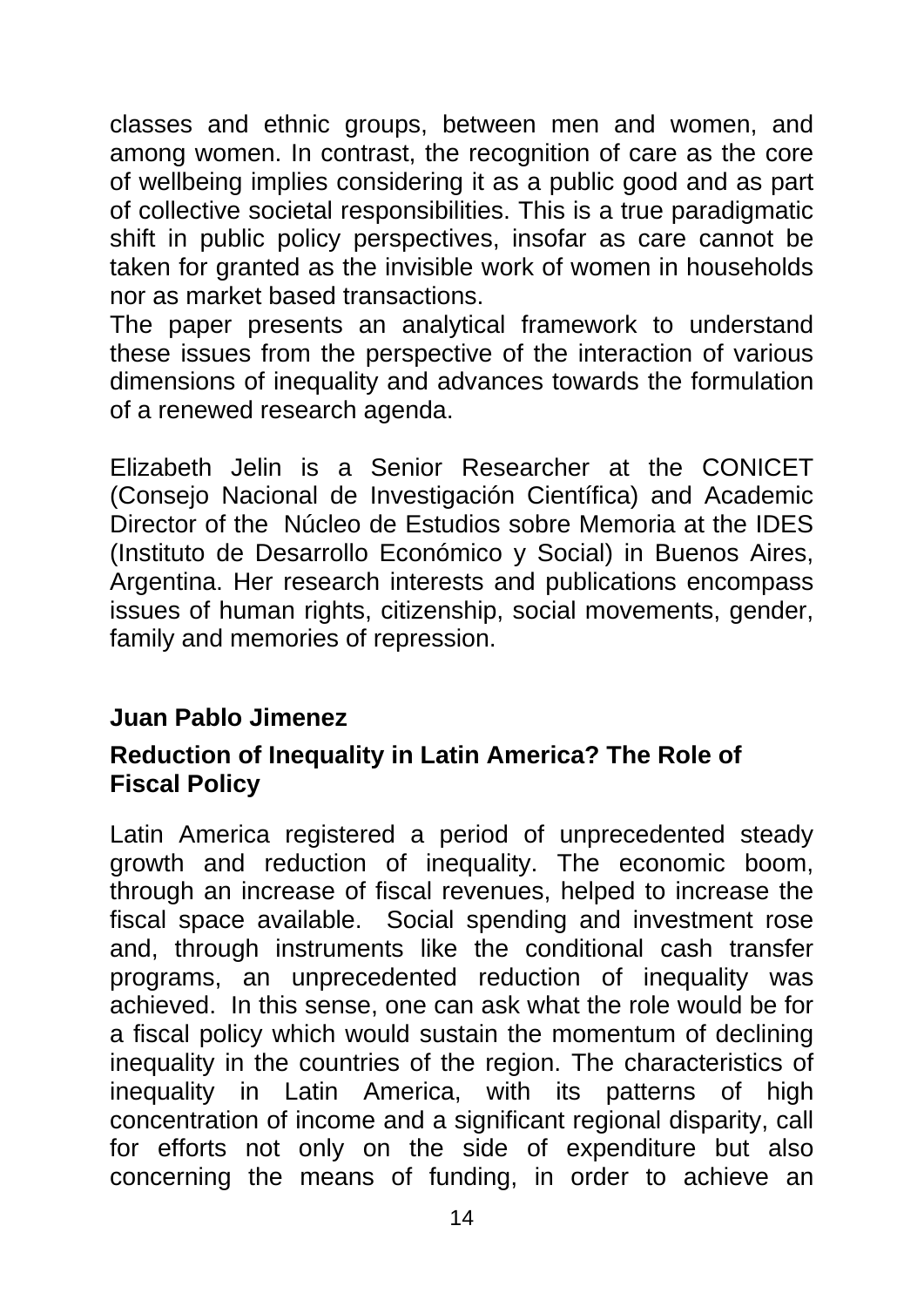improvement of inequality indicators. The structure of fiscal revenues in the region is based on consumption taxes and revenues from the exploitation of nonrenewable resources which are characterized by their high volatility. This work analyzes the role of tax revenues as an instrument for reducing the inequality in the region. For that, options of strengthening the role of income taxes which would allow for improving the redistributive capacity of the state will be analyzed. These taxes would diminish the high volatility of the public revenues, given their condition of automatic stabilizers, an almost absent instrument in the region.

Juan Pablo Jimenez is Professor at the School of International and Public Affairs (SIPA) at Columbia University in New York, Economic Affairs Officer of the Economic Development Division of the Economic Commission for Latin America and the Caribbean (ECLAC), responsible for the Division's Fiscal Policy Area. Furthermore he is coordinator of the ECLAC-GIZ Projects "Macroeconomic policy, social equity and social protection"; "Public services and fiscal decentralization" and the CEPAL-AECI Project "Fiscal policy for economic growth and social cohesion". Previously he worked at the Ministry of Economy, the National Congress of Argentina and the Fiscal Affairs Department (IMF) as a Visiting Professor. He is the author of numerous articles and publications on issues of economic development, taxation, fiscal policy, social policies and decentralization. He has been a consultant for numerous organizations, including the World Bank, the Inter-American Development Bank, UNDP, UNICEF, and the International Monetary Fund. Juan Pablo Jimenez has an M.A. in international affairs from Columbia University and a M.A. in economics from the Instituto Di Tella.

#### **Ingrid Kummels**

She is Professor of Cultural Anthropology at the Institute of Latin American Studies at the Free University of Berlin.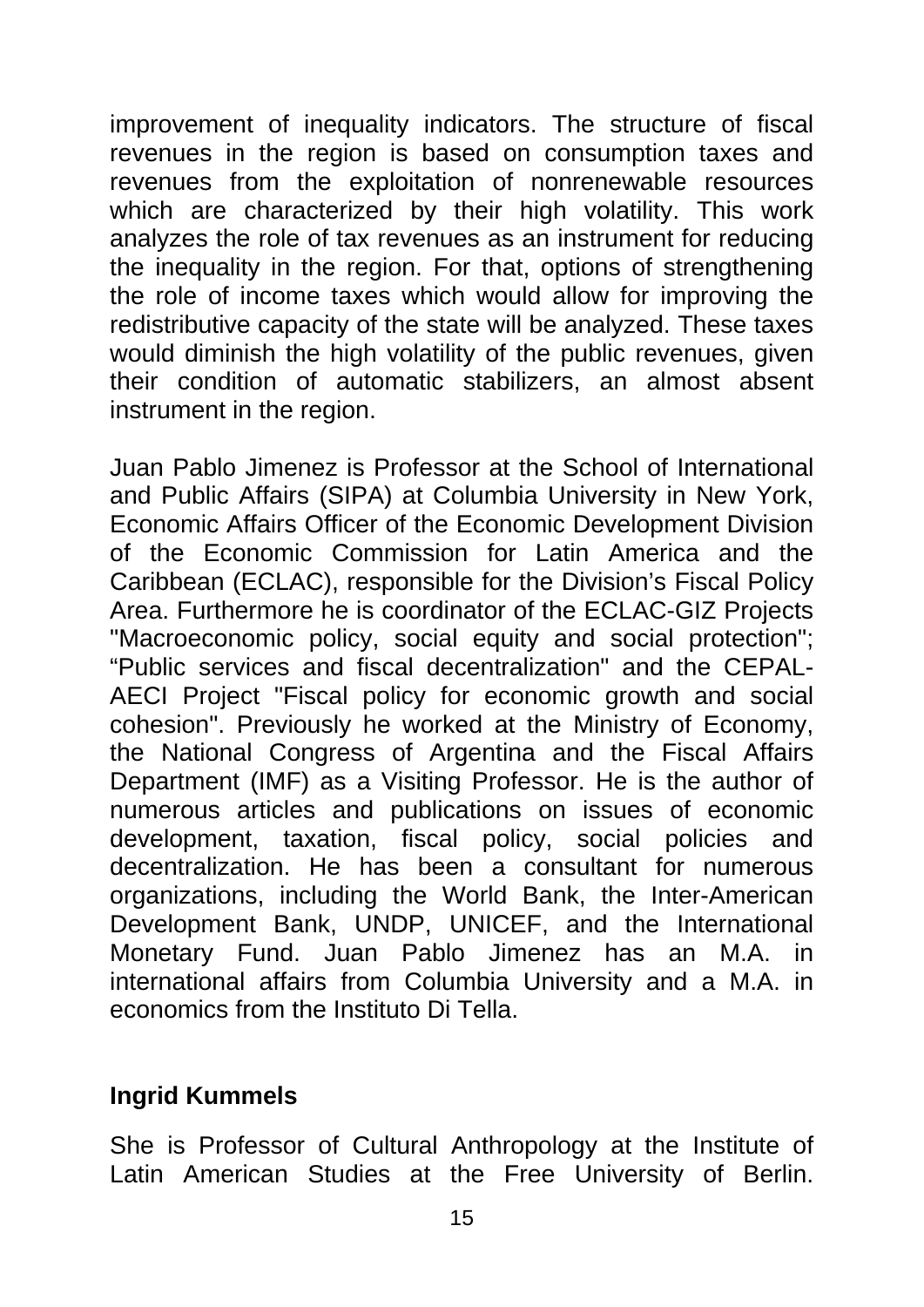Focusing the geographic regions of Mexico and U.S.-Mexican borderlands, and the transnational space between Cuba and the United States her current research interests include migration, transnationalism, transculturality, identity politics, and visual anthropology.

### **Márcia Lima**

#### **The Social Policies of Gender and Race: The Challenges of the Brazilian Agenda**

Within the last fifteen years, Brazil has been through distinct sorts of transformations that have played a role in the decrease of social inequalities. Most of these changes are from a set of transformations sprung from the augmentation and recast of the social politics agenda that have been beneficial to the decline in inequalities and social opportunities. This presentation will discuss how gender and race have influenced these policies and have produced a debate about difference and inequality.

Márcia Lima is Associate Professor at Department of Sociology, University of São Paulo. She is an associate researcher at CEBRAP (Brazilian Center for Analysis and Planning) and CEM (Center for Metropolitan Studies). She is the editor of the Brazilian Journal of Bibliographic Information on Social Sciences. Her background is in sociology, focusing on studies about inequalities and she has published and supervised students in the following areas: the employment market, occupational trajectories, race and gender inequalities, affirmative action policies in Brazil. From September 2011 to July 2012 she will be a Visiting Scholar at the Institute of Latin American Studies, University of Columbia (USA).

#### **Claudio Lomnitz**

He works on culture and politics in Mexico and the Americas. His books include Evolución de una sociedad rural (Fondo de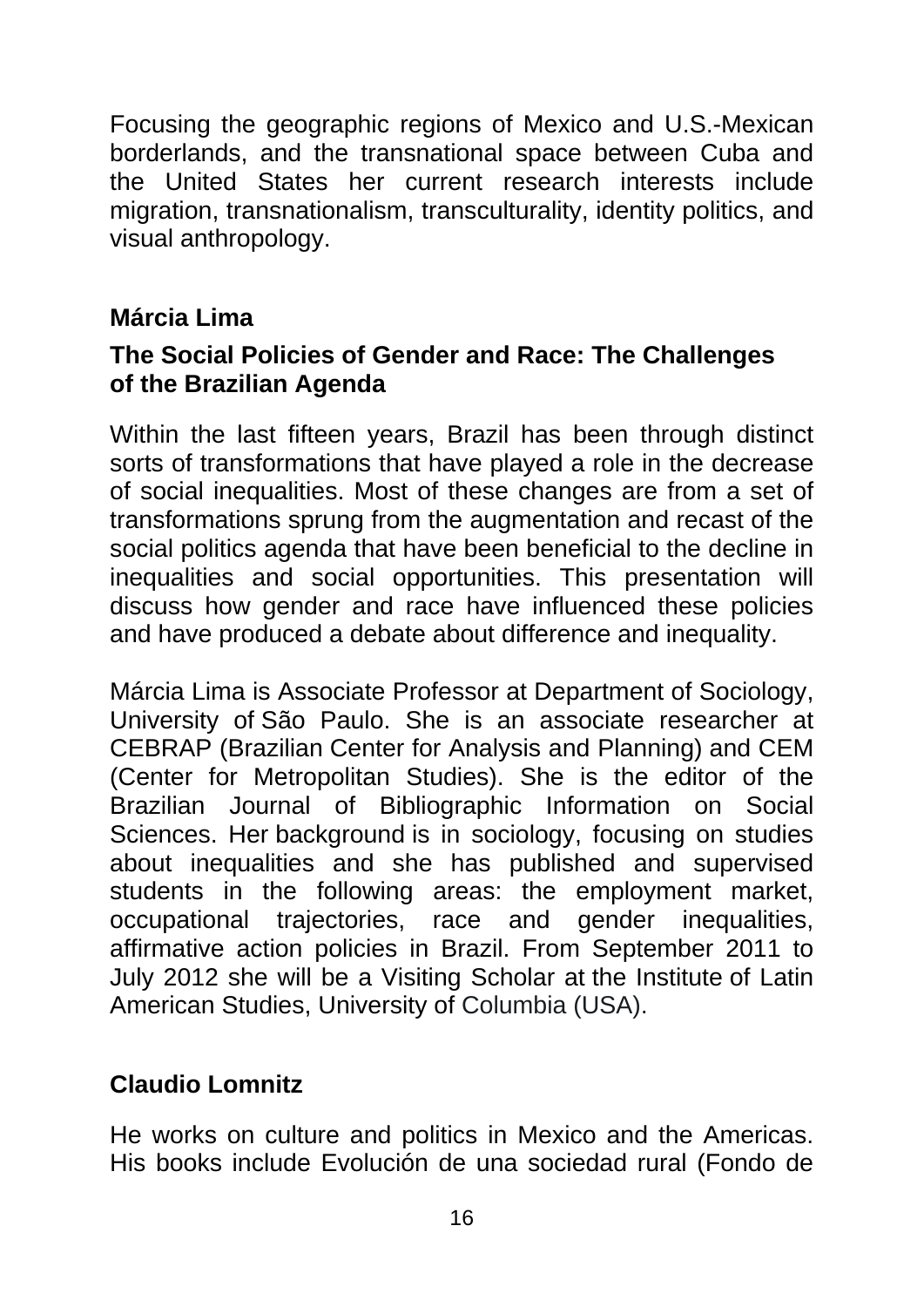Cultura Económica, 1982); Exits from the Labyrinth: Culture and Ideology in Mexican National Space (University of California Press, 1992); Modernidad Indiana: nación y mediación en México (Planeta, 1999); Deep Mexico, Silent Mexico: An Anthropology of Nationalism (University of Minnesota Press, 2001); Death and the Idea of Mexico (Zone Books, 2005); El antisemitismo y la ideología de la Revolución Mexicana (Fondo de Cultura Económica, 2010) and, with Friedrich Katz, Una conversación sobre México, su revolución y su historia (Edicioines Era, 2011). Lomnitz is also the author of a number of journalistic essays, was for some years a weekly correspondent of the Mexico City press. He recently wrote a historical play that received Mexico's National Drama Award. Lomnitz served a 6-year term as editor of the journal Public Culture, and is currently co-editor of the books series Umbrales published by Fondo de Cultura Económica. Claudio Lomnitz is the Campbell Family Professor of Anthropology at Columbia University and is currently a Fellow at the Wissenschaftskolleg zu Berlin.

#### **Barbara Potthast**

She studied history and romance languages at the University of Cologne and did the first state teaching certification exam in history and spanish. 1986 she finished her Ph.D. at the Institute for Iberian and Latin American History at the University of Cologne. She received her postdoctoral lecture qualification in 1992 and got in the same year, after a substitution of a professorship in Cologne, a chair at the University of Bielefeld. Since the winter semester 2000 she is professor at the University of Cologne and director of the Institute for Iberian and Latin American History. Barbara Potthast is coeditor of the *Jahrbuch für Geschichte Lateinamerikas* and several books series. Since 1996 she is member of the directorate and vice-president of the interdisciplinary "German Association of Research about Latin America" (ADLAF), from 2004-2006 she was its president. Barbara Potthast is reviewer for several institutions, amongst others for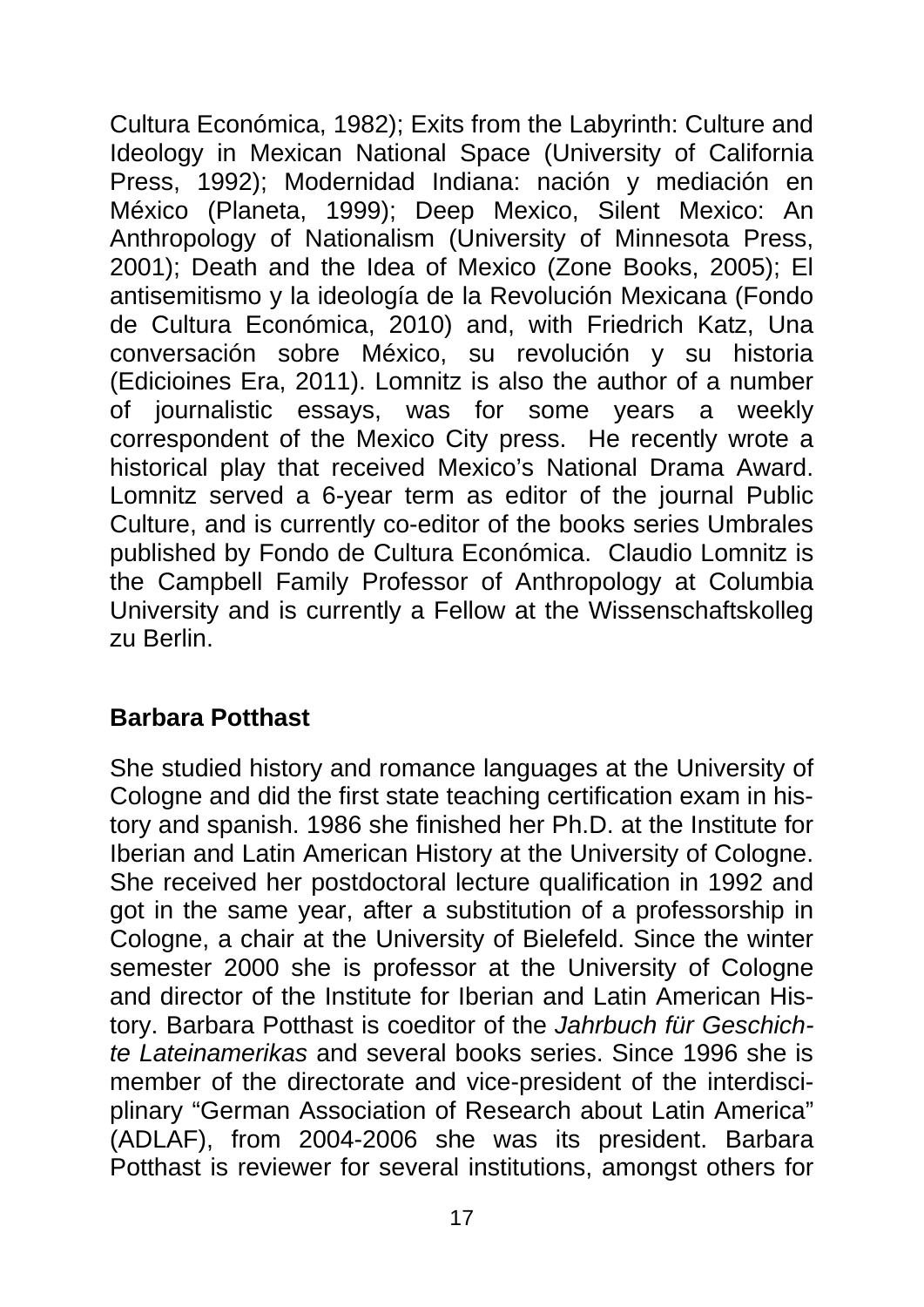the German Academic Exchange Service (DAAD). Since 2008 she is furthermore reviewer in the Expert Council on History of the German Research Foundation (DFG). The research of Prof. Dr. Barbara Potthast focuses on family and gender history and the general social history of Latin America. Another focus lies on the history of photography in Latin America. Geographically, she works primarily on the history of Paraguay and Argentina and the Caribbean coast of Central America.

### **Hans-Jürgen Puhle**

He is Emeritus Professor of Political Sciences with a focus on the comparative analysis of liberal-democratic systems and theories of democratization at the Johann-Wolfgang Goethe-Universtität Frankfurt a.M., Germany. His main research interests are social and political history of Europe, North and Latin America, modernization problems from a comparative perspective, development politics, political systems, parties, social movements, associations, transformation and democratization, nationalism, populism, and the welfare state.

#### **Simón Ramírez Voltaire**

#### **Shifting Symbolic Representations of Equality and Inequalities in Bolivia**

Bolivia could count as an actual emblematic case of indigenous empowerment in Latin America. The year 2006 marks a crucial reversal in Bolivian history: While before, the political sphere symbolically was divided into excluded indigenous people and governing "whites" or "mestizos", the inauguration of President Evo Morales as a president changed profoundly the configuration of political elites, the geographic order of the state, the normative roots of the Bolivian "post republican" state, and the "idea" what Bolivia as a political community could be in the future. Starting from a view at visual self-productions of the president, the paper explores symbolic dimensions of this processes,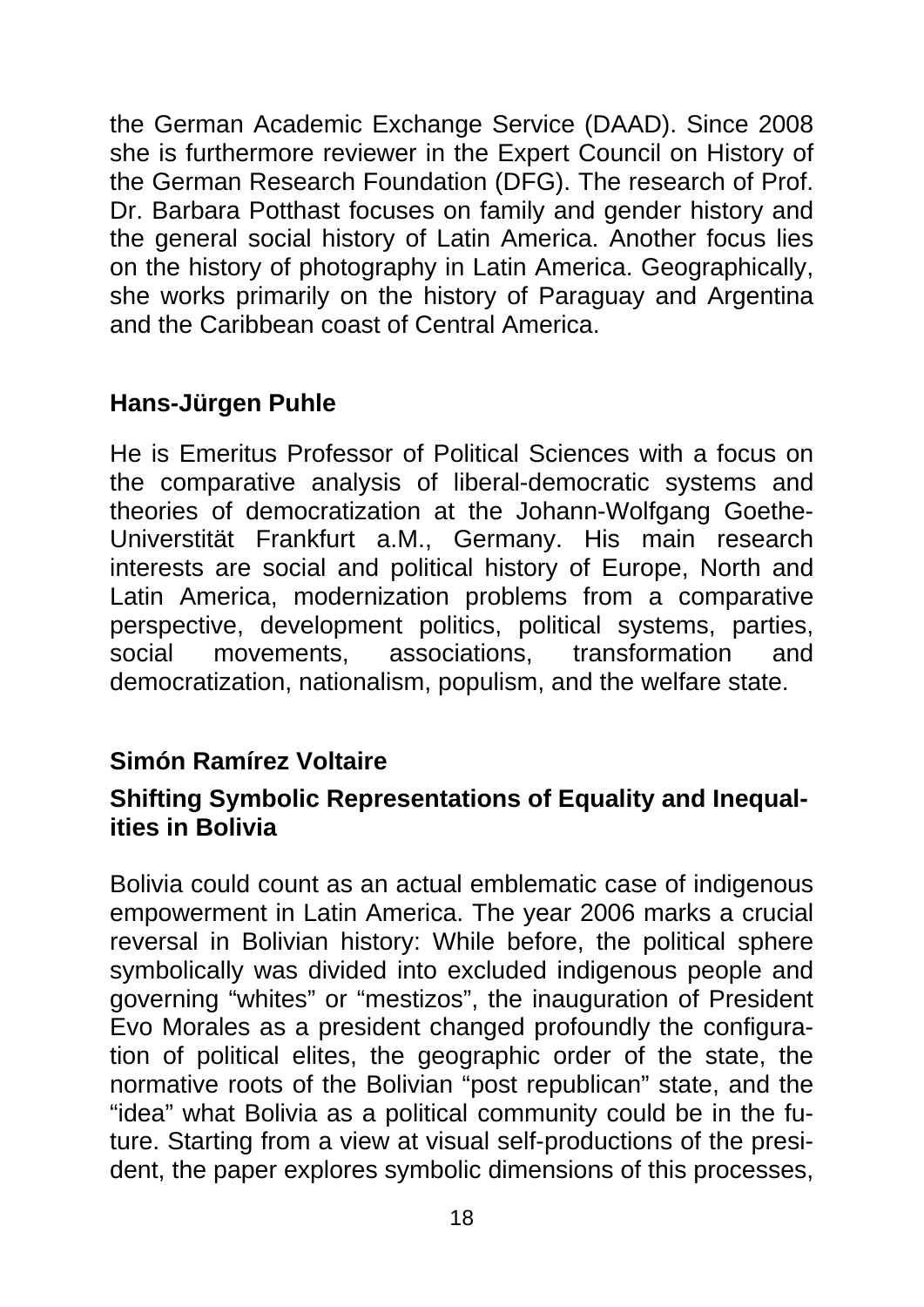focusing on imaginations of equality and the (re)codification of ethnic and geographic inequalities. It expounds problems of competing equality concepts between universalism and difference, and the political project that Evo Morales represents. After the turn of 2006, Morales can no longer represent "the indigenous" or "the plurinational" as a whole anymore, but rather became a participant in power constellations embedded in longue durée disputes between Highlands and Lowlands and arranging within the constraints resulting from the broad ethnic heterogeneity accentuated by the new "plurinational" constitution in 2009.

Simón Ramírez Voltaire is a political scientist. Since April 2011 he is the Scientific Coordinator of *desiguALdades.net* at the Freie Universität Berlin. From 2010 to 2011 he was Junior Research Fellow (wiss. Mitarbeiter) at the Lateinamerika Institut of the Freie Universität Berlin, and between 2004 and 2010 he taught within lectureships at the same institute, focusing amongst others on ethnicity and democracy in the Andean region, left wing governments, and public relations for social scientists in matters concerning Latin America. He conducted ethnographic fieldwork in Bolivia in 2007 and 2008, and in February 2011 he defended his Ph. D. thesis, "Symbolic Dimensions of Participation. Negotiations of Political Communities and Institutions in Tiquipaya and Santa Cruz de la Sierra in the Context of the Bolivian Decentralisation Process" (to be published).

#### **Elisa Reis**

She is Professor of Political Sociology at the Universidade Federal do Rio de Janeiro, Brazil. She has been Visiting Professor at several universities including UC San Diego, Columbia University, MIT, and the Ludwig Maximilian Universität, Munich. She has held leading positions in scientific activities such as: Chair, Interdisciplinary Research Network on Inequality; President, National Association for the Social Sciences (ANPOCS); Secretary General, Brazilian Sociological Society; and elected member of the Executive Committee of the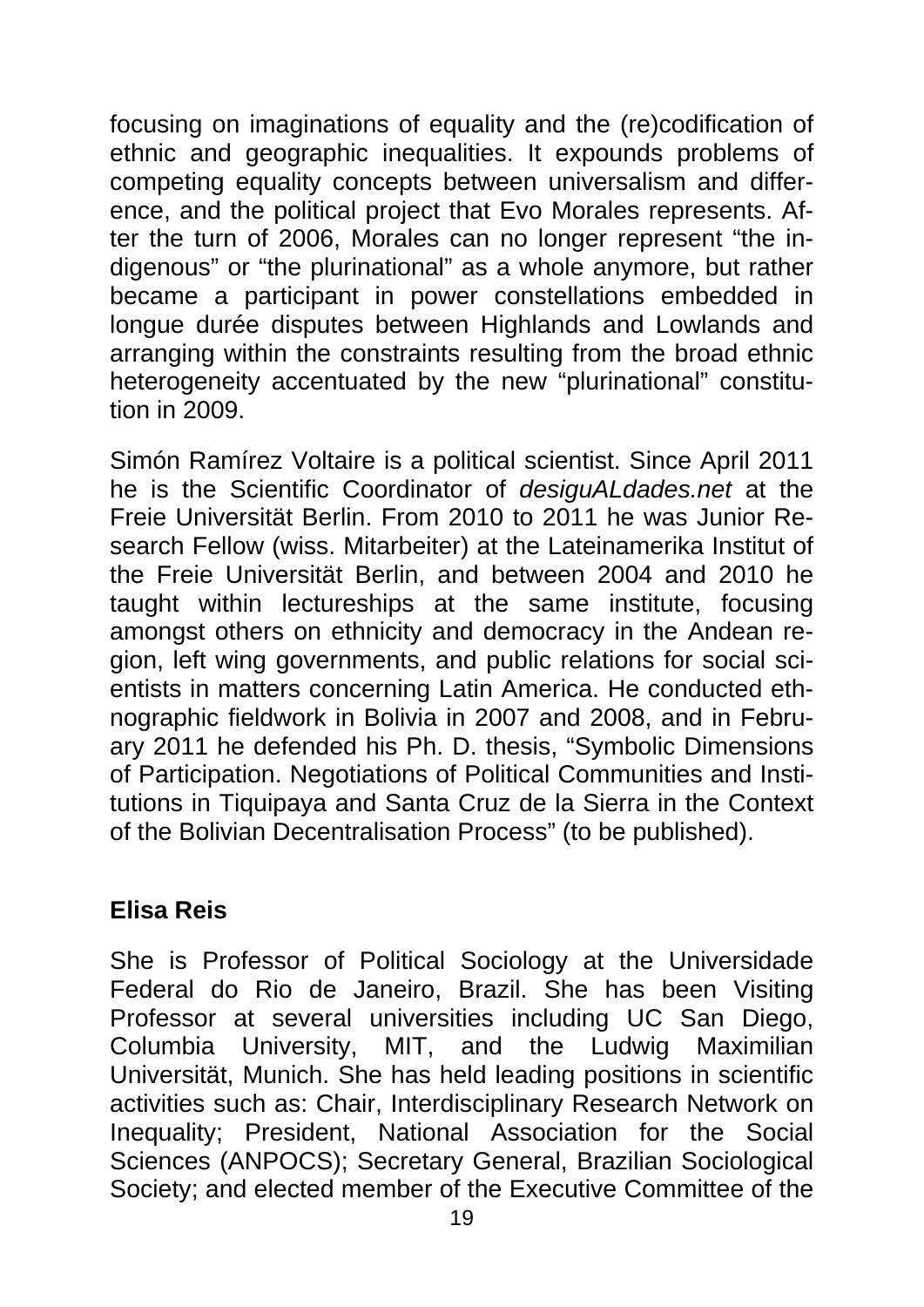International Political Science Association (1988-1994) and the International Sociological Association (2006-2010). She is member of the Brazilian Academy of Sciences.

#### **Manuel Riesco**

#### **Latin America: A New Developmental Welfare State Model in the Making?**

Latin America is emerging from a century of transformation – from a traditional agrarian to an urban industrial economy – where countries have taken diverse historical paths. Some have almost completed this transformation, others are taking early steps, and most are living through it. State-led transition has followed two successive development strategies. From the 1920s to the 1980s, state developmentalism, for the most part, successfully assumed the twin challenges of economic and social progress. In the final decades of the century, Latin American states adopted the policies of the Washington Consensus, which emphasized the importance of business in the framework of globalization, benefiting the affluent few. However, an unambiguous shift in direction has been taking place in Latin America since the 1997 economic crisis. This article suggests that a new developmental welfare state model is in the making. How will it evolve over the wider space of an increasingly integrated Latin America?

Manuel Riesco is Vice President of the Centro de Estudios Nacionales de Desarrollo Alternativo (CENDA), Santiago, Chile. He is also a member of the directory of the *Universidad de Valparaíso y ARCIS* and of the *Fundación para la Superación de la Pobreza*, both in Santiago, Chile. He was invited to be a part of the International Advisory Board of the BK21 Program of *the Graduate School of Public Administration* (GSPA), Seoul National University. He was an external coordinator of investigation at the *United Nations Research Institute for Social Development* (UNRISD) and Director of the *Escuela de Ingeniería Comercial* of ARCIS University. He worked as a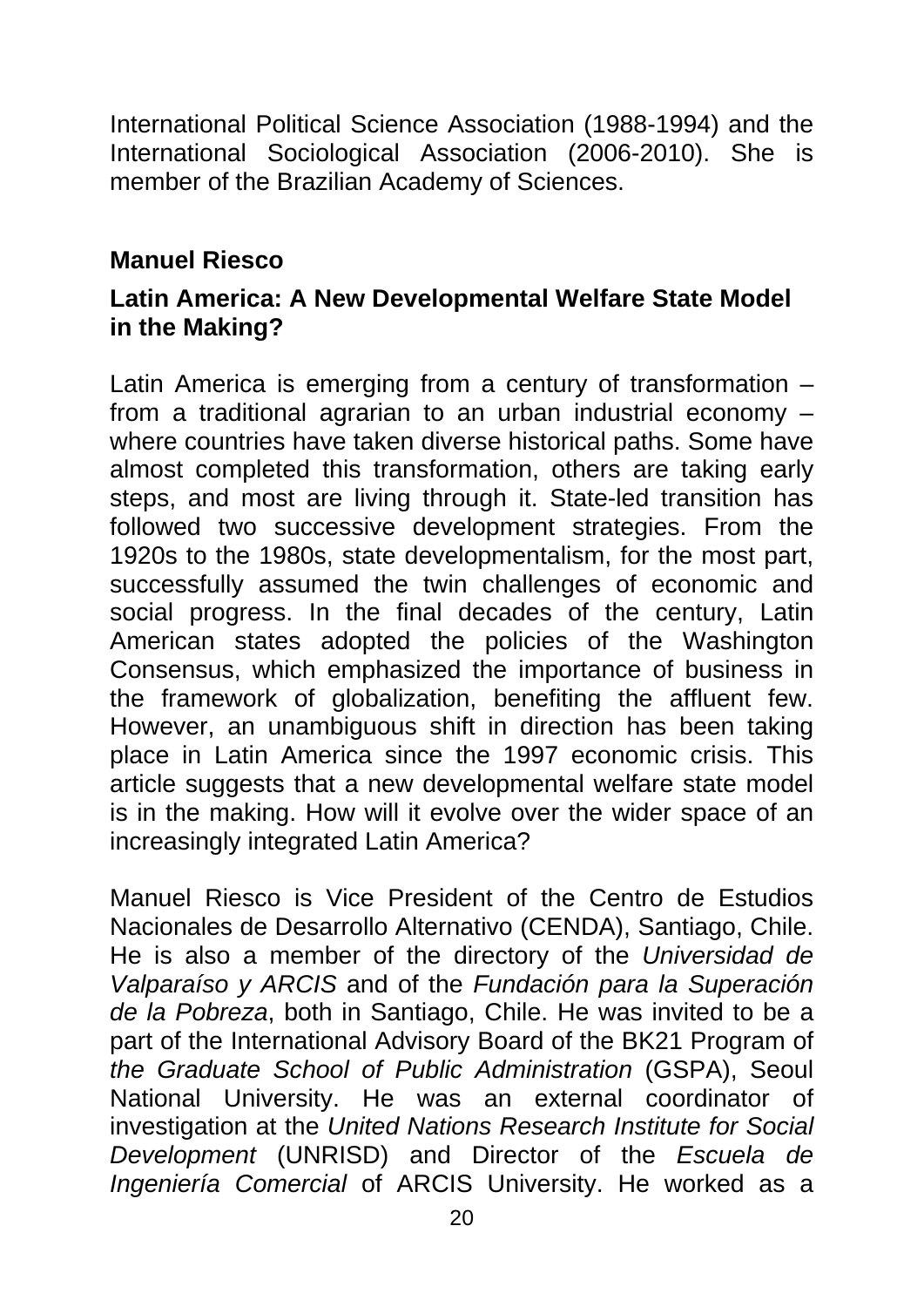consultant for PNUD and for the Chilean government. He is an expert in public and social politics, especially with reference to pensions, education, natural resources and Latin American integration. He has published and participated in significant fora, nationally as well as internationally. In addition, he teaches various courses at Chilean universities.

### **Imme Scholz**

She is Deputy Director of the German Development Institute, Bonn, Germany, Member of the North-South Advisory Board of the Heinrich Böll Foundation and Deputy Chairman of the Board on Sustainable Development of the Evangelical Church in Germany (EKD). Her research approaches global environmental policy, climate policy and climate change, forest policy (Amazonia) and organizational analysis and change management.

#### **Martina Sproll**

#### **Transnational Production Networks and the Transformation of Labour- and Gender Regimes: The Case of Contract Manufacturing in the IT Industry in Mexico**

With the emergence of Electronics Contract Manufacturing (EMS) as a paradigmatic example of transnational production networks we notice a massive shift of manufacturing to low cost locations in Latin America, Asia and Eastern Europe. The new EMS plants that emerged in the end of the 1990s are highly standardized and their profile can be considered to be "state of the art". However, little attention has been paid so far to the labor processes and the gender and work regimes emerging in the new regional contexts which entail new lines of inequality. Based on Michael Burawoys concept of "Politics of Production" I could identify a neo-Taylorist work organization in my research in Brazil and Mexico. One of its main characteristics is the polarization of qualification structures. While increasing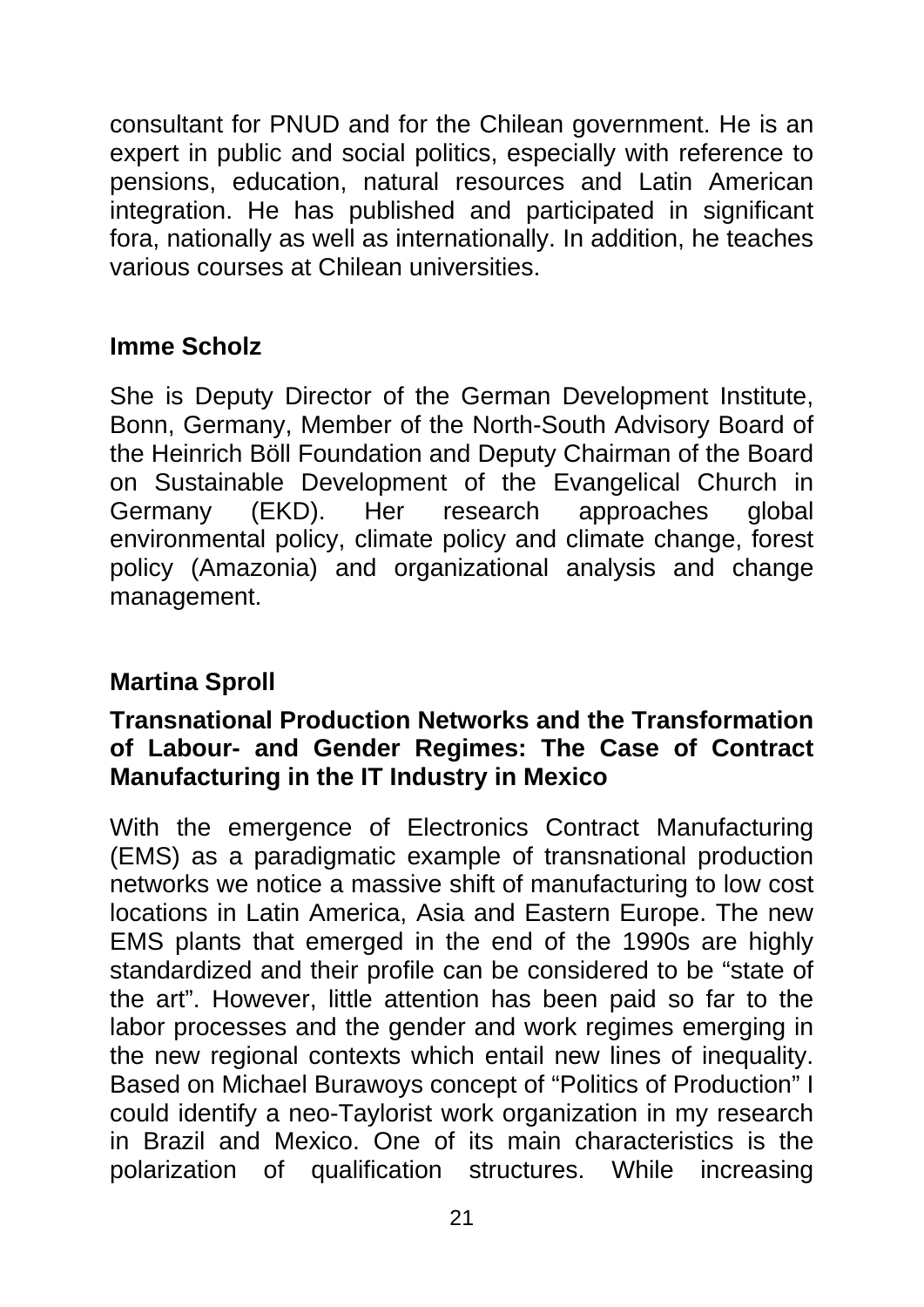numbers of (mainly male) highly qualified workers (i.e. in engineering) are integrated in the new plants, the majority of workers on the production lines is female and paid very low wages. In order to secure the reproduction of the labour force, contract manufacturers rely on additional income which is generated from domestic networks and the informal sector. Connected to this are changes in the household organization and the shape of gender relations. The state plays an essential role in this process of change through industrial policy and the social and labour market policy.

Martina Sproll is postdoctoral researcher at *desiguALdades.net*. She received her Ph.D. from the Johann-Wolfgang-Goethe University in Frankfurt, Germany. Her main research interests include sociology of work and industrial sociology, gender relations, transnational production networks, industrial relations and social/economic inequality in Latin America. Her current research focuses on the Brazilian banking sector.

#### **Göran Therborn**

He is Professor of Sociology at the Department of Sociology of University of Cambridge, UK, since 1 October 2006. Previously he was co-Director of the Swedish Collegium for Advanced Study in Uppsala, and University Professor of Sociology at Uppsala University. His research interests are capital cities as representations of power, global processes of inequality, and other global processes and comparisons, in particular of sexgender-family relations, contemporary radical thought and forces of possible change, pathways into and out of modernity.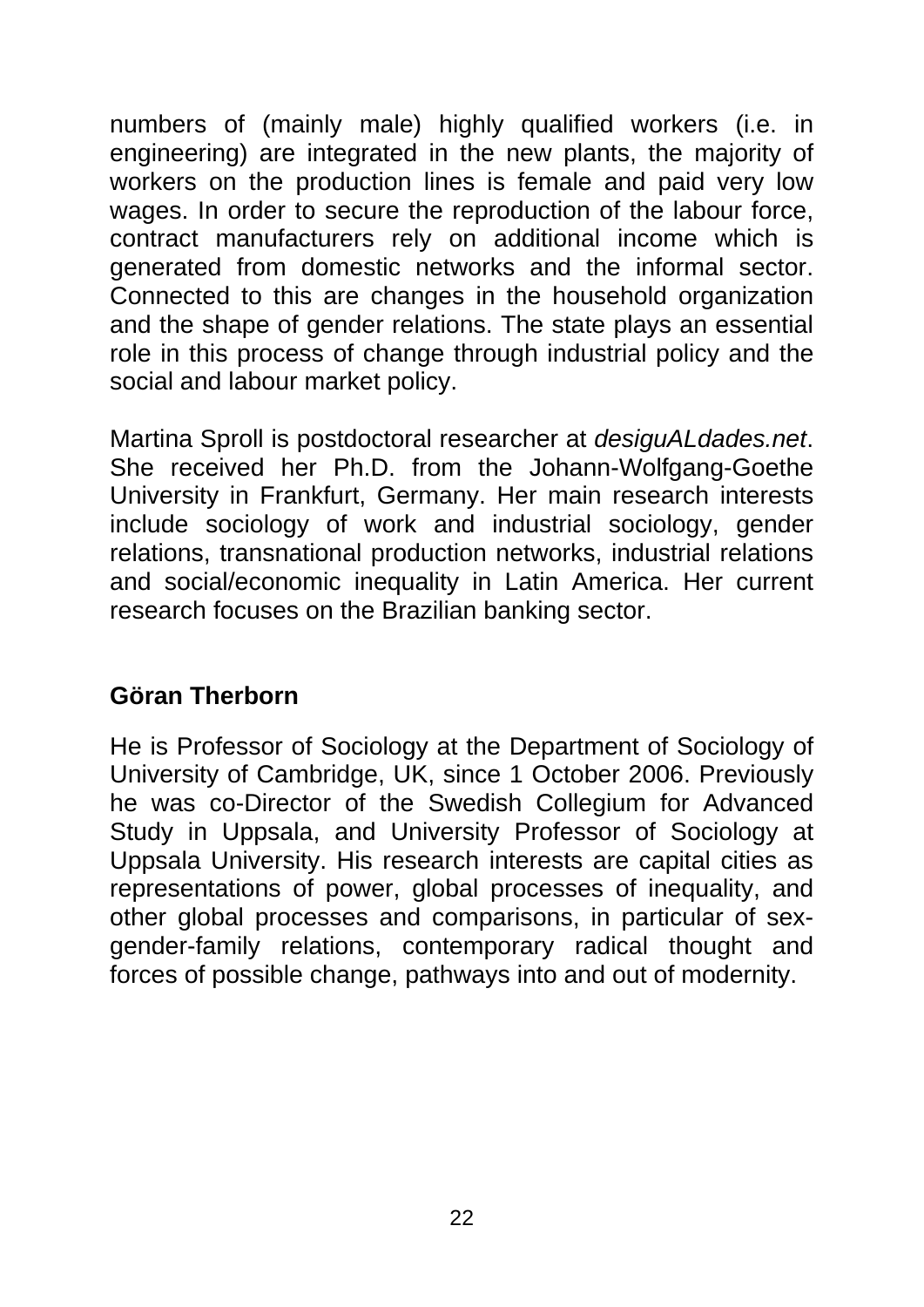#### **Hebe Vessuri**

#### **Development for Whom? Knowledge, Education and New Inequalities in Multicultural Societies**

In the present time, although progressive analysis tends to see the politics of globalization with complete pessimism, it is possible to observe concrete achievements of processes emerging simultaneously in different points of the planet or of activists who have chosen to act globally thus illustrating the presence of important opportunities of reconstructing the international domain by changing the power relationships of many local struggles and facilitating more progressive governance structures at the national level. One such struggle has to do with the challenges of multiculturalism, evidence and recognition of the diverse nature of realities and perspectives that go against the world homogenization ideology under the hegemonic dominance of the North American/European version of globalization. In this paper I will refer to some issues, with emphasis in Latin America and the aspects mentioned in the title: knowledge, education and development. I shall argue that questions such as how race and ethnic differences are understood or categorized in our countries, how multiculturality is perceived by the different groups making up society, the relative economic and political positions of multicultural groups in a given country and the history of power relations among the groups and within them, are directly imbricated with the knowledge and acknowledgement forms and with the education structures, leading to new inequalities.

Hebe Vessuri is a social anthropologist. She directs the Department of Science Studies and coordinates the graduate program on Social Studies of Science at the Instituto Venezuelano de Investigaciones Sociales, Caracas. Her research focuses on sociology and contemporary history of science in Latin America, science policy, sociology of technology, expertise and democracy, and social participation/exclusion. She currently chairs the Latin American Scientific Committee of the UNESCO Forum on Higher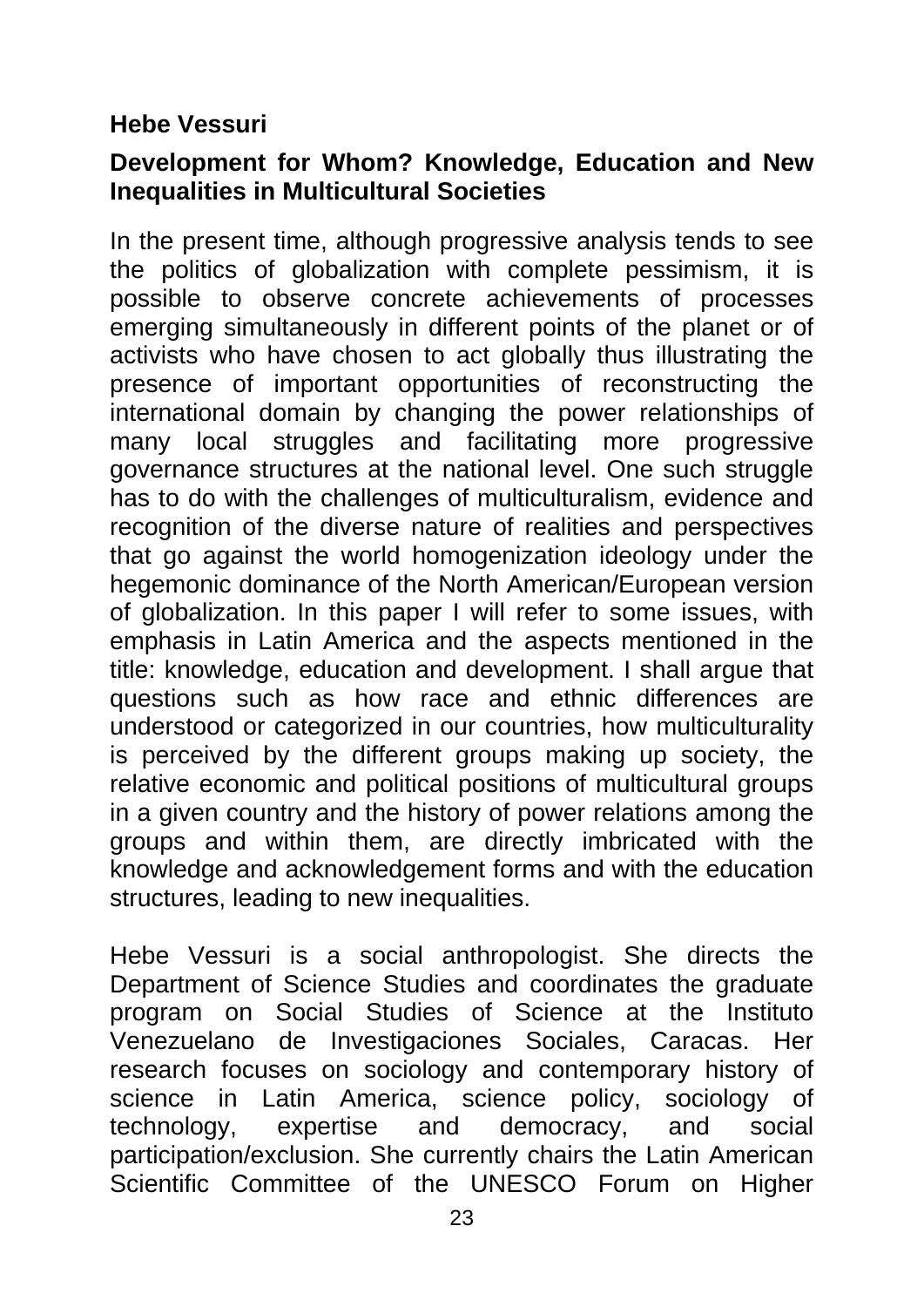Education, Research and Knowledge. She also sits on the scientific committees of the International Human Development Programme (IHDP), the International Council for Risk Governance (ICRG), and the Committee on Scientific Planning and Review (CSPR) of the International Council for Science (ICSU). She is a member of the governing council of the United Nations University (UNU).

#### **Dominique Vidal**

#### **Bolivian Immigrants, Nordestinos and Paulistas. Ethnicity, Difference and Nativism in São Paulo**

On the basis of an ongoing research, we will focus on the way in which the settlement of Bolivian migrants in São Paulo may shed light on the dynamics of ethnicity, social relations, and sense of belonging to the city. First, we will consider the theme of slave labor as a public policy framework as well as a common social representation about the Bolivians working in the sewing industry. Even if the words drawn from the vocabulary of slavery are not sociologically relevant to understand the life and work in the sweatshops, their use reveals symbolic and social boundaries. Second, we will underline how the coming of Bolivian migrants to São Paulo discloses the weak sense of autochthony among Brazilians from Northeast Brazil and the strength of the European element in the identity of São Paulo.

Dominique Vidal is Professor of Sociology at the University Paris Diderot, affiliated to the Migrations and Society Unit (URMIS). His research is at the crossroads of migration studies, political sociology and urban sociology. He has conducted fieldwork in Brazil, South Africa, Mozambique and Bolivia.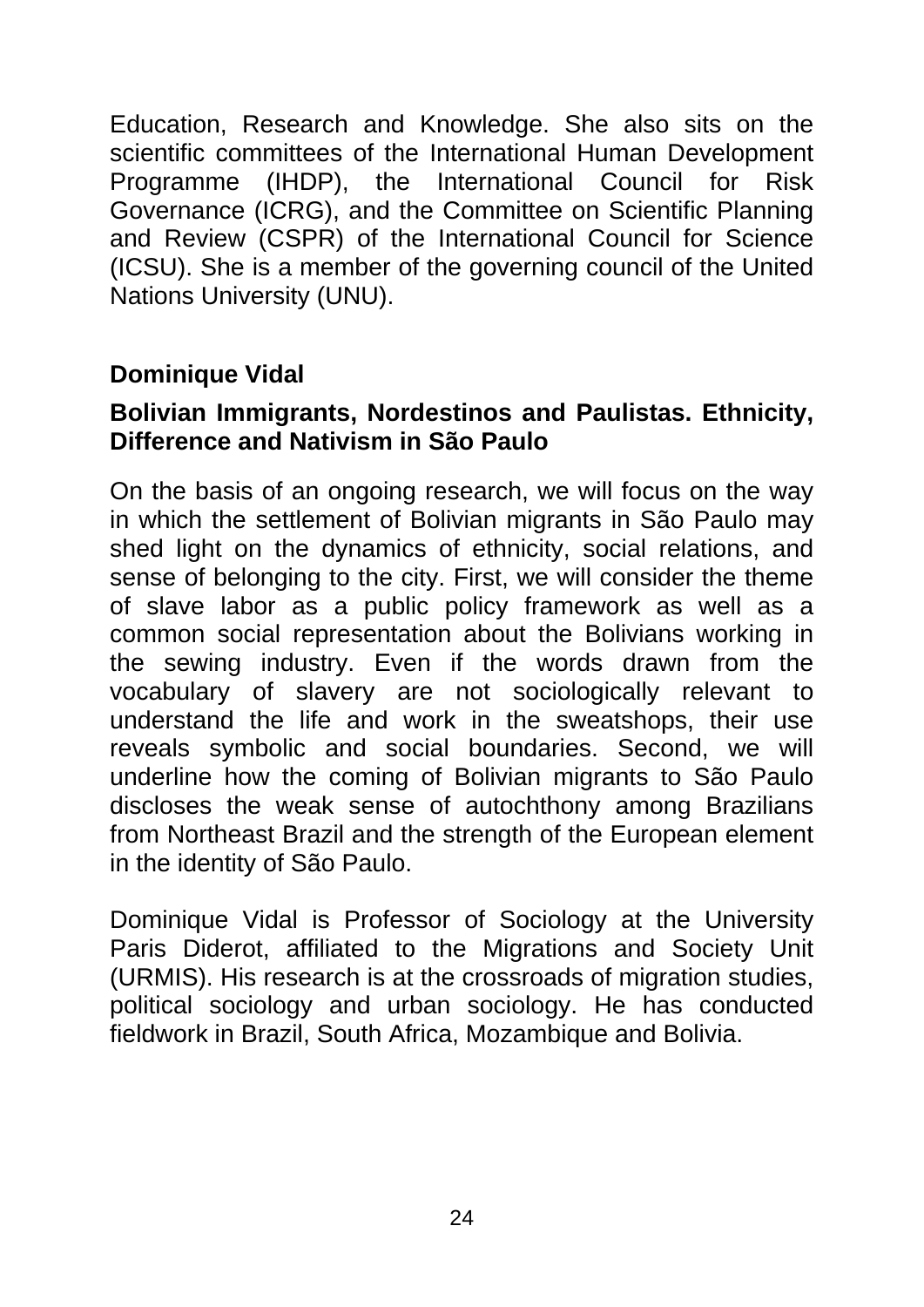#### **Jairo Baquero**

#### **The Trans-nationalization of the Defense of Territories of Afrodescendants in Colombia. The case of Lower Atrato**

After the introduction of the AT-55 of the Constitution of 1991, the state recognized and titled collective territories to Afrodescendants in Colombia. However, these territories have been affected by violence associated to the introduction of development policies, such as industrial crops (oil palm and banana) and infrastructure megaprojects. They have produced environmental damages, land grabbing, and loss of autonomy of ethnic authorities. Nevertheless, this situation has produced resistances, linking local, regional, national and transnational scales. Land grabbing and forced displacement have been particularly high in the Lower Atrato region. Various actors seek to insert this peripheral "frontier territory" into the global center (Meza, 2006). It has produced the transnationalization of political struggles of Afrodescendants in which they demand and pressure the government their territorial rights. These "articulations in the global south" (Cairo & Bringel, 2010), have linked national social movements, NGOs, local and regional organizations, and trans-national actors from the U.S. and Europe. The main research question is: what is the relation between the defense of territorial rights of Afrodescendants and the trans-nationalization of political struggles? The aim is to analyze the role and strategies of several political actors in these processes. Methodology includes interviews and participative observation in fieldwork trips between 2011 and 2012.

Jairo Baquero is a long-term doctoral researcher at *desiguALdades.net* at Freie Universität Berlin. He has an M.A. in political studies (IEPRI, National University of Colombia), and an M.A. in international relations and African Studies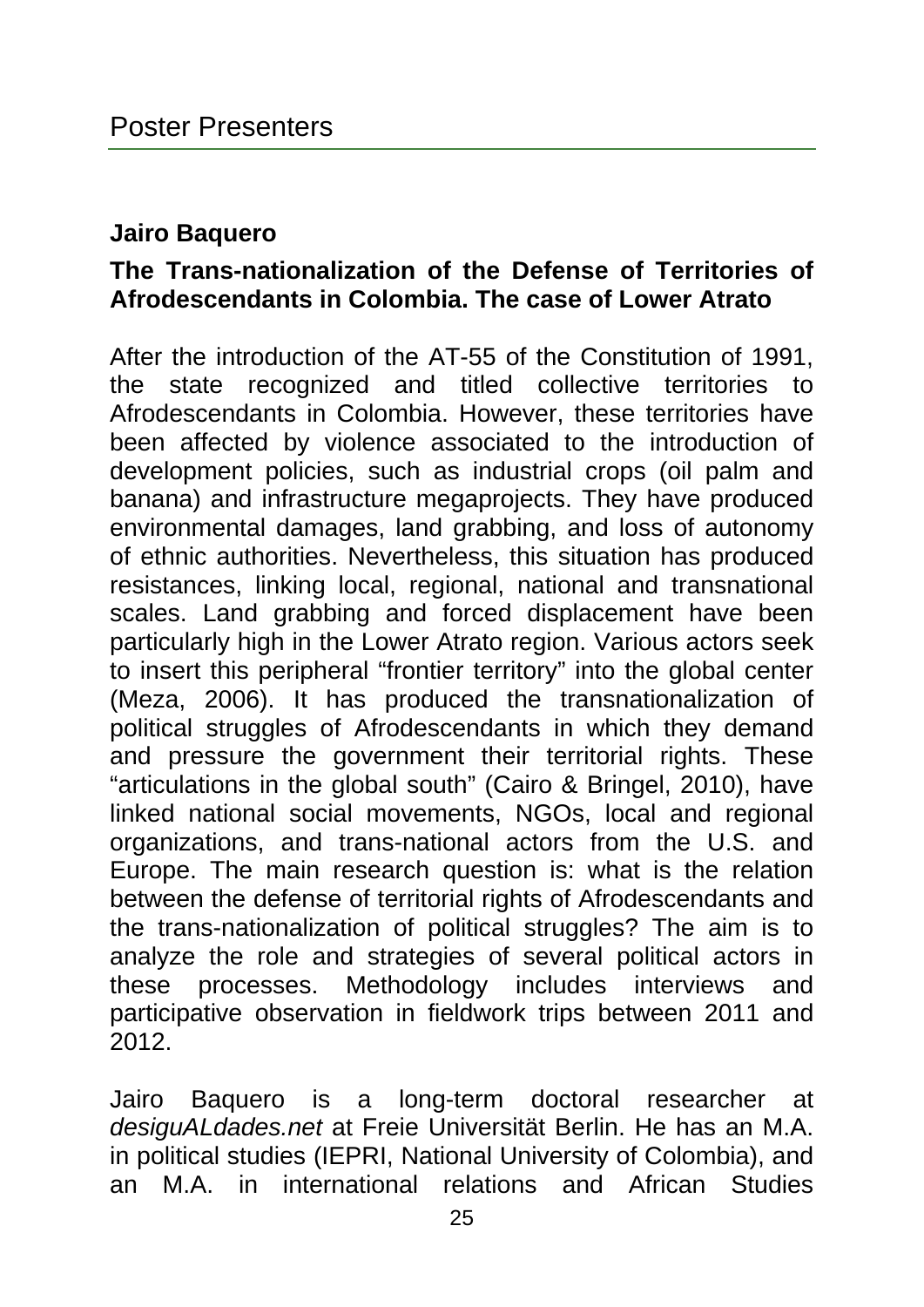(Autonomous University of Madrid). Jairo Baquero previously worked as a Research Fellow in the project "Economic Liberalization, Politics and War", at IEPRI-UNAL, funded by IDRC-Canada. He received a scholarship for the APORDE course - 2009 (Durban).

#### **Sergio Caggiano**

#### **Asymmetries and connections: Reproduction and transformation of inequalities and differences in transnational migratory circuits**

The project addresses migratory circuits between Bolivia and Argentina, with special attention to Buenos Aires, and seeks to characterize their behavior and organization. The study will also look at migratory circuits of Bolivians in Spain. I try to understand how class, gender, ethnicity and nationality intersect the migrants' experience, and how these dimensions take part in the migrants' interpretation of their social position and relations in different points of the circuit. The project will address interventions of institutional actors (the Bolivian State through its consulates and other agencies, civil society organizations on several scales, international agencies) on these circuits and on those processes.

Sergio Caggiano earned a Ph.D. in Social Sciences from Instituto de Desarrollo Económico y Social de la Universidad Nacional de General Sarmiento (UNGS-IDES), Buenos Aires. Researcher of the Consejo Nacional de Investigaciones Científicas y Técnicas (CONICET) at Instituto de Desarrollo Económico y Social. Professor at Universidad Nacional de La Plata. Author of *Lo que no entra en el crisol. Inmigración boliviana, comunicación intercultural y procesos identitarios*, among other books and articles.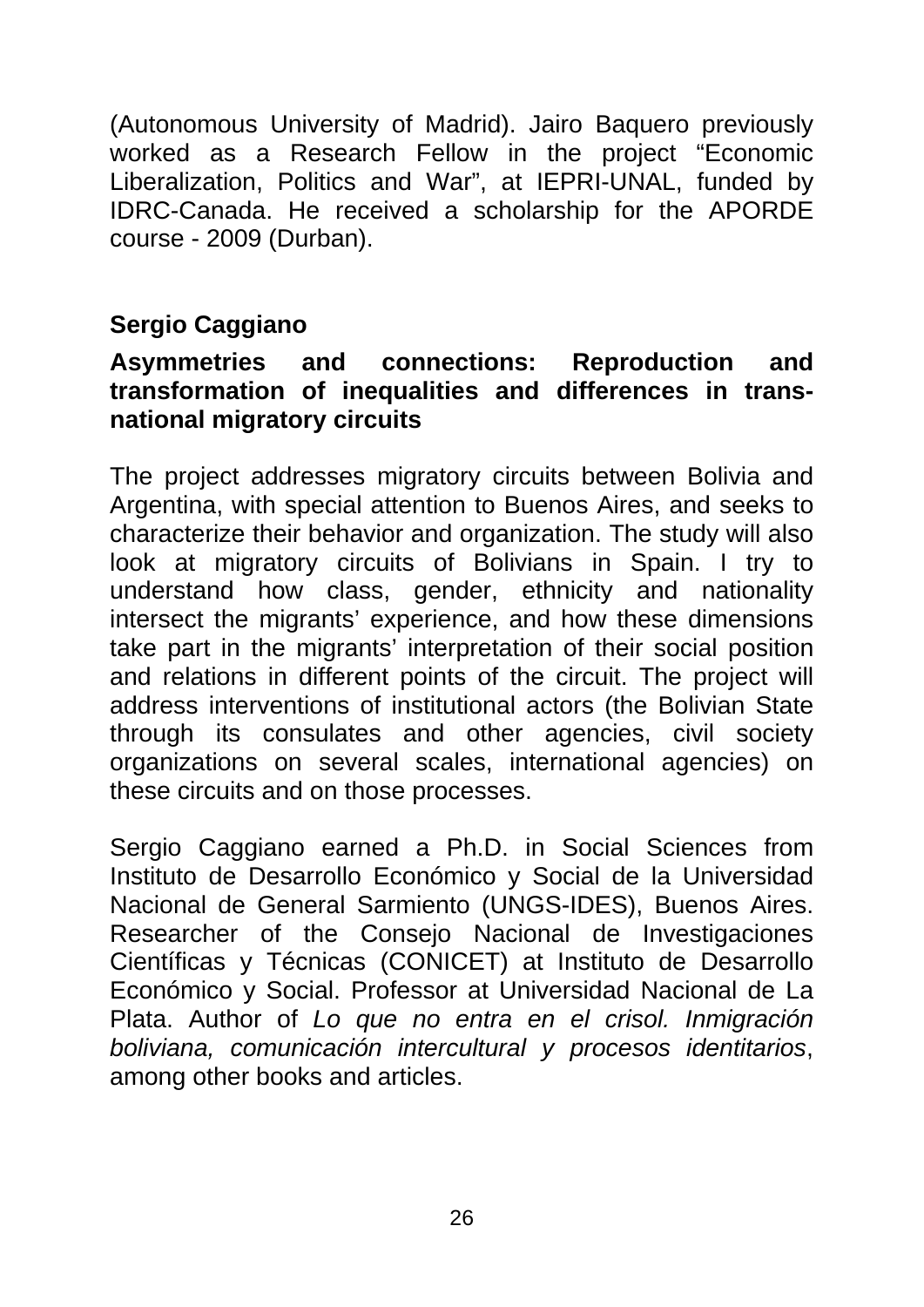#### **Mónica Fernanda Figurelli**

#### **Land Disputes Dynamics: The Social Construction of Categories by Social Organizations**

In this project, I explore the meanings that categories like "land conflict" and other related concepts such as "agrarian reform", "country", "peasant" and "rural", among others, acquire for some agents in Brazil, Argentina, and beyond the borders of both countries. Taking into account the historical construction of these categories permeated by social inequalities (around land tenure, for example) and from a comparative and multi-sited approach, I explore how these categories are updated at different levels of analysis investigating the conditions and social practices that give them meaning. In this way, I propose a study that looks at the flow of relationships at various scales and that gives life to the concepts mentioned. Particularly, I am interested on the participations of international, national, and local organizations, agencies, and movements of the so-called 'agricultural sector' in the constructions of the categories in question. What is the place of such organizations and movements in this process? What relationships and social dynamics are revealed when studying these categories?

Mónica Fernanda Figurelli has a Ph.D. in social anthropology (Museu Nacional, Universidade Federal do Rio de Janeiro, Brazil). She is a Postdoctoral Researcher of *desiguALdades.net* and the Author of *Registros del conflicto. Miradas sobre ocupaciones de tierra en el Nordeste de Brasil*.

#### **Tabea Goldboom**

#### **Microinsurance as Social Protection: Negotiations about the Welfare Mix in the Face of Global Social Policy**

This project is concerned with current transformations of social protection and with the role of transnational actors in this field. More concretely, it studies the proliferation of insurance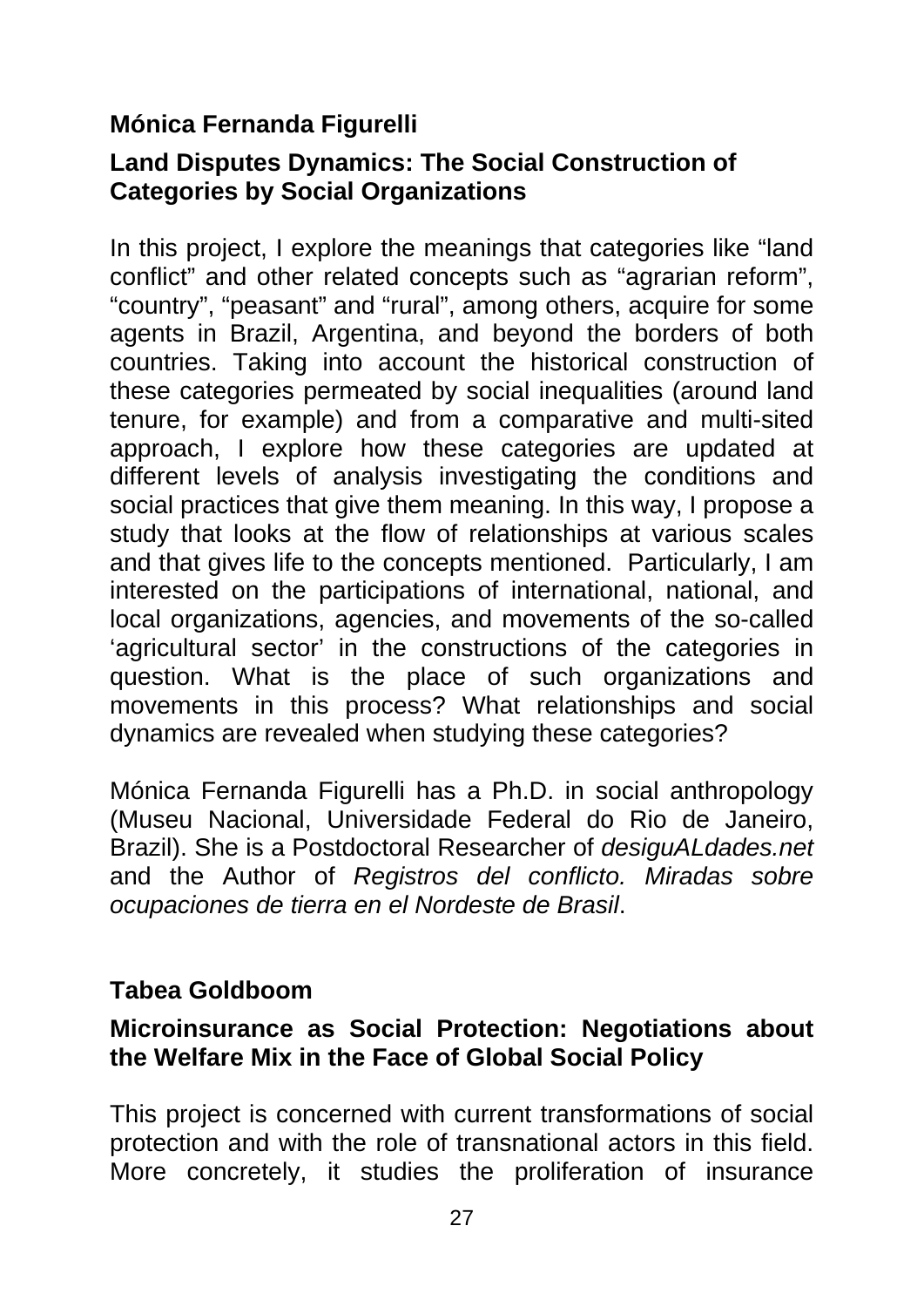products for the low-income population in developing countries, so-called microinsurance. Microinsurance schemes are promoted by a complex transnational network of international institutions, insurance companies, NGOs, microfinance institutions, and public institutions. This research asks how this mechanism is to be characterized if considered from the view point of welfare production paradigms. In many cases, the introduction of microinsurance opens an arena for negotiations about the particular responsibilities of households, the community, the private sector, and the state with regard to social protection. This project studies these negotiations that are initiated as micro-insurance and translated into the local context becoming part of the local life-worlds of the target population. It researches the welfare paradigms that microinsurance becomes part of and the influence that national and international actors have on this process. As it focuses on agricultural microinsurance, climate change is a central reference point of the negotiations under consideration.

Tabea Goldboom is a long term doctoral researcher at *desiguALdades.net* in sociology at the Freie Universität Berlin. Earlier she studied social anthropology (major) and economics (minor) at the Freie Universität Berlin and at the University of Chicago, where she received her M.A. in the Social Sciences in 2006. Before she started her Ph.D., she participated in the postgraduate course of the German Development Institute and worked with Deutsche Gesellschaft für Internationale Zusammenarbeit (GIZ).

#### **Lirio Gutiérrez Rivera**

#### **Transnationalism, Globalization, and Migrant Upward Mobility: Syro-Lebanese and Palestinian Entrepreneurs in the Caribbean Basin**

This study is about migrant upward mobility and their emergence as a dominant social class in Latin America. It focuses on Palestinian and Syro-Lebanese entrepreneurs in the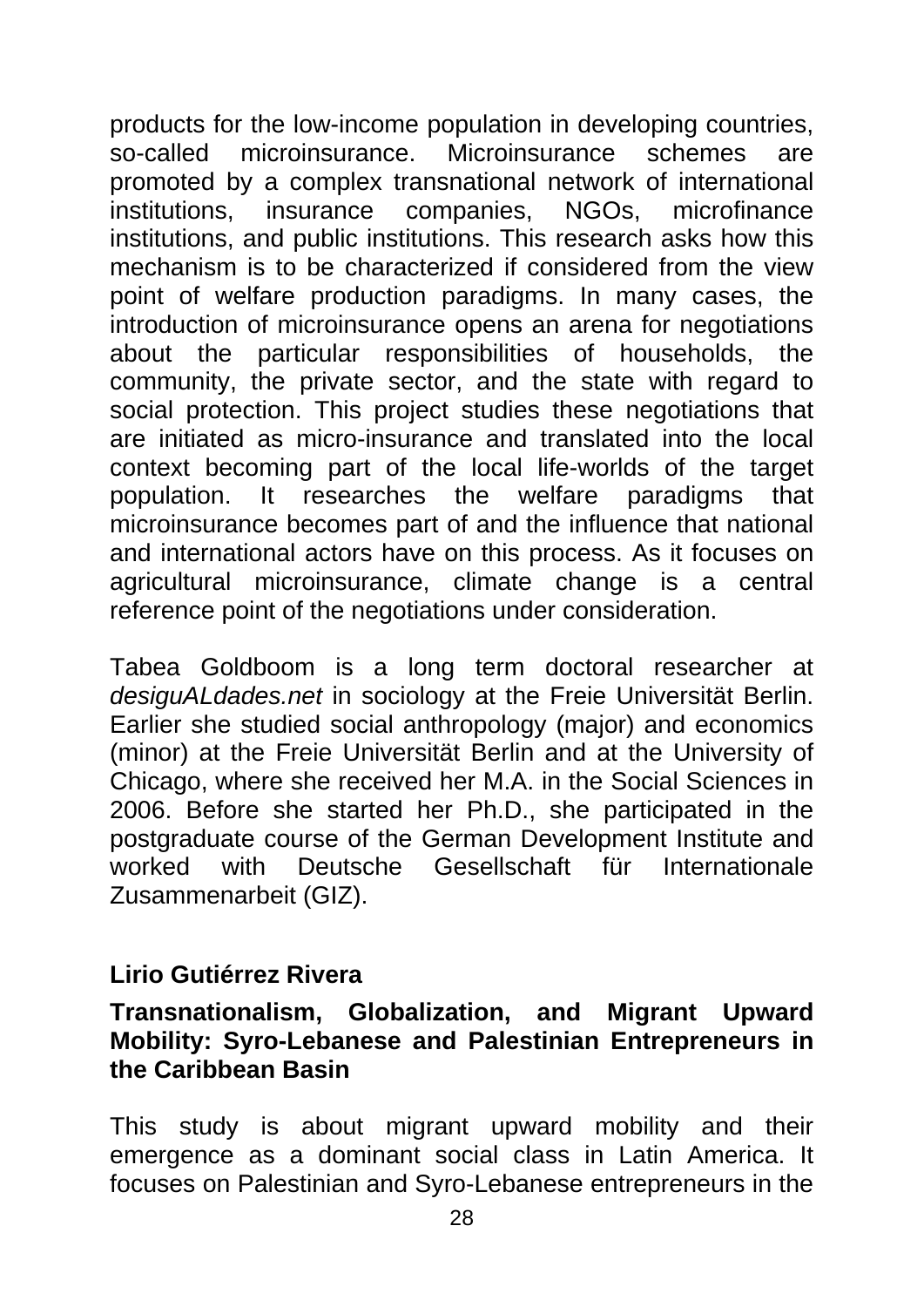Caribbean Basin (i.e. Honduras and Colombia or Mexico) perceived as an entangled transnational social space. This study assumes that Palestinian and Syro-Lebanese people's previous knowledge in commerce and trade, particularly in transregional trade and global capitalism secures their economic and political position in the area they settled as well as their entrance in peripheral global capitalism. Furthermore, this study hypothesizes that Palestinian and Syro-Lebanese entrepreneurs' upward mobility is also associated with how they redefine their ethnicity vis-à-vis the predominant *mestizo*  construction present in Latin American national identities and histories, whilst local elites develop their strategies for entering peripheral global capitalism by changing their own elite structures to incorporate transnational groups

Lirio Gutiérrez Rivera has a Ph.D. in political science (Freie Universität Berlin) and a Master of Anthropology degree (Universidad de los Andes, Bogotá, Colombia). Currently, she is a long term post-doctoral researcher at *desiguALdades.net* Research Network where she is conducting research on migrant upward mobility and Arab migration and diaspora in Latin America. Other research interests include social violence, marginal youth, security policies, state, territory and space in Central America.

#### **Marcela López**

#### **Transregional Connections and Local Disconnections: Rescaling Water Supply Services and the Reproduction of Social and Spatial Inequalities in Medellín, Colombia**

Over the past two decades, Colombia has witnessed a significant shift in the overall legal and policy domain in the water sector in order to adjust to the demands imposed by the neoliberal economy. Particularly in urban areas, this neoliberal model has been deeply contested as it failed to provide lowincome population with access to affordable and adequate water supply. This study employs a political ecology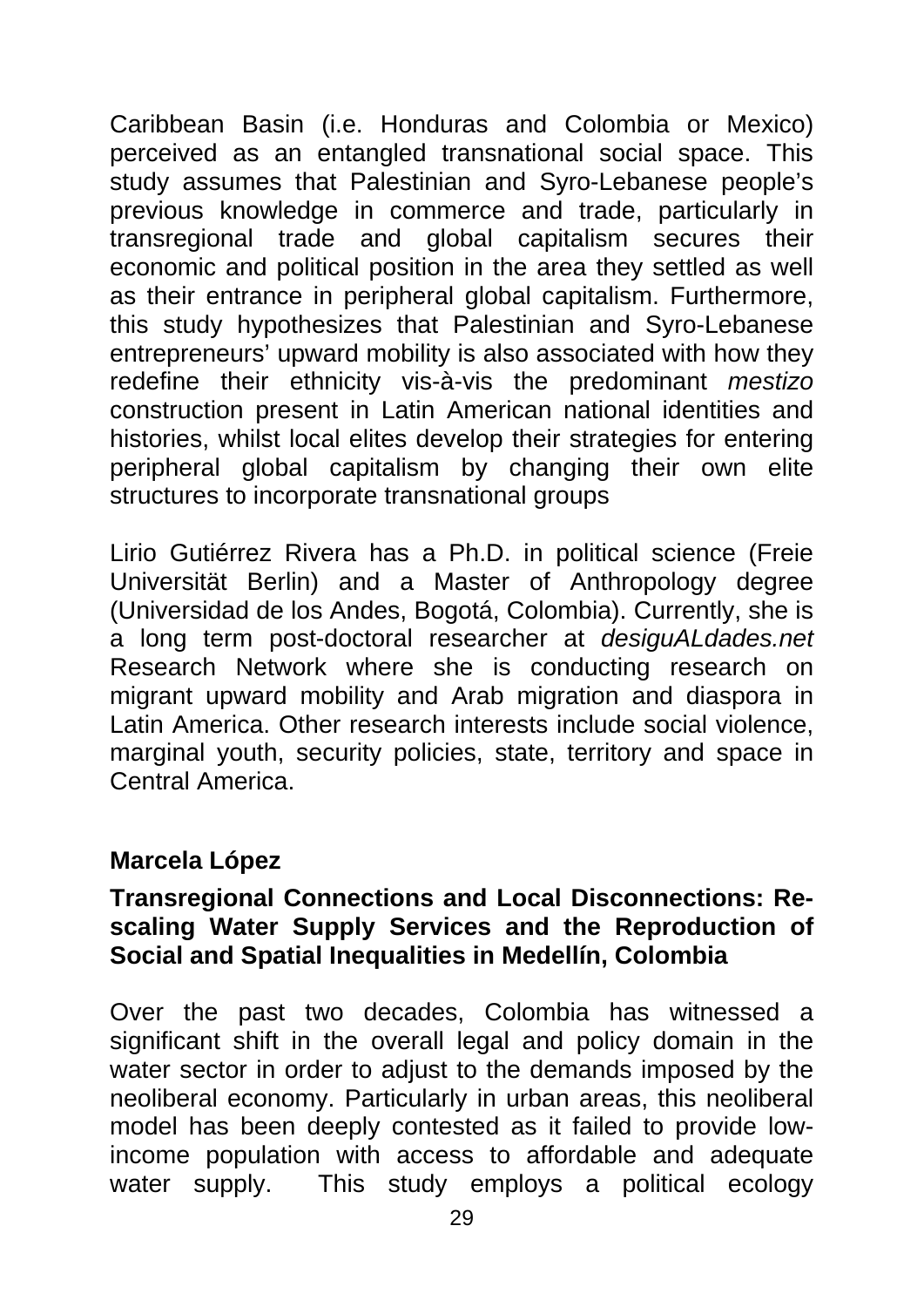perspective to explore how the water supply sector, both through processes of commercialization and through transregionalization, has become a key factor in reproducing social and spatial inequalities. By drawing upon case study research conducted in Medellín, Colombia, this study investigates the causal link between the commercialization and transregionalization of the city's public multi-utility company as a strategy to be competitive in the global market and the increment of households disconnected from the formal water supply networks particularly in low-income areas. I argue that this outcome is part of a political and economic strategy motivated by neoliberal reforms strongly driven by a particular vision about modes of social discipline based upon ideologies of proper behavior of water consumer societies.

Marcela López studied environmental engineering in Colombia. She has a Master of Urban Environmental Management degree from Wageningen University in the Netherlands and a Master of International Urban Studies degree from the Bauhaus University in Weimar. She has developed areas of expertise focused on the intersection between natural resource management, urban development and community planning in Colombia, Bosnia and Herzegovina, China and Lebanon.

#### **David Manuel-Navarrete**

#### **Space-Time Inequalities and global Tourism in the Mexican Caribbean**

The project examines the spatial dimensions of social inequalities in coastal tourism enclaves. It focuses on the divisions between tourist space and residential space for tourist workers, which appear to characterize tourist coastal enclaves developed in the global South. In particular, it investigates the socio-spatial relationships that emerge from tourist enclave developments in the Mexican Caribbean. Ethnographic research is conducted in Akumal to unveil the life trajectories and perceptions of workers, developers, and visitors. Through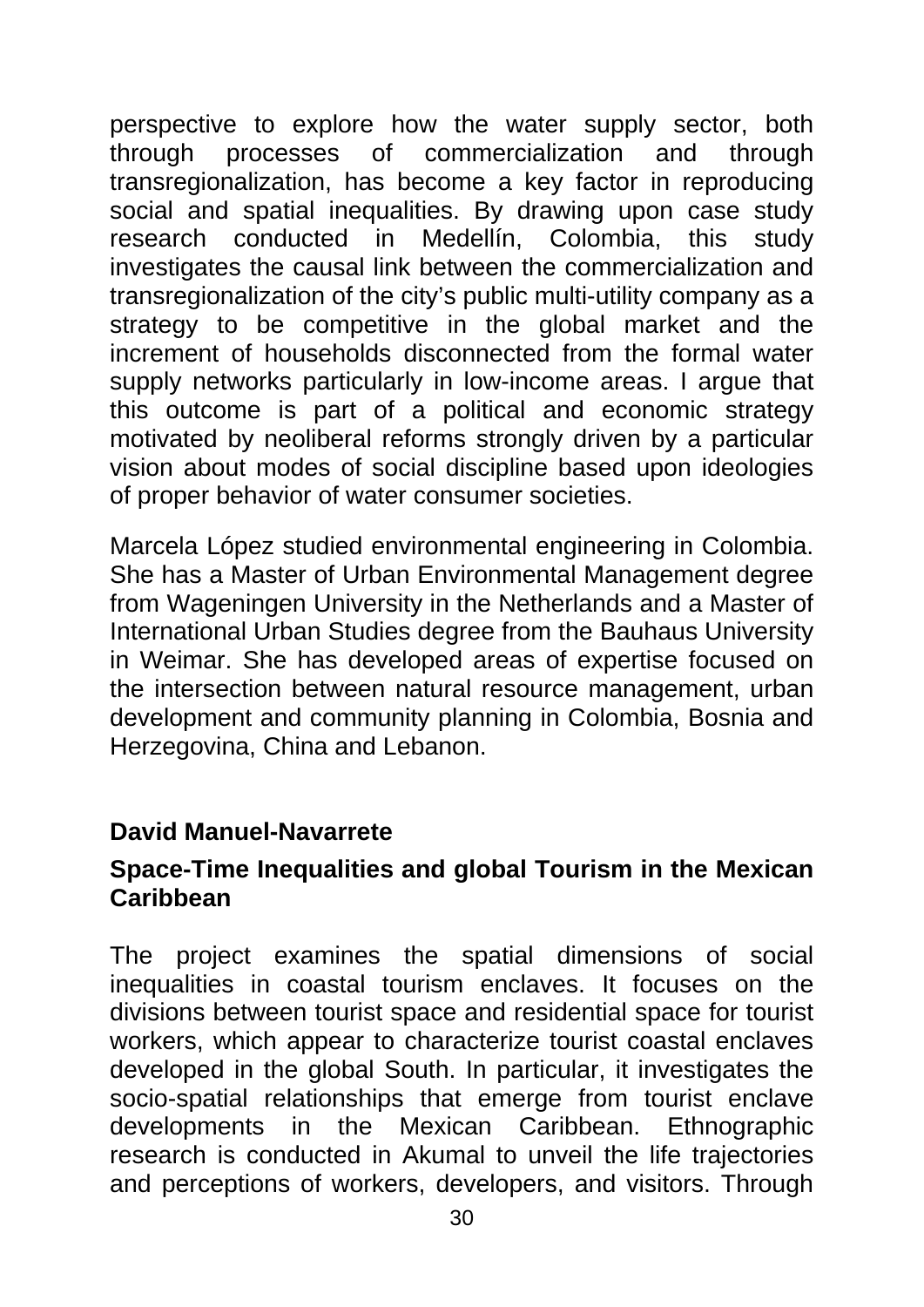the analysis of individual trajectories, collected through narrative interviews, this research explores the ways in which the creation of dualistic tourist space in Akumal is determined by socio-historical process related with colonialism and neoliberalism. This research analyzes the spaces of inequality produced by encounters between Spanish-based tourist corporations, American and European tourism pioneers and entrepreneurs, and immigrants from Yucatan and other parts of Mexico, as well as the role of material and symbolic barriers and limits (boundary making) is explored in relation to social exclusion and change.

David Manuel-Navarrete is a long term post-doctoral researcher<br>at desiguALdades.net. He received undergraduate and at *desiguALdades.net*. He received undergraduate and Master's degrees in environmental sciences and ecological economics from the Autonomous University of Barcelona, and his Ph.D. in Geography from the University of Waterloo, Canada. He has worked in sustainable development policies at the United Nations Economic Commission for Latin America and the Caribbean (ECLAC). He has also carried out research in climate change adaptation at the Department of Geography of King's College London.

#### **Raúl Matta**

#### **Construction of Food Heritages and Local Development Strategies: The Case of Peruvian Food**

Recently, food cultures have been accompanied by processes of economic and socio-cultural valorization which are tied to global market logics as well as to local dynamics rooted in strong social needs. In Peru, local food burst into the political arena through globalized heritage initiatives converging in a political discourse widely accepted among its inhabitants, as it evokes possibilities of socioeconomic development and sentiment of national pride. The aim of the research is to overcome this developmentalist discourse grounded in a principle of complacency: Peruvian food as unity and harmony. More than a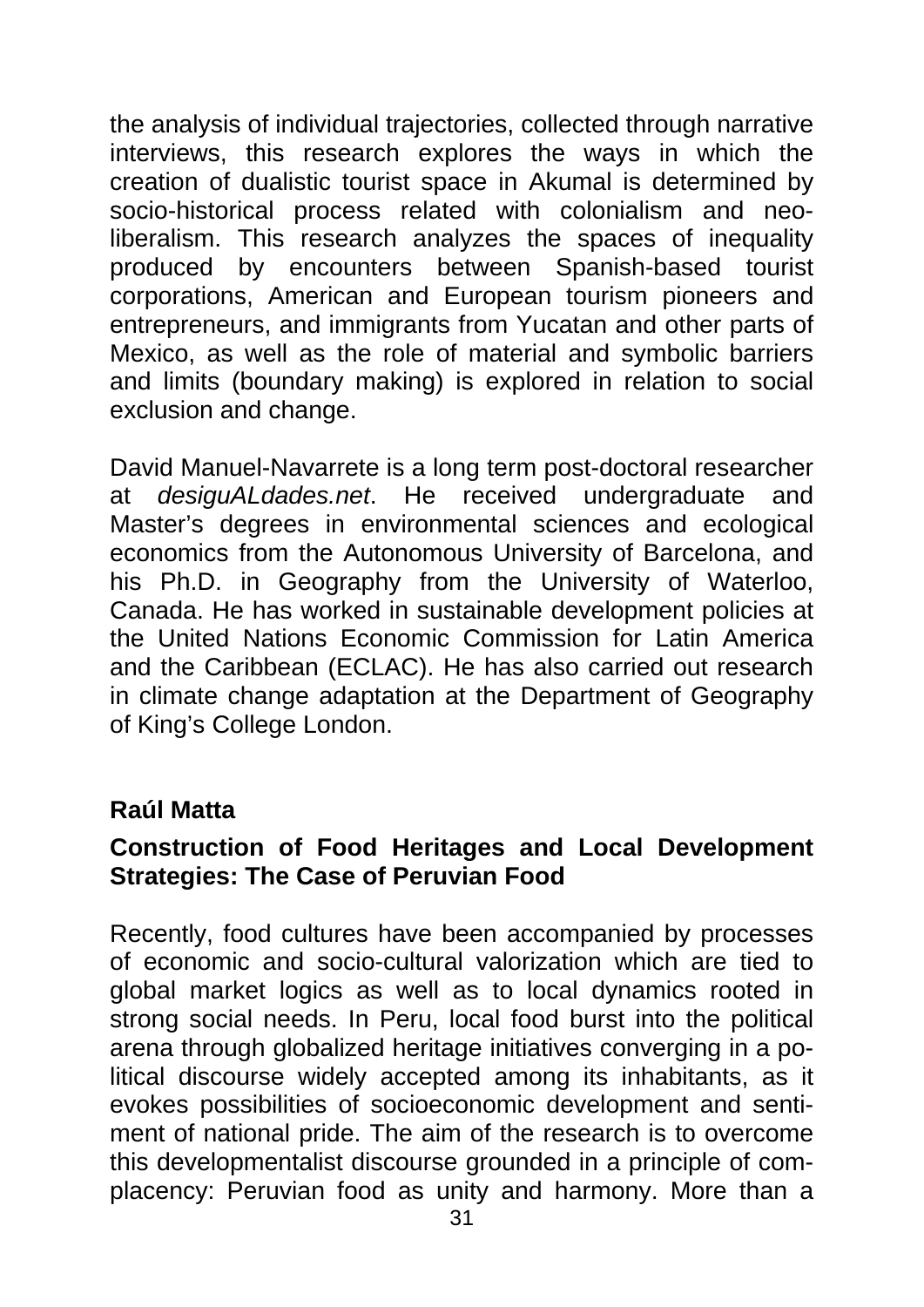simple description of a "common ground", my contribution is placed in the theory of cultural heritage by focusing in the conflicts surrounding its construction. Tensions, concert, expressions of decreasing inequalities and new expressions of inequalities in "global heritage" building are tracked through a micro-sociological multi-actor approach.

Raúl Matta obtained a Ph.D. in sociology in November 2009 at the University of Paris – Sorbonne Nouvelle (IHEAL). His research interests, about which he has published journal articles and book chapters, include cultural studies (food and popular music studies), heritage studies, and urban sociology.

#### **Renata Motta**

#### **Shaping Discourse and Policy for Genetically Modified Food: Risk for Whom?**

This project deals with the contested policy for genetically modified (GM) food in Argentina, Brazil and Mexico. It addresses the question: what types of actors can decide to frame the GM food issue in terms of risk and what are the effects of such strategic choice in the public discourse and on policy decisions? Using the analytical framework of contentious politics, risk will be treated as an element of a political claim, namely, as a frame. The methodology draws from political communications and social movement research. Assuming the fundamental role of mass media in the public sphere of contemporary societies, the study uses the method of political claim-making to identify and to measure risk in the public discourse on GM food. Newspaper articles from nation-wide daily newspapers with different political orientations were collected per key-word search and submitted to content analysis.

Renata Motta has a bachelor's degree in international relations from Pontifícia Universidade Católica de Minas Gerais (2004), has a degree as a specialist in international health from the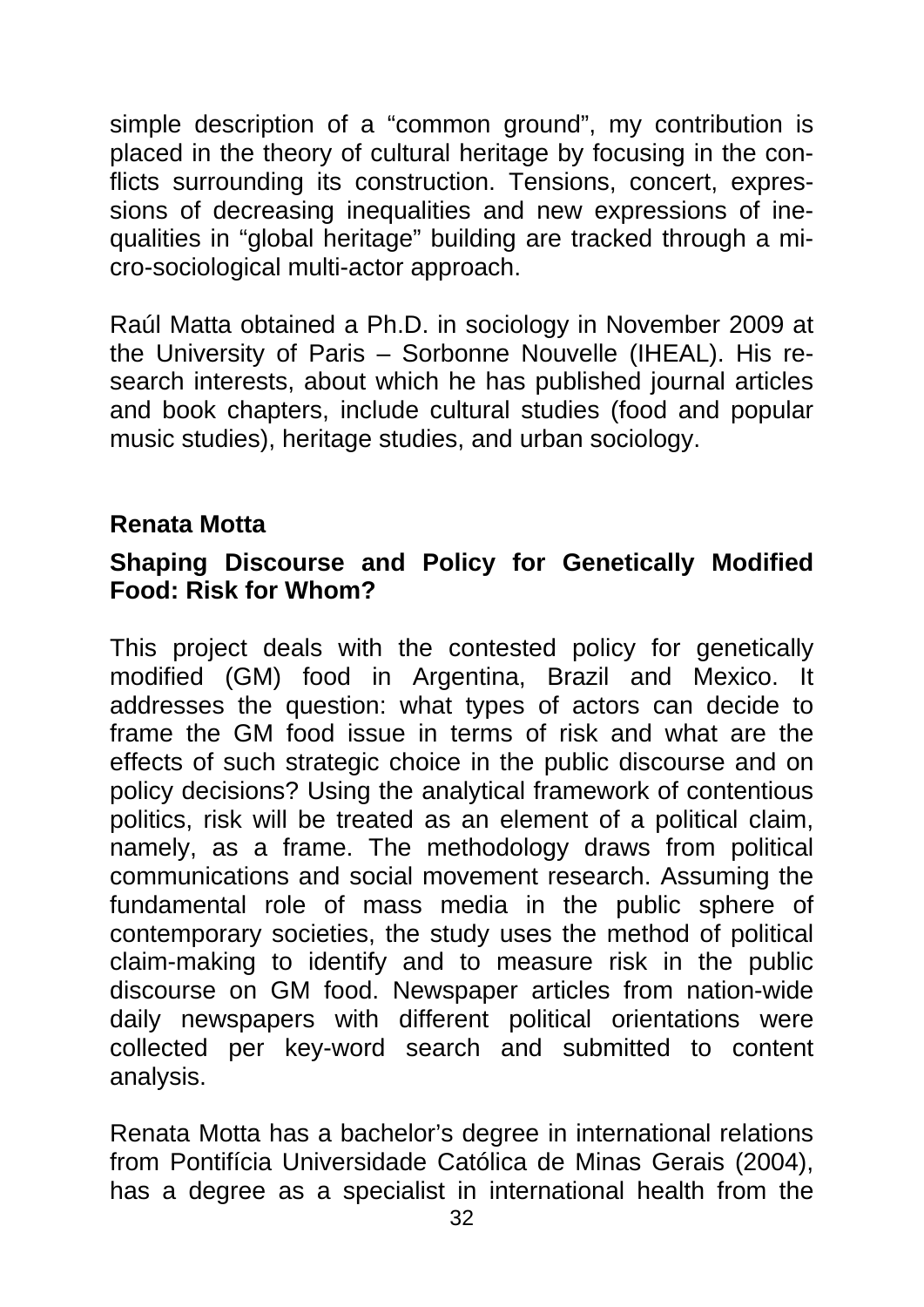University of Sao Paulo (2007) and Masters degree from the University of Brasilia (2008). From 2005 to 2009, Renata served as a public officer at the Brazilian Health Surveillance Agency (Anvisa) and at the Special Secretariat for Human Rights of the Federal Government.

#### **Conrad Müller**

#### **Emigrant Politics and Political Agency in Transnational Social Spaces – The Case of Ecuador**

The research project aims at assessing emigrant politics in Ecuador, focusing on the modes of political participation of Ecuadorian emigrants in their country of origin and the implications thereof for established and emerging forms of socio-political inequalities. Accordingly, the research question is the following: How does transnational migration affect patterns of political agency as well as public policies and institutions of the countries of origin? The study investigates several factors shaping emigrant politics in the country of origin: a) structural features of the emigrant population, b) domestic politics in the country of origin, and c) the transnational political practices by emigrants. The socio-political inequalities of unequal access to positions of power and political resources between Ecuadorians at home and abroad as well as among migrants, that are involved in all three of these intertwined elements, call for a transnational conceptualization of social space. The concept of transnational political spaces allows for an analysis of complex social interrelations and interdependencies beyond the nationstate, without denying the existence of state institutions and representatives as political actors, approaching their citizens beyond the nation's borders.

Conrad Müller studied political science with a focus on international relations and administrative sciences at the University of Leipzig and the University of Warsaw. In 2009, as an intern at the German Institute of Global and Area Studies in Hamburg, he started working on migration politics with a special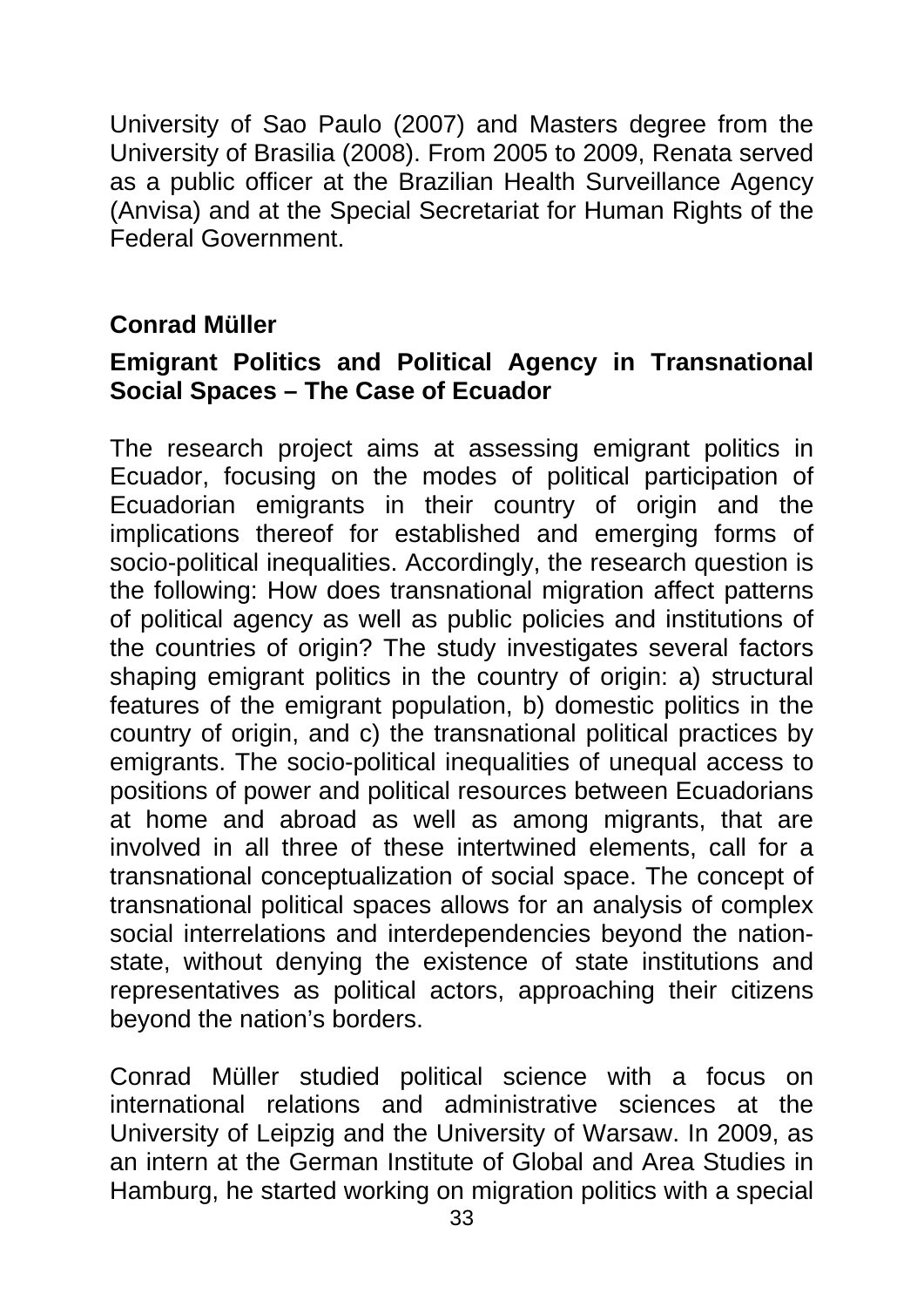interest in the Ecuadorian case. In 2010, he joined the desiguALdades network in Berlin as a long term doctoral researcher.

#### **Frank Müller**

#### **The Transnational City and its Other: Contested Frontiers of Habitat in Mexico City**

This project investigates processes of transnationalization of habitat in Mexico City since the earthquakes in the year 1985. It contributes to the actual debate regarding informality in urban planning theory and asks for territorial strategies of displacement of "informal practices" in two zones: the Historic City Centre, which, since its being acknowledged as world heritage by the UNESCO in 1987, has gained significance as cultural capital, and Huixquilucan, a municipality in Mexico City´s periphery, which, since the late 1980's, has witnessed a sprawl of gated communities. Research shows, first, that the access to habitat functions as a commodity in bargaining between political, social, and economic actors; second, informality is constructed as the "other" to economically upgraded and morally "purified" spaces by a western-biased academic as well as local urban politics, and that, third, displacement in a postcolonial setting needs to be reframed in a territory, ethnicity, and gender sensitive way: North American/European – gentrification discourse appears too limited due to its class-focus. Thus this project contributes to the study of urban inequality regarding habitat on two interrelated spatial levels: Discursively, regarding the asymmetrical production of knowledge in urban planning theory, and in terms of distribution, as political parties, investors and lobby groups strategically enroll the term "informality" in negotiating frontiers between urban micro-spaces.

Frank Müller obtained a Master (magister) of Philosophy degree from Humboldt Universität Berlin in 2008. He is a long term doctoral researcher of *desiguALdades.net* since July 2010 and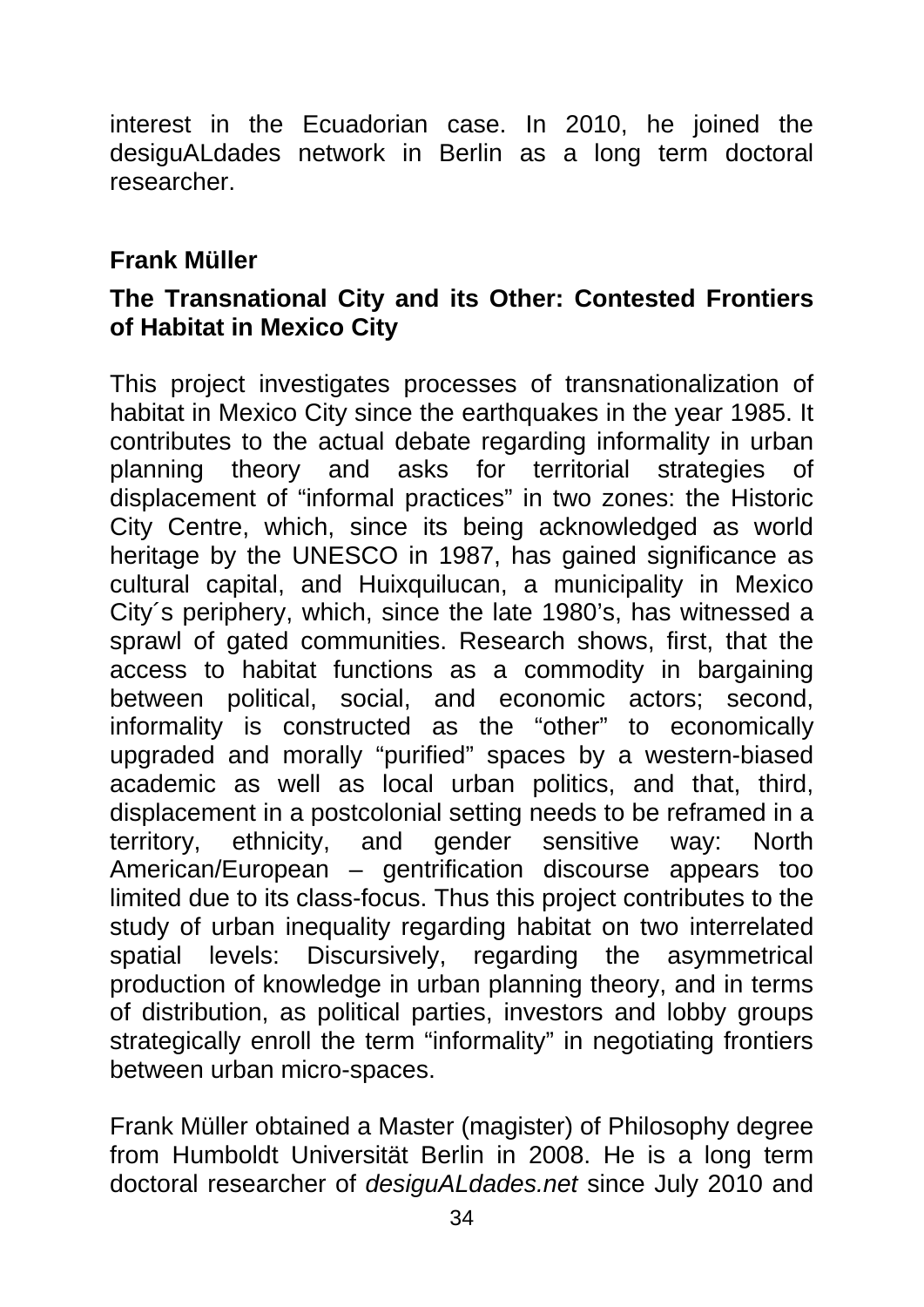has published on struggles for housing in transnational contexts such as the border region between the USA and Mexico, in Mexico City and Berlin.

#### **Gabriele Neußer**

#### **From Petrostate to Buen Vivir? Natural Resources, Distribution and Political Regulation in Ecuador's New Left**

Since 2007, Ecuador has a so-called new-left government that proclaimed the "re-foundation" of the state. In this context, oilled development constitutes a key area of political debate and political reform: Due to their importance for the national economy and the public budget, oil production and revenues are subject to conflicts regarding the unequal distribution of oil income (between trans-national companies, central government, sub-national entities and different social groups) and the spatially unequal distribution of resource extraction costs (ecological damages/social risks).

This project investigates the impact of transnational economic entanglements via oil extraction and export on the political "refoundation" process. From a power-analytical perspective, it analyzes the conflicts about resource politics, distribution of revenues, and political regulation. Central questions are the following: In which arenas and along which lines are these controversial issues of distribution and regulation negotiated? Who are the actors involved and what are the power resources at their disposal? Exploring the impact of transregional interdependencies on the negotiation processes between different levels and actors the study also aims at contributing to the critical debate on "methodological nationalism".

Gabriele Neußer studied Political Science and Latin American Studies (Diploma) at the Universities of Hamburg (Germany) and Salamanca (Spain). In July 2011 she joined *desiguALdades.net* as a doctoral researcher. Her fields of interests include the economic and political impact of natural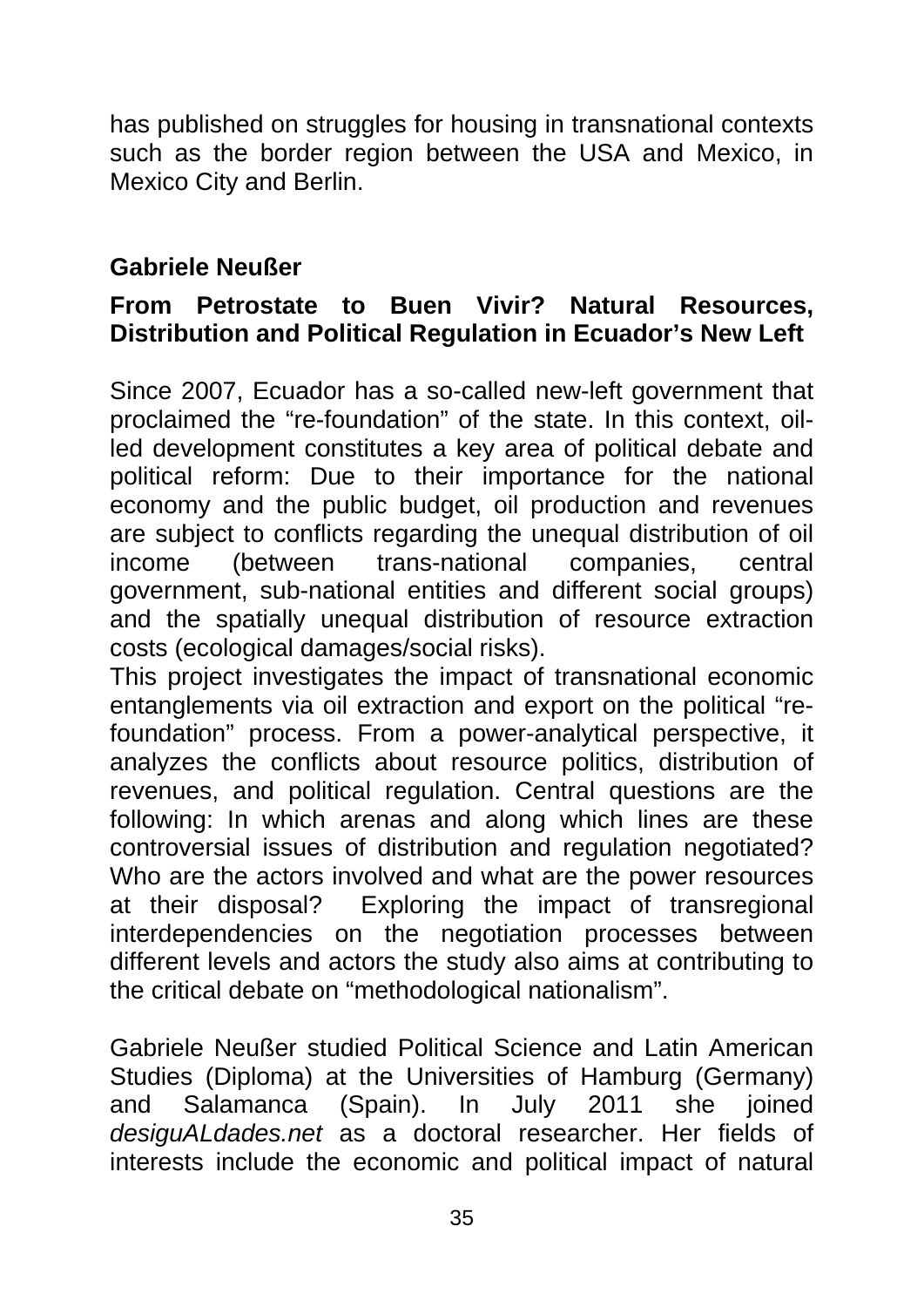resources, fiscal policies, and political regimes in Latin America, with a focus on the Andean Region.

#### **Markus Rauchecker**

#### **The Transnational Soy Commodity Chain and Negotiating the State in Argentina**

In Argentina the negotiation process between different actors about world market integration has been persistent since the nineteenth century. The farmer strike on soy export taxes in 2008 was only a phase in this power struggle. Agriculture and processing of soy are embedded in a transnational soy commodity chain since the 1990s generating uneven spatial development. Furthermore, it contains asymmetric interdependencies between different actors and nodes that are dominated by few companies. The main questions are: To what extent the transnational and location bounded soy commodity chain is subject to negotiation processes between different actors within Argentina? How do these entanglements within the soy commodity chain affect these negotiation processes? The project is based on the concepts of uneven geographical development and the commodity chain approach as well as on the concept of territorial politics, understood as negotiation process. In connection with the concept of spatial justice the project aims to develop spatio-economic and spatio-political inequalities. It investigates the negotiation process regarding different parts of the soy commodity chain, which is understood as an ideal typical case, in Argentina. Qualitative Content Analysis is used to analyze various text materials.

Markus Rauchecker is a political scientist (Master of Arts, Freie Universität Berlin) and has an M.A. in political science, geography and contemporary history (Magister, Friedrich-Alexander-Universität Erlangen-Nürnberg). Since 2011, he is a long-term doctoral student at *desiguALdades.net.* He was assistant lecturer at the Lateinamerika-Institut in 2011. His research interests include agricultural and export policy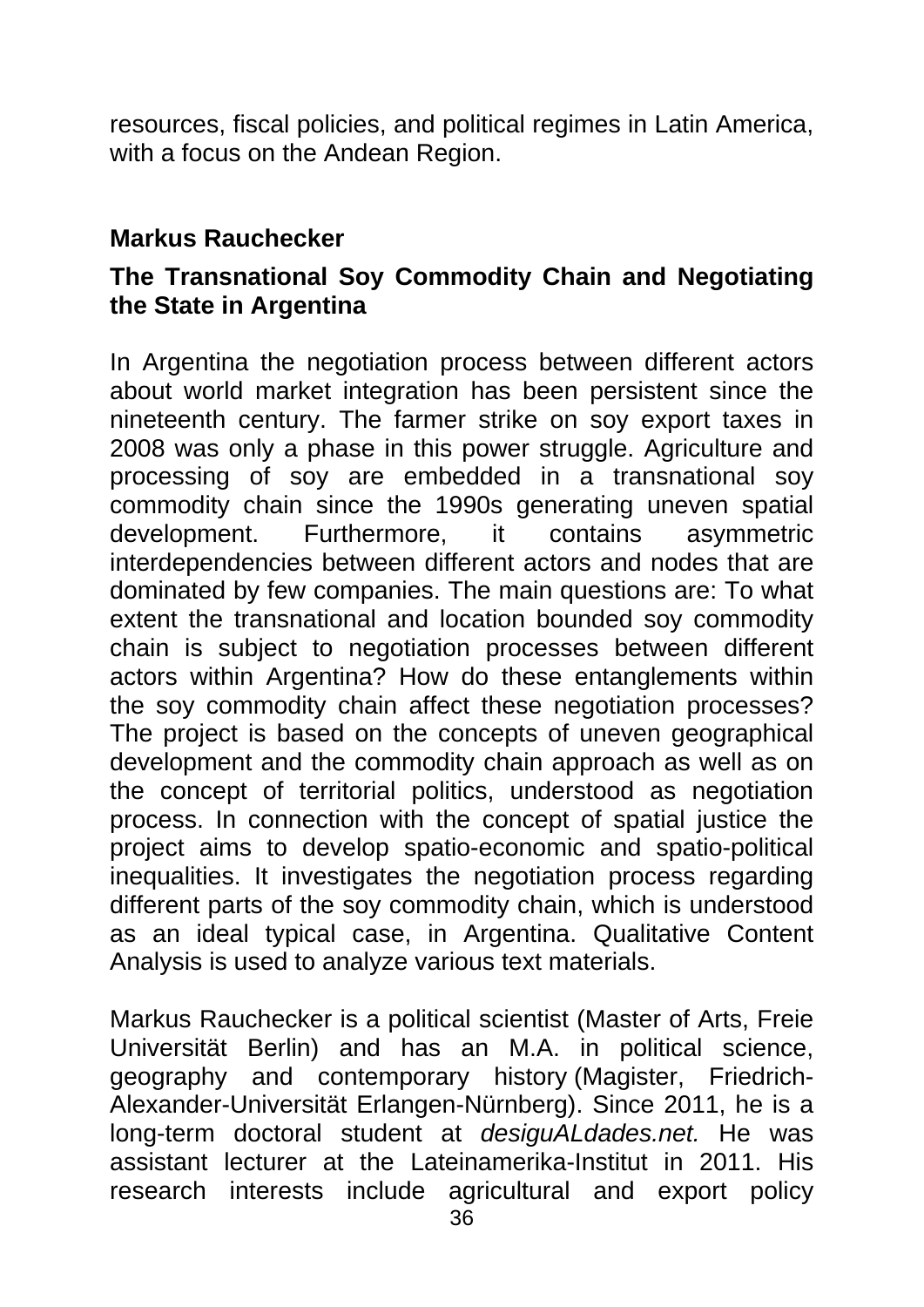(especially soy), the spatiality of the state and economy, and the state as negotiation process. His research focuses on Argentina.

#### **Julia Roth**

#### **Cross-Cutting Project:**

#### **Identifying and Conceptualizing Intersection Clusters between Socio-economic, Socio-political, Socio-ecological and Methodological Research Dimensions of Interdependent Transregional Inequalities in Latin America**

Against the backdrop of globalizing economic, political, ecological and cultural processes, the research on social inequalities requires theoretical and methodological frameworks that go beyond received nation-state-centric 'container concepts' of society and cultural identity. Following this basic principle of desiguALdades.net, it is the objective of this crossdimensional project to analyze transterritorial and multidimensional interrelations and interdependencies of social stratifications in Latin America. Dedicated to tie transnational processes with social inequalities – understood as asymmetries with regard to economic positions as well as legal and political entitlements – the project aims at defining cross-cutting analytical clusters (e.g. entanglements of power, inequality regimes, intersectionality), which incorporate the interdependencies between different regions as well as diverse social categorizations as factors of inequality and take into account the numerous coexisting different logics of stratification and redistribution.

Further, this cross-cutting project attempts to bring into a productive dialogue outlooks on social inequalities developed in Latin American contexts and elsewhere and critically reflect upon established scientific approaches and modes and structures of knowledge production and circulation. By thus creating networks and cross-cuttings between traditionally disciplinarily separated research threads, the project works toward conceptualizing an overarching methodological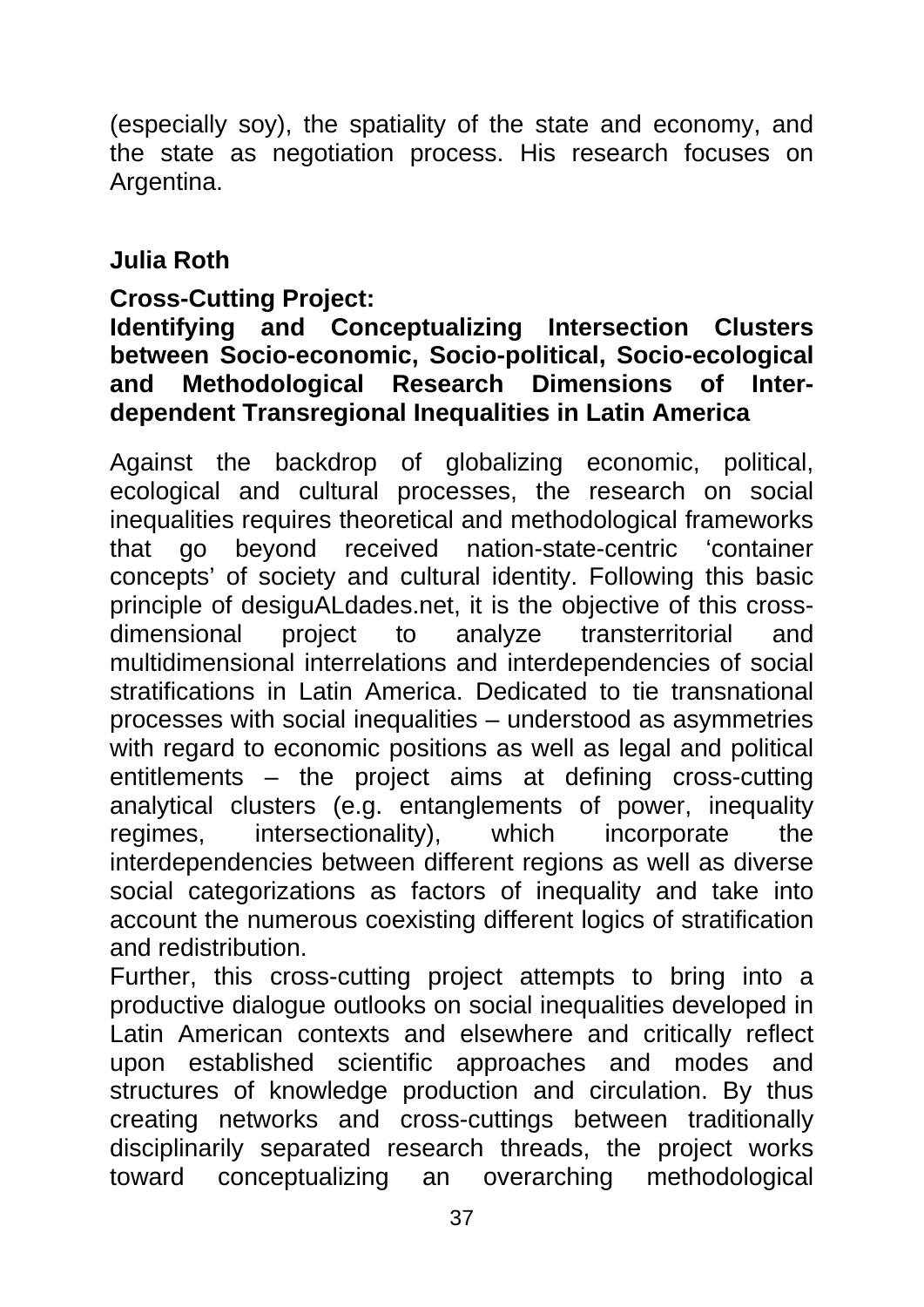"framework" of intersection clusters grasping both the global and the historical dimensions of social inequalities in Latin America.

Julia Roth studied North American Studies, Hispanic Studies and Political Science and wrote her PhD thesis on interrelating gender and colonial hierarchies in occidental knowledge productions about Latin America. Her research interests focus on transregional American Studies, interdependences and intersectionality, postcolonism and decoloniality, gender studies, gender and race in cyberspace. Among her recent publications is: »Diálogo decolonial Slave Narratives y Eurocentrismo«, in: Martha Luz Machado (Hg.) Resistencia, autonomía y creatividad en la Diaspora Africana. Amsterdam: Ninsee Institute, 2011

#### **Anna Katharina Skornia**

#### **Care and Welfare Interdependencies through the Lens of Migration: Transnational Care Chains and their Impacts across the Borders of Peru and Italy**

This research aims at understanding the formation and impacts of transnational care chains between Peru and Italy. It focuses on the social inequalities shaping the relations between the different actors involved in transnational care within the context of globalization and intersecting welfare, care, and migration regimes. The care practices internal to transnational care chains are a privileged field for studying interdependent inequalities from a perspective that considers interdependencies of different spatial scales, different axes of stratification, and multiple analytical levels, including the actors' experiences, symbolic representations, and institutional regimes. The research draws on a multi-sited ethnographic case study on transnational care chains, established through the migration of Peruvian men and women to Italy and their insertion as elderly caregivers in private homes. The qualitative and multi-sited framework includes fieldwork phases in Milan,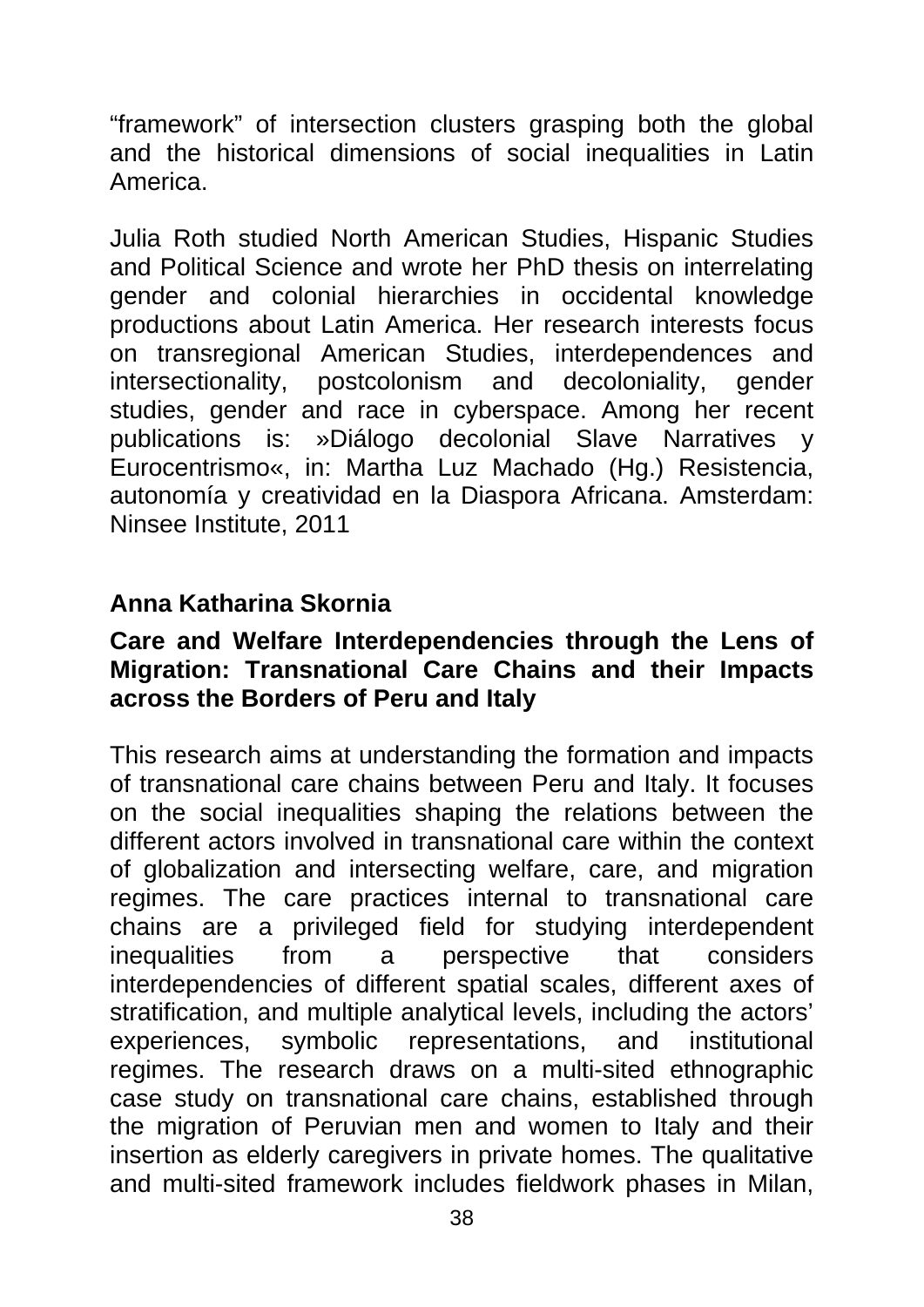Italy, as well as the places of origin  $-$  Lima and the Andean highlands of Peru. Further analysis is complemented by a review and study of statistical data and secondary sources.

Anna Katharina Skornia has been a long term doctoral researcher *desiguALdades.net* scholarship holder since June 2010. She holds a B.A. degree in European Studies from the Katholische Universität Eichstätt-Ingoldstadt, Germany and an M.A. degree in Social Science from the Global Studies Program of the Albert-Ludwigs-Universität Freiburg, Germany as well as University of KwaZulu-Natal, Durban, South Africa. Before she started her Ph.D., she worked at a Project Assistant at the Chilean Catholic Institute for Migration (INCAMI), Santiago de Chile and as a Consultant at the Economic Commission of Latin America and the Caribbean (ECLAC – CELADE), Santiago de Chile.

#### **Martina Sproll**

#### **Subcontracting in the Brazilian Banking Sector and its Impact on Gender, Class and Race-Relations**

The regulation of Latin-American labor markets has changed fundamentally in the wake of increasing transnational entanglements. Hereby new lines of social inequality are emerging which are related to the interdependent categories of gender, class and race. In contrast to the industrial sector, little is known about changes in the service sector and the impact on gendered lines of inequality. In the proposed research project I intend to examine these changes in the banking sector in Brazil as an advanced example of a transnationally integrated and highly privatized branch: What is the impact of restructuring in the Brazilian banking sector in the labor market structure? And what does this mean for the relations of gender, class and race in the labor force? The implementation of new technologies, new forms of company organization and labor processes have changed working and employment conditions. Most notably the comprehensive outsourcing and subcontracting of work has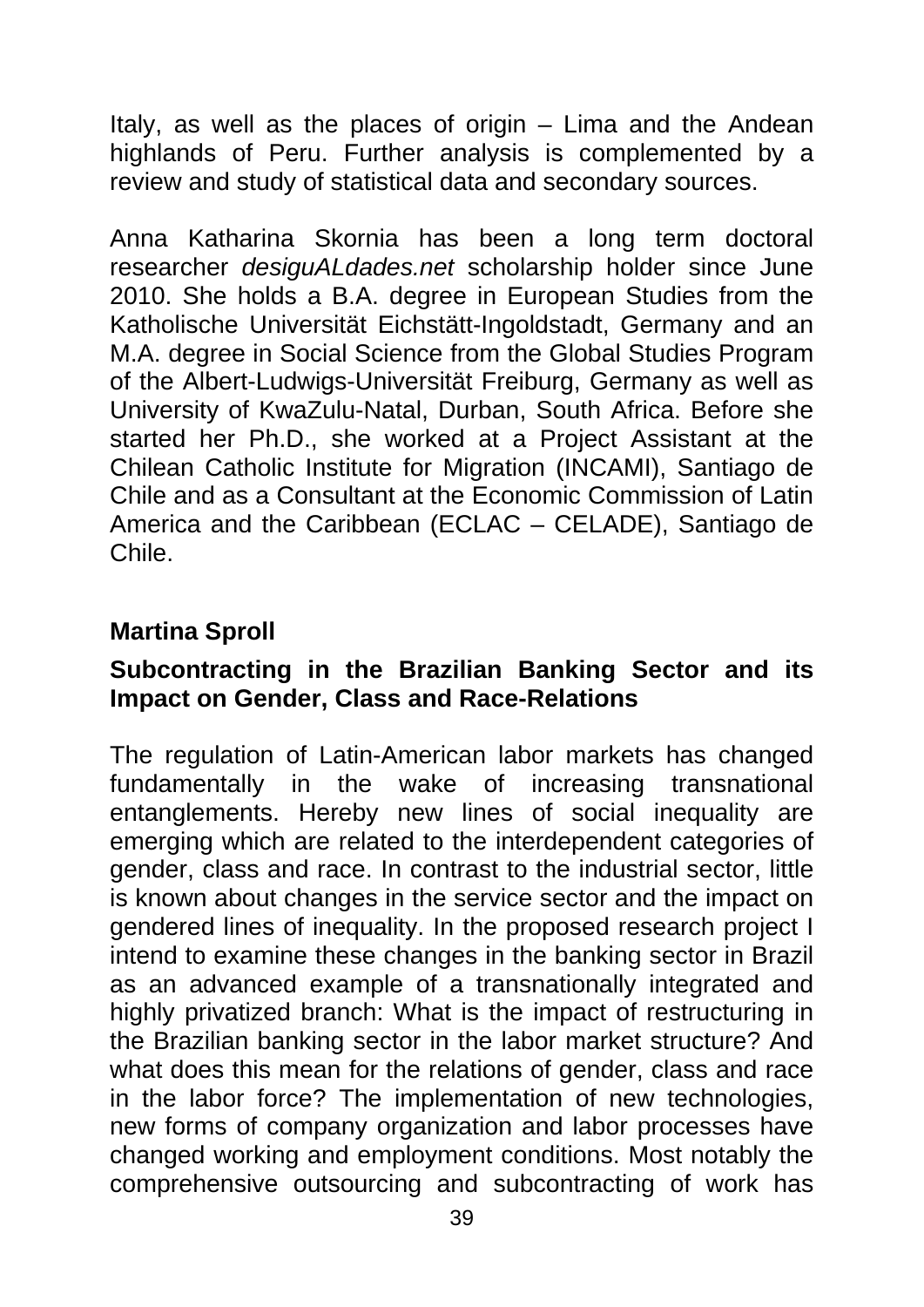changed the profile of the labor force. On the one hand, the majority of the Brazilian bank workers (with a proportion of about 50% women) is white, middle class and most of them have higher qualifications. On the other hand, the profile of the subcontracted workers is contrasting: The majority is young, black women, from the periphery and without professional training. This new division of labor implies unequal rights and changes in the social shape of the labor market.

Martina Sproll is postdoctoral researcher at *desiguALdades.net*. She received her Ph.D. from the Johann-Wolfgang-Goethe University in Frankfurt, Germany. Her main research interests include sociology of work and industrial sociology, gender relations, transnational production networks, industrial relations and social/economic inequality in Latin America. Her current research focuses on the Brazilian banking sector.

#### **Andrea Steinke**

#### **Religion and Humanitarian Aid in Post-Earthquake Haiti – Faith-Based Organizations as a Trans-Regional Encounter**

The project is set at the intersection of religion, humanitarian aid, and trans-regional entanglements in the context of a major disaster. The earthquake of January 12, 2010 as a major rupture point in Haitian socio-history, resulted not only in the immediate death of about 250 000 people, but also in a reinforcement of the interdependencies between Haiti and the International Community, the humanitarian government, foreign military, and international markets.

To capture the role of religion in humanitarian assistance in situations of perpetual disasters the project circulates around the beneficiaries of two international faith-based organizations (FBOs) in the southern city of Jacmel. Their perception of the earthquake and the international aid as well as the paradigmatic negotiation processes with their own religious lifeworlds are of importance. On the side of the trans-regional FBOs, the focal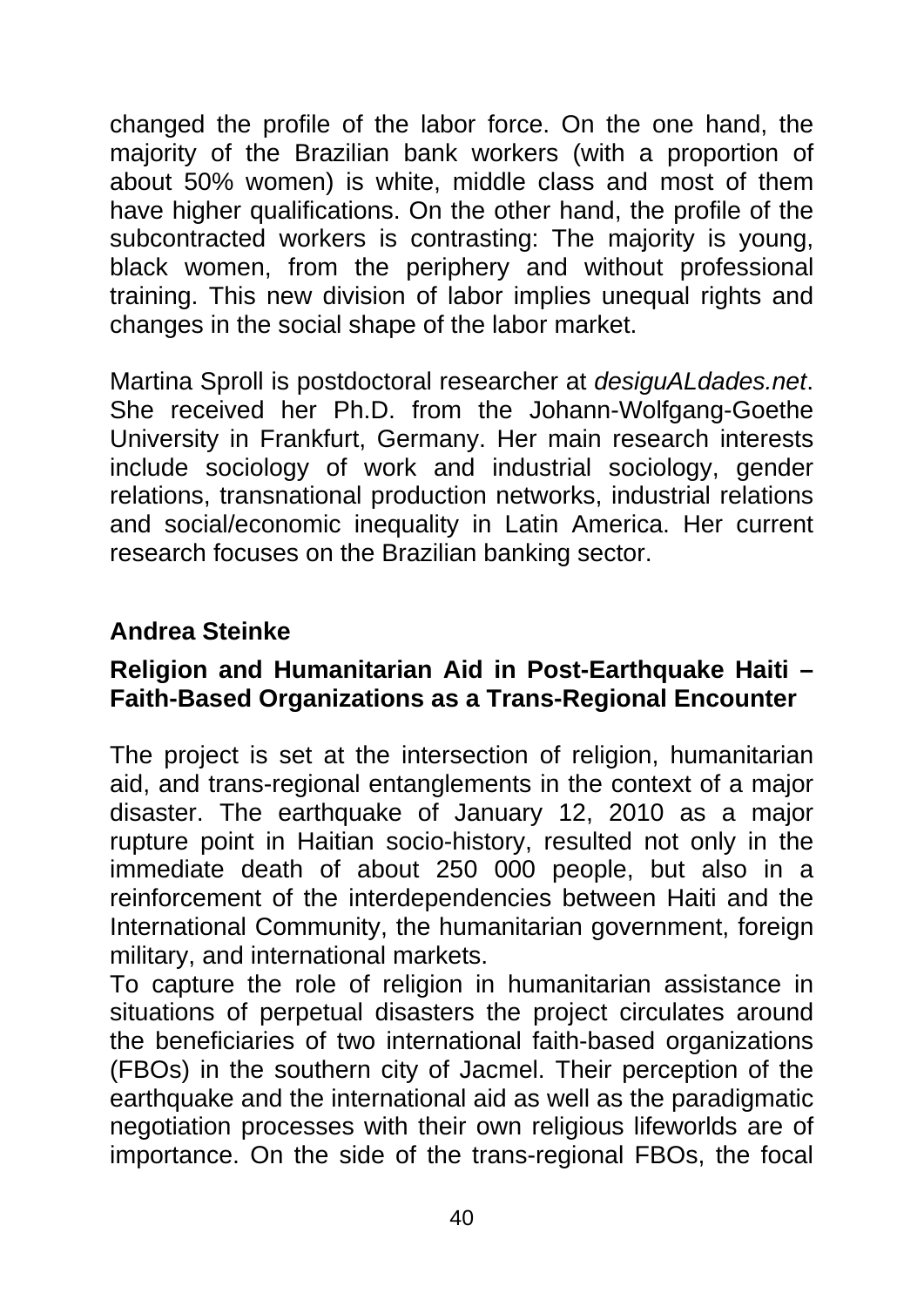points are their distributive praxis and their organizational and motivational structure.

Andrea Steinke studied Social Anthropology, Sociology and Communication Studies. She received her Masters degree from the University of Leipzig in 2009. Her major fields of interest are Anthropology of Religion, Afro-American Studies, Political Anthropology, Roma/Gypsy Studies and Applied Anthropology. Since October 2010, she is a long term doctoral researcher at *desiguALdades.net*.

#### **Sofie Tornhill**

#### **Transnational Infrastructures of Business and Labor. The Politics of Competitiveness in Central America**

Recently, competitiveness has become a key element in development politics. "Good governance" – mechanisms to ensure markets' openness to products and investment, flexible labor regulations and local entrepreneurship – is promoted by institutions like the IMF and the UN, but also by private corporations. In the context of two Central American countries, Costa Rica and Nicaragua, this study situates hereto forth largely economic and juridical assessments of competitiveness in relation to its political conditions and effects as well as to labor market differences. Empirically, it examines the infrastructures of political influence available to capital and labor respectively. With a comparative ambition, it explores the strategies of business associations that promote private sectorled development. Further, labor organizations' responses to the "flexibilization" of working conditions are analyzed. Focusing on labor–capital and state–market relations, "macro" and "micro" effects of economic reforms are analyzed, empirically and theoretically, as embedded in transnational divisions of labor. Thus, the study sheds light on interlocking private–public mechanisms of global and local governance as well as struggles for adequate working conditions.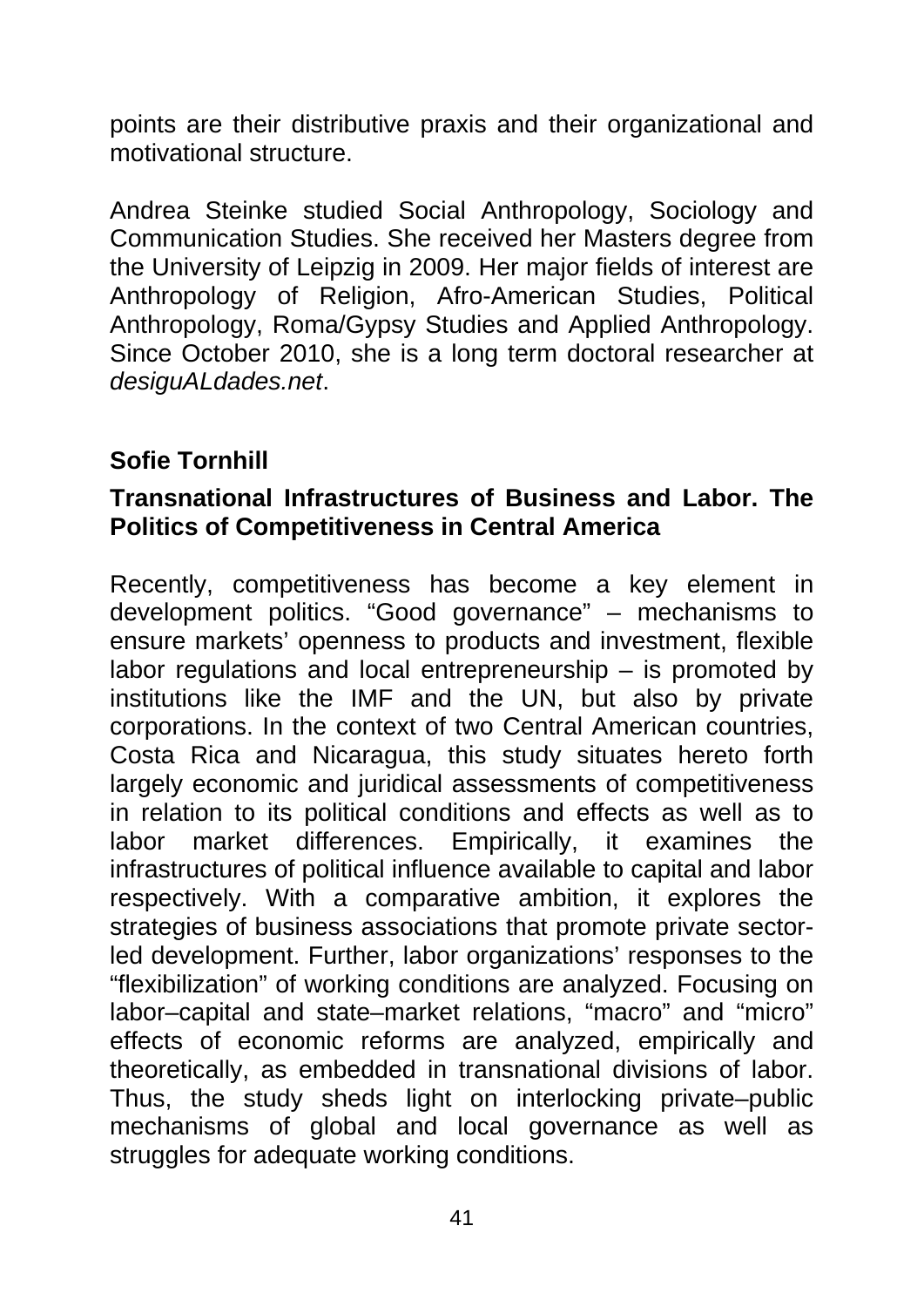Sofie Tornhill, long term post-doctoral researcher at *desiguALdades.net*, holds a Ph.D. in political science from Stockholm University. Her thesis *Capital Visions – The Politics of Transnational Production in Nicaragua* (2010) received the Rudolf Meidner Award in 2011. She has been a visiting researcher at the University of California, Santa Barbara. Her publications have appeared in *Latin American Perspectives* and *Nordic Journal of Feminist and Gender Research*.

#### **Maria Fernanda Valdés**

#### **Macroeconomic Volatility, Crises and Income Inequality in Latin America**

Latin America has been characterized by an elevated level of inequality and high economic fluctuations with crisis episodes. It has been said that the high degree of economic volatility and crises episodes has been a reason why countries in the region have not been able to reduce their inequality. Inequality derives from crisis through several channels, making the policy reaction to crises a determinant of the total distributional effects of crisis. Most of the literature about policy response to crisis has been based on expenditure policy and how it reacts during crises. What has not been entirely analyzed yet is the role of tax policy during crises. Tax policy, like expenditure policy, is a common reaction to crisis with strong distributive effects. During crises, tax rates and revenues change, due either to automatic adjustments or reforms that can range from temporary to general and permanent, affecting the secondary distribution of a country. This study will evaluate the effects of economic crises known as "sudden stops" crises on income inequality from a tax policy point of view which will try to answer if a) taxes increase during these crises and b) if taxes become more progressive during crises, using a mixed methodology that includes quantitative econometric and descriptive analysis, qualitative methods based on case studies, semi structured interviews and a literature review on tax reforms in Latin America.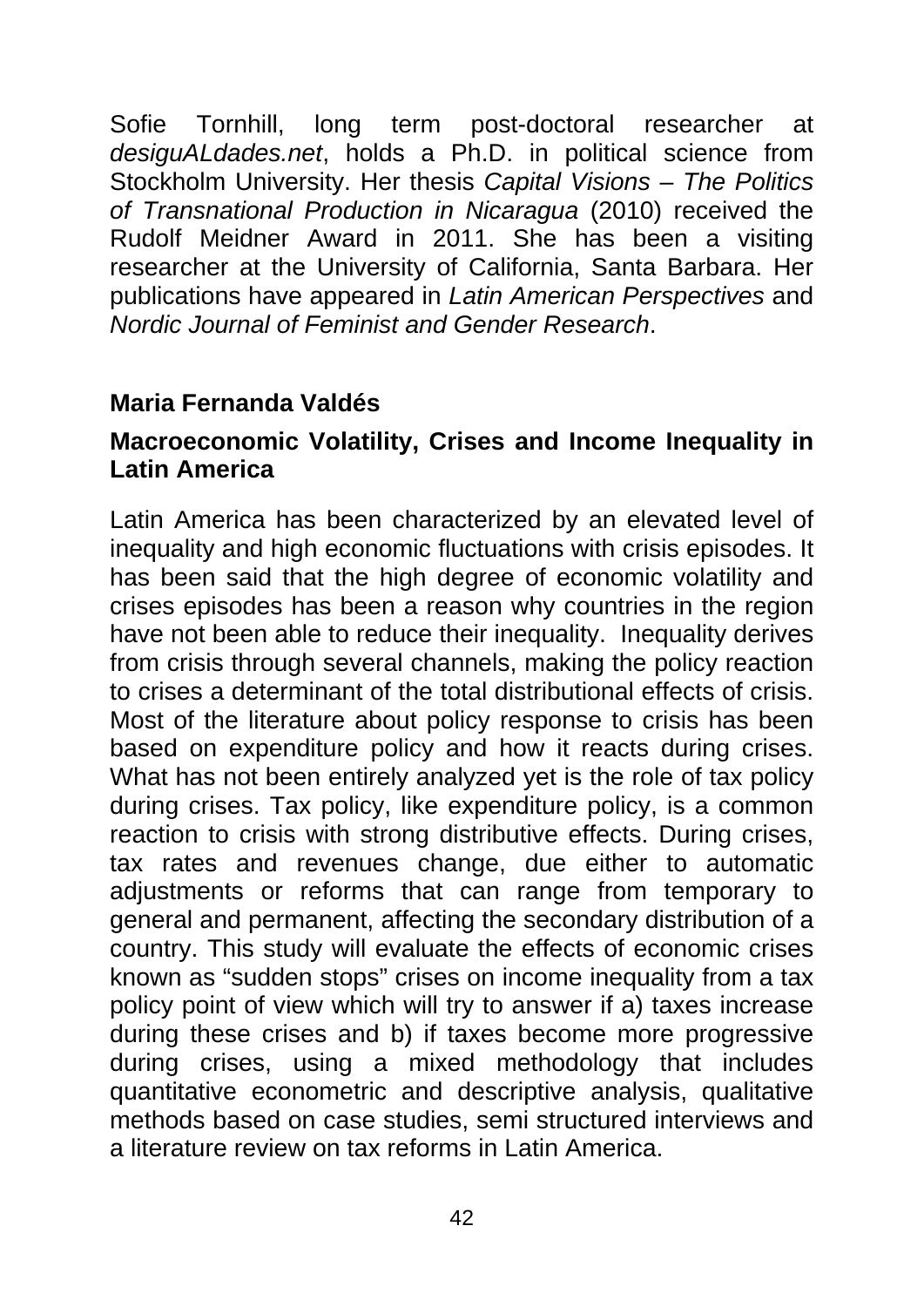Maria Fernanda Valdés is a long term doctoral researcher at *desiguALdades.net*. She earned a cum laude undergraduate degree in economics from the Icesi University in Cali, Colombia in 2007. She has a Master of Development Studies from the Institute of Social Studies of the Erasmus University of Rotterdam in The Netherlands, where she graduated with distinction. Her thesis about free trade agreements and financial instability in developing countries was financed by the Dutch Ministry of Economic Affairs and was listed among the university's best theses of 2009. Maria has worked as an intern in the Colombian Embassy in Berlin, as a financial analyst in a Colombian commercial bank, as an intern in the GTZ and as consultant in areas of development, trade and investment policies. She will write her doctoral thesis about the distributional effects of macroeconomic volatility and crisis on inequality in Latin American countries, under the direction of Prof. Dr. Barbara Fritz.

#### **Jan Wörlein**

#### **Negotiations of Knowledge in Haitian Disaster Management**

My project is inquiring into knowledge negotiation processes after the crisis of 2010 asking how knowledge on disaster management is negotiated between the different actors of the disaster aid regime in Haiti. The project targets national negotiations processes of German state institutions and NGOs, as well as international and transnational negotiations embedded in a system of international aid and conflict management represented by MINUSTAH, the UN Office for the Coordination of Humanitarian Affairs, the presence of foreign armed forces and the up to 14.000 NGOs in the country. The Haitian disaster management is understood as the intention of regaining access to a catastrophic reality by producing and implementing readable scripts. In order to reflect the transregional entaglements of the knowledge negotiation, a field work in Germany and in Haiti is planned. The project will focus on selected paradigmatic negotiation processes. A multi-local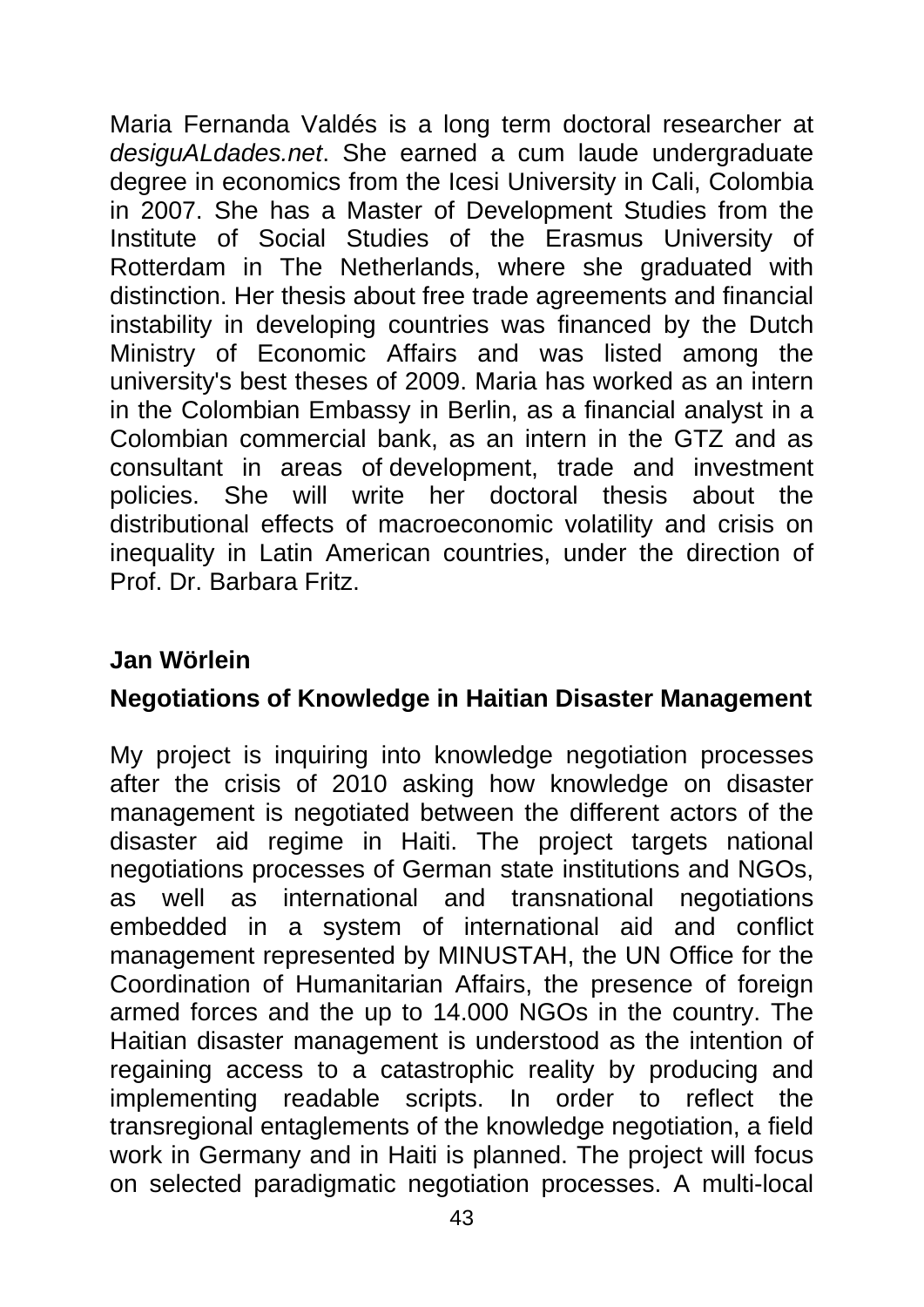political ethnography provides the methodic toolkit for the analysis.

Jan Wörlein is a political scientist focusing on Latin America. He conducted his studies at the Freie Universität Berlin and at the Colegio de México. Central America and the Caribbean as well as questions of disaster, domination, sociology of knowledge and territory are his main research interests. Since 2010 he is long term doctoral researcher at *desigualdades.net*.